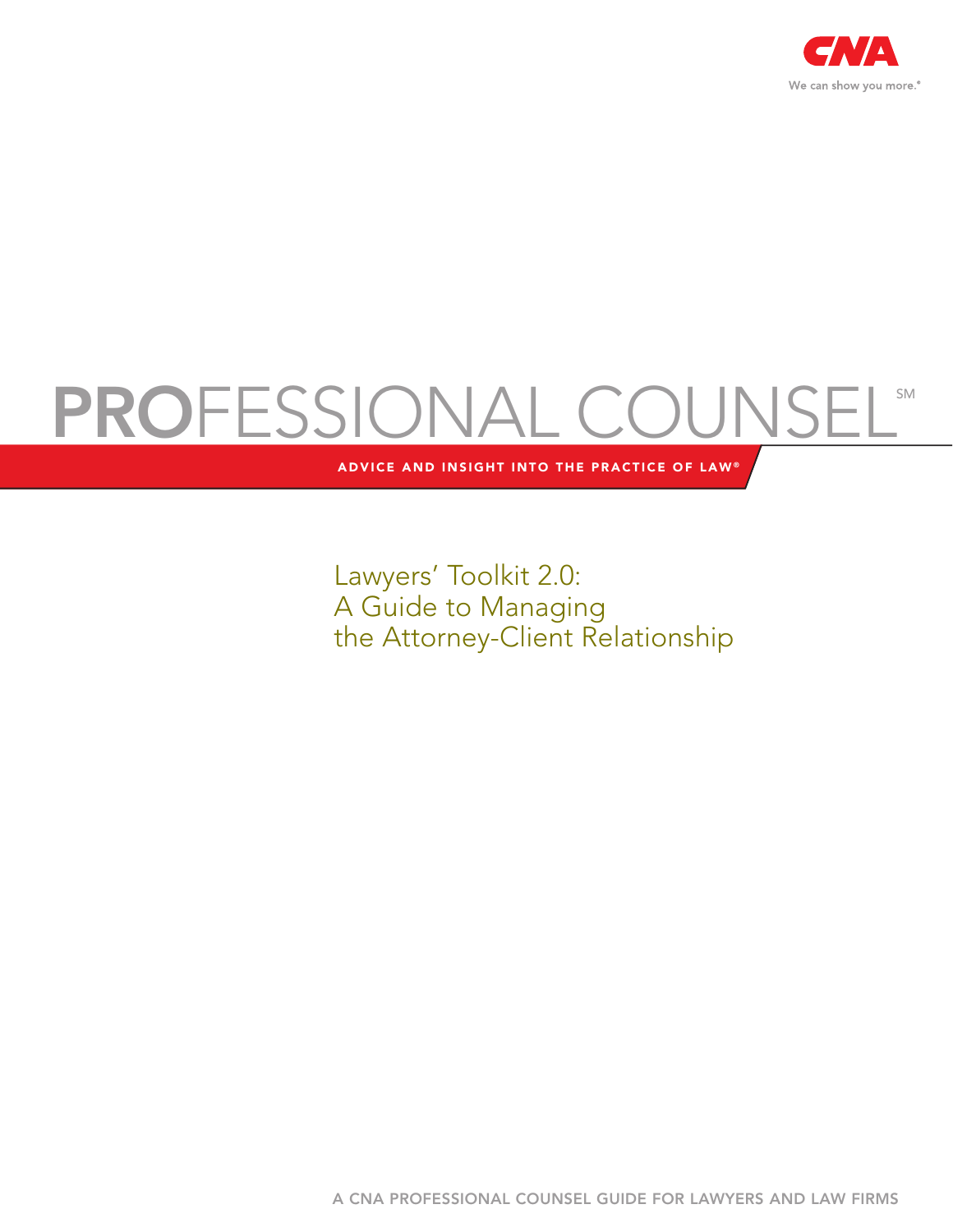The information, examples and suggestions presented in this material have been developed from sources believed to be reliable, but they should not be construed as legal or other professional advice. CNA accepts no responsibility for the accuracy or completeness of this material and recommends the consultation with competent legal counsel and/or other professional advisors before applying this material in any particular factual situations. This material is for illustrative purposes and is not intended to constitute a contract or legal advice. Please remember that only the relevant insurance policy can provide the actual terms, coverages, amounts, conditions and exclusions for an insured. All products and services may not be available in all states and may be subject to change without notice. CNA is a registered trademark of CNA Financial Corporation, Copyright © 2013 CNA. All rights reserved. Published 7/2013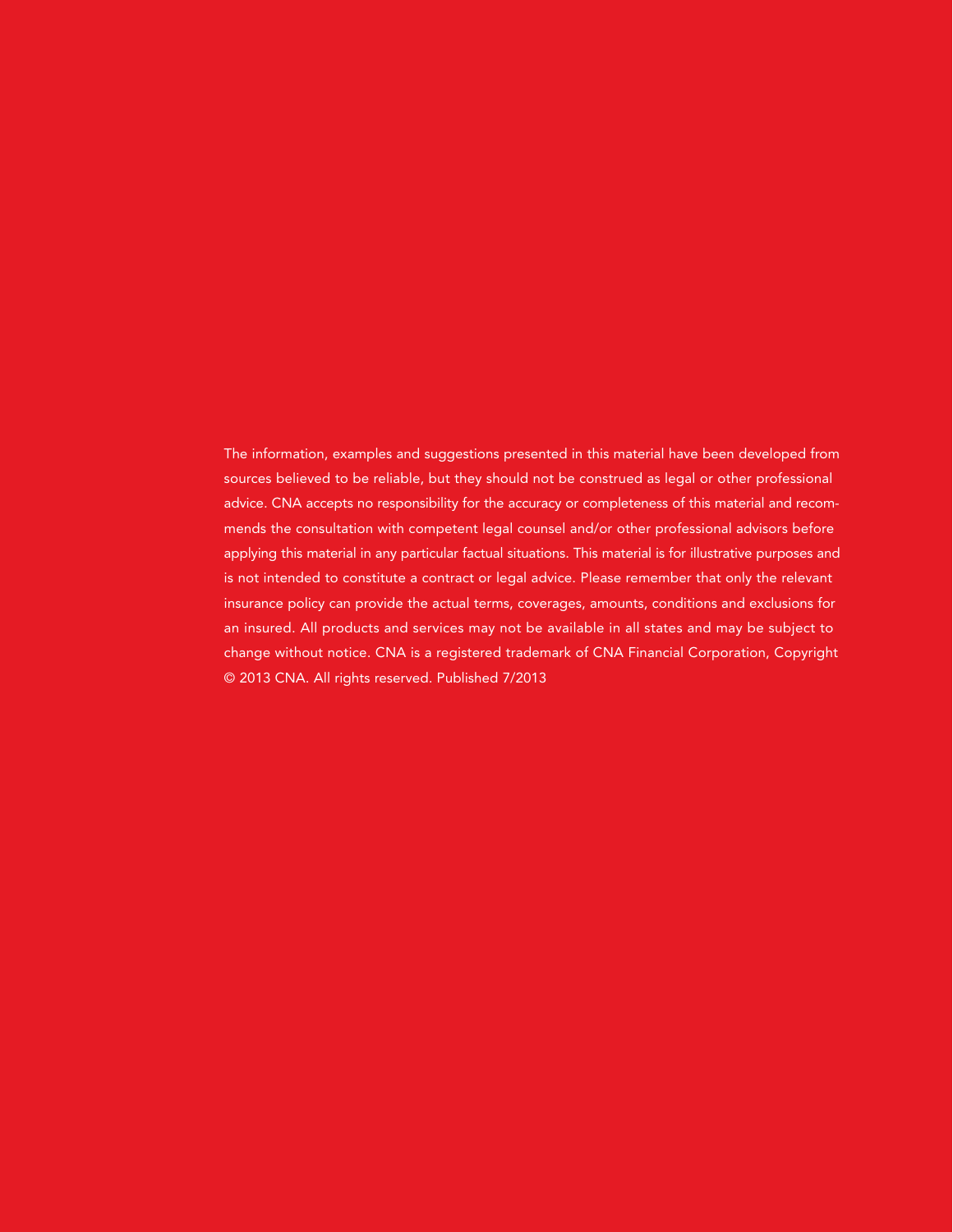# **Table of Contents**

Please note that this table of contents has been optimized with hyperlinks that link directly to the corresponding document. All content in this PDF can be copied and pasted into another document for ease of use.

|--|--|--|--|--|--|

#### Sample Engagement Agreement

#### Sample Awaiting Further Action Letter

#### 

#### Sample Conflict of Interest Waiver

| Unrelated Matters, Waiver Letter to Current Client Being Opposed 58 |  |
|---------------------------------------------------------------------|--|
|                                                                     |  |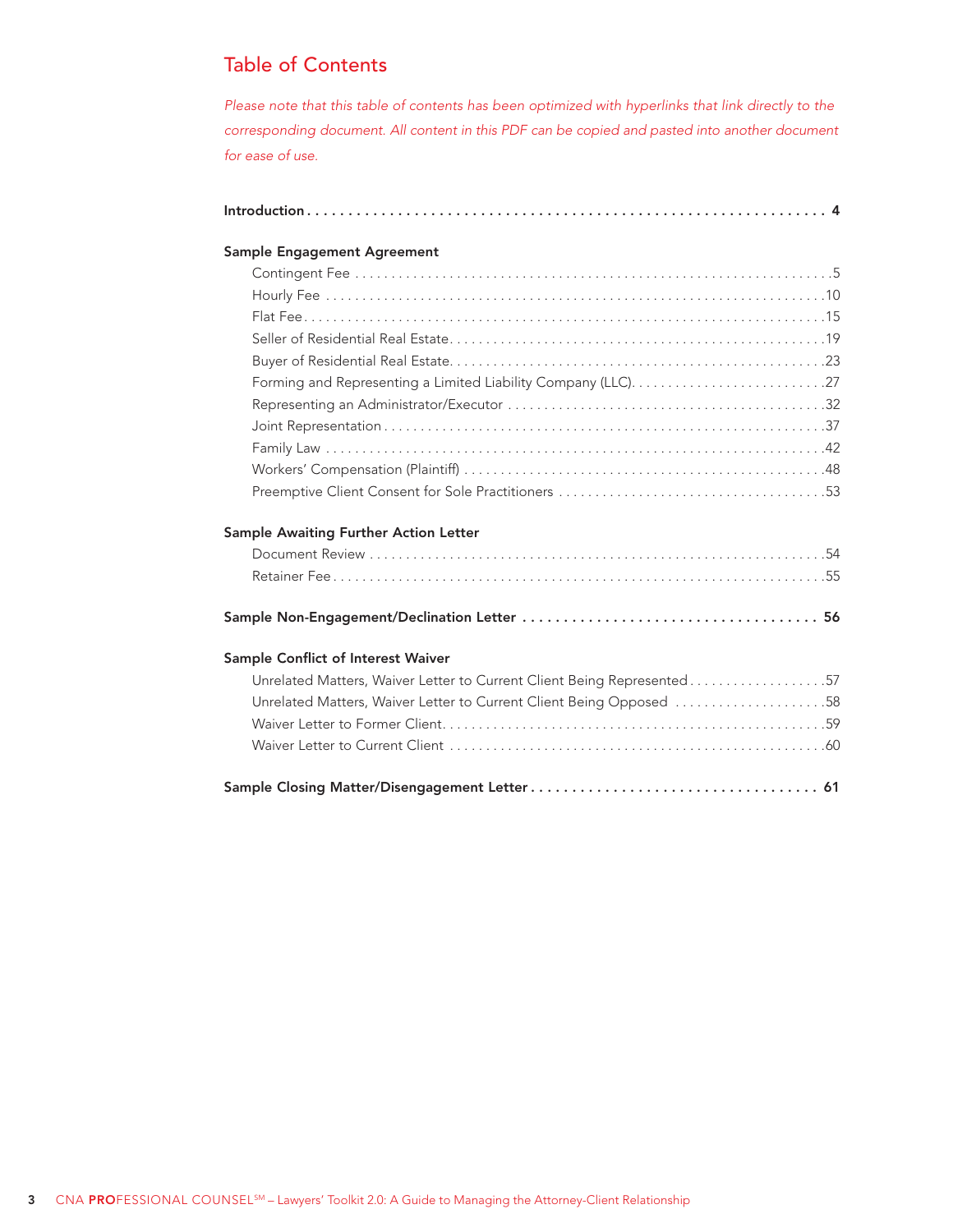#### <span id="page-3-0"></span>Introduction

Documentation of the attorney-client relationship represents a critical risk control technique. CNA has developed the following Lawyers' Toolkit 2.0: A Guide to Managing the Attorney-Client Relationship to assist attorneys in creating documents that will enable them to better manage their interactions with potential and actual clients. Documentation of the scope of the representation and the mutual responsibilities of the attorneys and their clients can often be a deciding factor in determining the responsibilities of both parties. These sample documents are designed to establish client expectations, reduce client misunderstandings, improve client communications, and provide opportunities for additional services. The use of these documents may not prevent legal malpractice claims, but can support a stronger defense in the event a claim arises.

This Guide includes the following sample documents:

- 11 engagement agreements
- 2 awaiting further action letters
- 1 non-engagement/declination letter
- 4 conflict of interest waivers
- 1 closing matter/disengagement letter

Several of the sample documents include language addressing joint or dual representations and discuss prospective and actual conflicts of interest. Sample conflict of interest waivers are included for reference. Attorneys also should consider applicable legal ethics rules as well as the relevant risks associated with joint or dual representations prior to accepting such engagements. Joint or dual representations should be undertaken only with full disclosure to clients regarding the relevant risks, and only when such representation is in the best interests of the clients. From a professional liability perspective, engagements undertaken where a conflict of interest exists are inherently risky, irrespective of obtaining signed conflict of interest waivers.

In addition, the first three sample engagement agreements include draft language for contingent fee, hourly fee, and flat fee arrangements. Attorneys should incorporate the appropriate fee agreement language from one of these first three sample engagement agreements when using one of the eight other engagement agreements included herein.

These sample documents are provided as a convenience for use in the practice of law and include illustrative language that attorneys may wish to consider using in their own agreements, letters, and waivers. Additionally, each sample document should be customized for every engagement and prepared in accordance with applicable professional and regulatory requirements. CNA used the ABA Model Rules of Professional Conduct as a guide in creating these sample documents. However, attorneys must consult their applicable rules of professional conduct, as well as the case law and ethics opinions of the relevant jurisdiction, when drafting their own agreements, letters and waivers.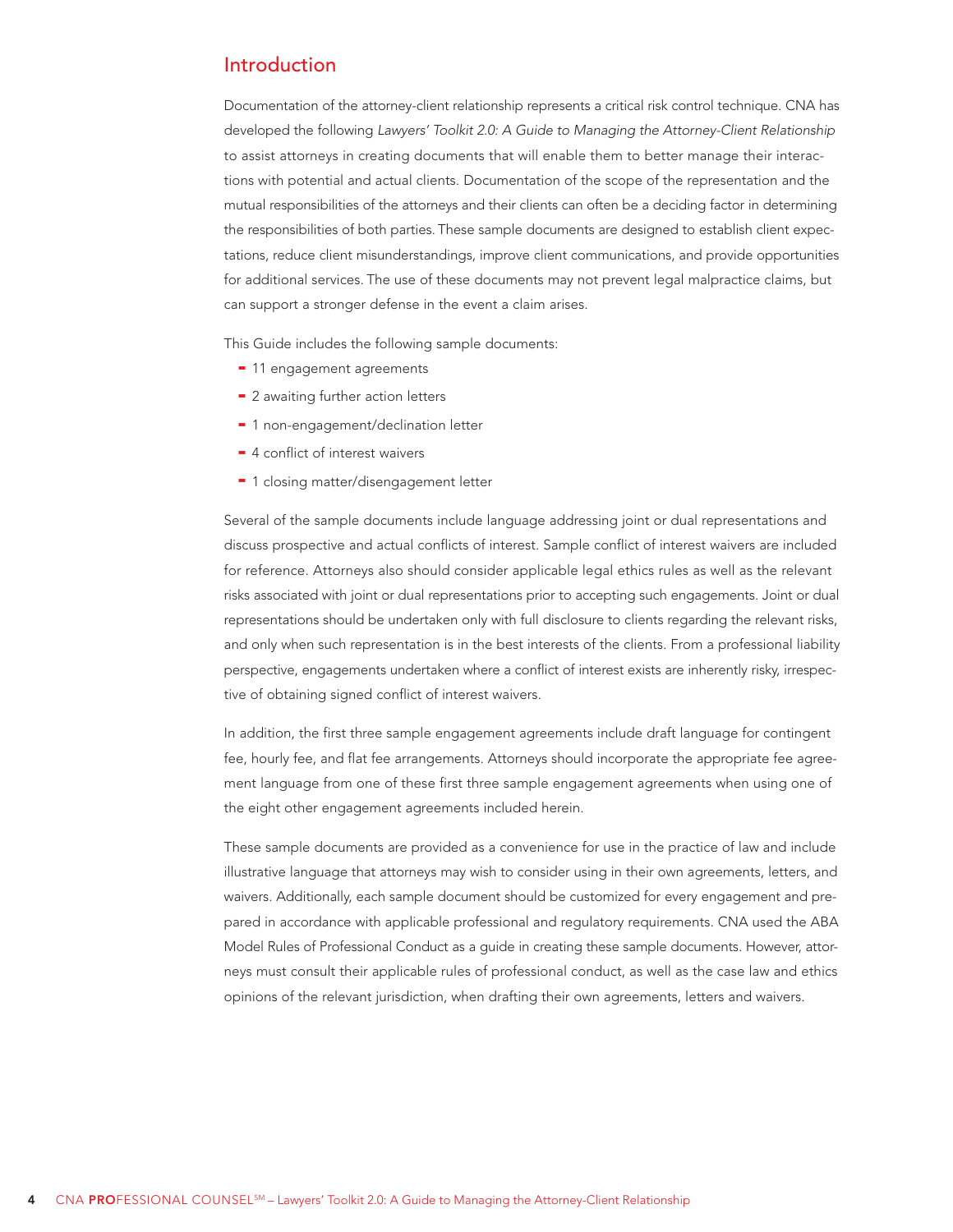## <span id="page-4-0"></span>Sample Engagement Agreement - Contingent Fee

We are pleased that you have engaged our law firm to serve as your legal counsel. Our representation is limited to the matter as described below. To the extent you wish to engage our firm to represent you regarding other matters, you will be required to sign a separate engagement agreement describing the scope of that representation prior to our initiation of services. It is our policy to confirm in writing the nature of the engagement and the terms of our legal representation. If you do not understand all of the terms or language in this engagement agreement, please contact [name of attorney handling the matter] prior to signing this engagement agreement.

Scope of Representation: We have been engaged to represent [name of client or clients] for the purpose of

[describe matter or case with specificity]. [Consider disclaiming by name representation of other individuals or entities and/or other matters related to your representation to avoid confusion regarding whom you represent.] You represent that you do not know of any related legal matters that would require our legal services under this agreement. If such matters arise later, you agree that this agreement does not apply to any related legal matter. Therefore, a separate engagement agreement for provision of services and payment for those services will be required if you wish to engage our law firm to perform legal services pertaining to such matters.

Limited Scope of Representation: The scope of our representation does not include advice or services regarding accounting, tax, personal financial matters or business management, and related non-legal matters and advice. If you wish for us to consult with other professionals retained by you regarding this matter, we will communicate with you in writing to confirm the scope of such consultations prior to initiating same.

(For representations involving real estate, consider including the following language: The scope of our representation does not include title searches, surveys, inspections, and other non-legal work relating to real estate. You may wish to engage a title insurance company, abstractor, surveyor, or other licensed professional to provide you with these services.)

Fees and Billing Statements: We will submit a bill to you every \_\_\_\_ days. Expenses will be separately stated on the bill and our fees will be charged as indicated below. Our billing statements are due and payable upon presentation, and are overdue if not paid by the due date set forth on the statements.

You are responsible for payment of all legal fees, expenses, and disbursements, regardless of whether or not any money is recovered on your behalf through a settlement or judgment. Please see the "Expenses" and "Late Payment and Failure to Pay" provisions of this agreement for further information. To the extent we are successful in recovering a settlement or judgment on your behalf, all legal fees, costs and expenses not previously paid by you will be deducted from the gross amount recovered in the settlement or judgment, and the remaining amount will be subject to our contingency fee, as described below.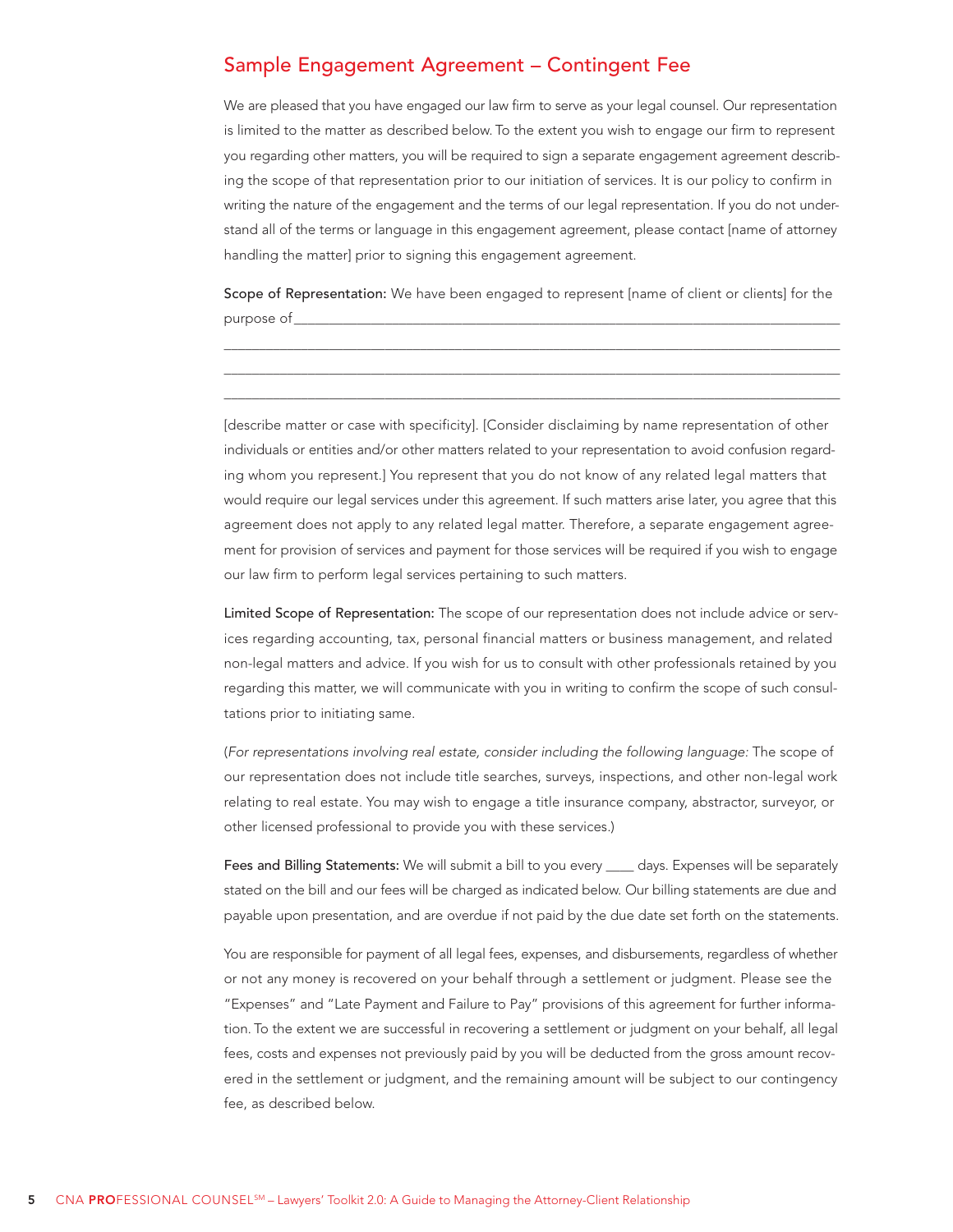We will provide you with a summary statement listing these deductions at the time of any payment to you from a settlement or judgment.

The fee arrangement, as agreed, will be based on a contingency fee to be charged as follows:

- $\_\%$  of the gross amount recovered in a settlement before we have instituted a lawsuit;
- $\frac{1}{8}$  of the gross amount recovered in a settlement after we have instituted a lawsuit;
- \_\_\_\_% of the gross amount recovered after trial has begun;

\_\_\_\_% of the gross amount recovered if any judgment is appealed, either on your behalf or by an adverse party, or if garnishment or any proceeding after judgment is necessary to collect the judgment or any portion of it; and

\_\_\_\_% of the gross amount recovered if the matter is the subject of a retrial as ordered by a trial or appellate court.

Expenses: In the course of rendering services to you, it may be necessary for us to incur expenses for items such as filing and recording fees, deposition transcripts, computerized legal research, notary service, overnight or special delivery service, postage, photocopying, facsimile transmissions, telephone calls, travel, lodging, meals, and overtime for firm secretarial and other staff services. The actual expenses incurred will vary depending on the services that we provide to you. Certain expenses may include an adjustment, above cost, to cover our expenses in providing the billed service. However, expenses paid entirely to third parties, such as travel and lodging expenses, will be billed to you as our out-of-pocket costs.

Expense items incurred on your behalf will be itemized separately and listed on our billing statements as "disbursements." Third-party expenses may be forwarded directly to you for payment. As is customary, expense disbursements may not be current at the time of final billing. Remaining disbursements, if any, will be billed at a later date.

Late Payment and Failure to Pay: If you fail to pay our statements in full on or before the due date set forth on the statements, we reserve the right to assess you with a monthly service charge equal to 1% of all fees, expenses and disbursements that are past due. This monthly service charge will be billed to you at the end of each month in which a late payment occurs. In no event will the service charge be greater than that permitted by any applicable law.

In the event that we are required to file an action or proceeding to collect any late payment or assessed monthly service charge, you will be required to pay for all costs of collection, including without limitation all filing fees, third-party expenses and attorney's fees incurred for our efforts in collecting such amounts. If we use our own attorneys or legal assistants to pursue such an action or proceeding, the fees charged shall be calculated on an hourly basis using the applicable hourly rates for the attorneys and legal assistants who perform such work.

We will maintain a lien on all files in our possession and their content until we have received payment in full on all amounts due. In litigation matters in which a money judgment or settlement is rendered in your favor, we will maintain a lien on all proceeds thereof to the extent of any unpaid fees, expenses or disbursements.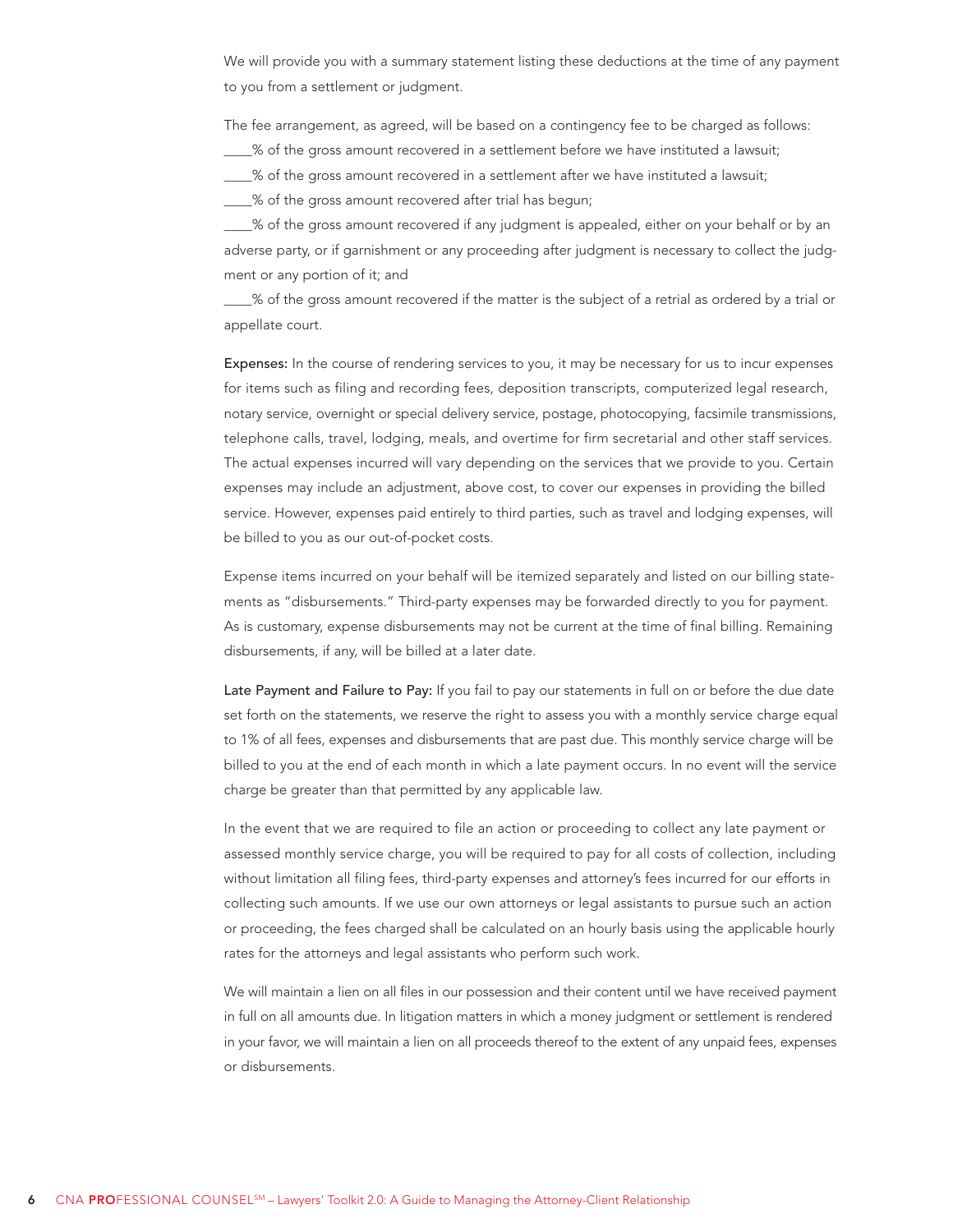Responsibilities of Law Firm and Client: We will provide only legal services, as previously described in the "Scope of Representation" and "Limited Scope of Representation" sections of this engagement agreement. We will keep you apprised of developments and will consult with you as necessary to ensure the timely, effective, and efficient completion of our work. You acknowledge that we cannot guarantee either the outcome or the timing to complete legal services on your behalf.

You agree to be truthful and cooperative with us, to respond to our inquiries and communications promptly and to provide promptly all information known or available that may be relevant to our engagement. You will provide us with factual information and materials as we require in order to perform the foregoing services. You acknowledge and agree that you remain responsible for making all business or technical decisions and that you are not relying on us for accounting, tax, personal financial matters or business management, and related non-legal matters and advice. You also acknowledge that we are not responsible for investigating the character or credit of persons with whom you may be dealing.

As a matter of our professional responsibility and as long as in our judgment it will not substantively injure your position in this matter, we retain control over decisions affecting our reputation and professionalism. This discretion includes, among other decisions, whether to extend deadlines for opposing counsel; whether to cooperate with opposing counsel in scheduling or similar matters; and whether and how matters should be argued in correspondence, pleadings, or to a court administrative body.

We may provide to you newsletters or similar materials regarding general legal developments or matters of current interest. Similarly, we may invite you to attend seminars or symposia where legal topics are discussed. In our experience, such information or events are educational, because a wellinformed client will be better able to make decisions about the need for future legal representation. However, it is understood that such communications do not constitute legal advice, and do not create an attorney-client relationship beyond the scope of the representation described herein.

It is your duty to keep us informed of your mailing address and other contact information. If at any time during the course of this representation your address becomes unknown or we are otherwise unable to contact you, we shall be permitted to withdraw from this representation by sending you a certified letter to your last known address and by depositing with the Clerk of the Court for the county of your last known residence any property owned by you in our possession, including but not limited to items of personal property, funds, and any portions of the actual client file that belong to you.

Termination: You may terminate this representation at any time with or without cause by notifying us in writing of your desire to do so. Upon receipt of the notice to terminate representation, we will cease all legal work on your behalf immediately. You will be responsible for paying all legal fees, expenses and disbursements incurred on your behalf in this matter until written notice of termination is received by our firm.

If you terminate the representation before the conclusion of the matter, we will be entitled to receive from the proceeds of any recovery a reasonable fee for the work we have performed based upon the amount of time required, the complexity of the matter, the time frame within which the work was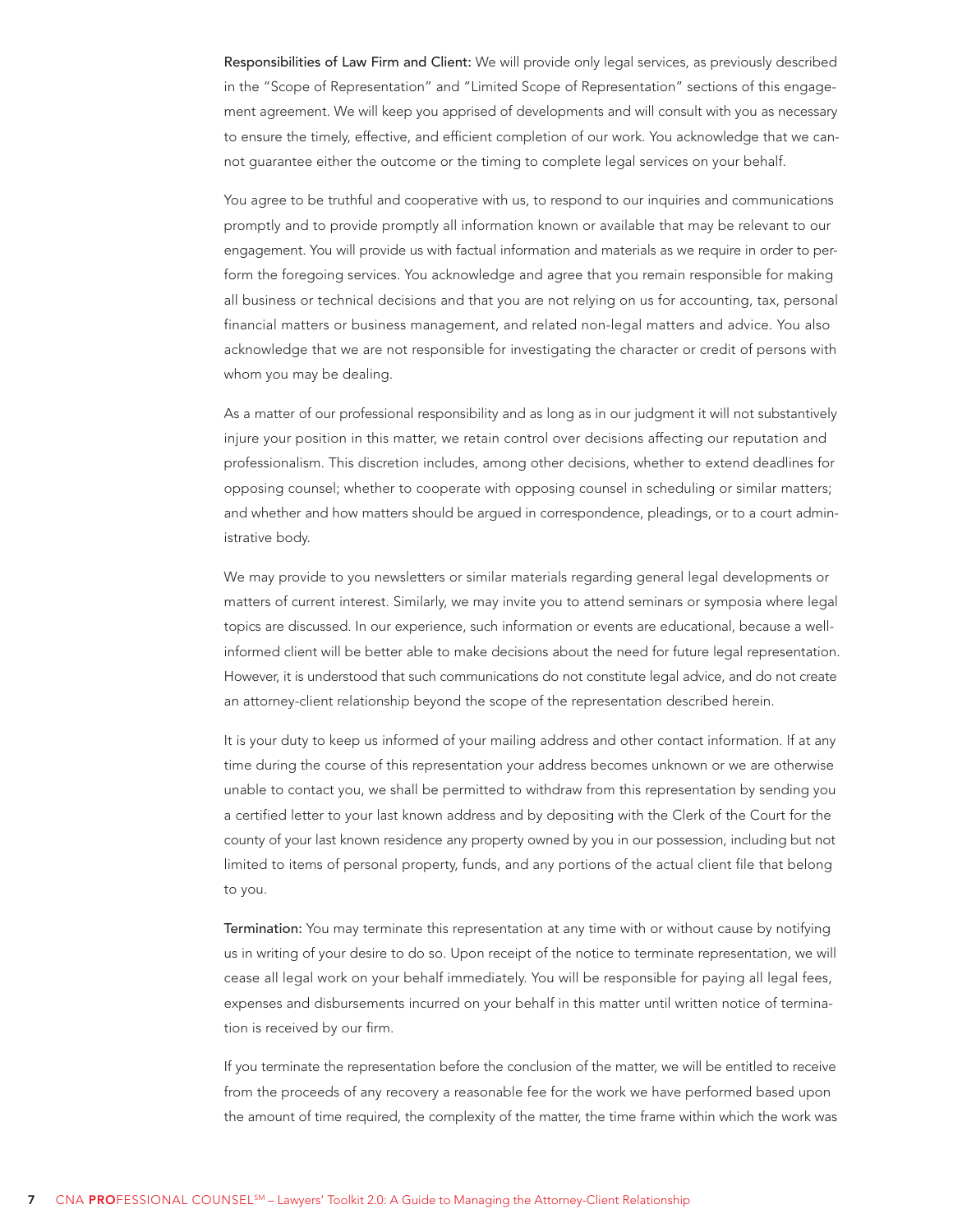performed, the responsibility involved, as well as our experience, ability, reputation, and the results obtained. This fee is in addition to any legal fees, expenses and disbursements incurred on your behalf that have not previously been paid by you.

To the extent permitted by rules of professional responsibility and the court, we may terminate our representation at any time if you breach any material term of this agreement, fail to cooperate or follow our advice on a material matter, if a conflict of interest develops or is discovered, or if there exists, at any time, any fact or circumstance that would, in our opinion, render our continuing representation unlawful, unethical, or otherwise inappropriate.

If we elect to terminate our representation, you will timely take all steps reasonably necessary and will cooperate as reasonably required to relieve us of any further obligation to perform legal services, including the execution of any documents necessary to complete our withdrawal from representation. In such case, you agree to pay for all legal services performed and any legal fees, expenses or disbursements incurred on your behalf before the termination of our representation in accordance with the provision of this agreement.

File Retention and Destruction: At the conclusion of this matter, we will retain your legal files for a period of \_\_\_\_ years after we close our file. At the expiration of the \_\_\_\_-year period, we will destroy these files unless you notify us in writing that you wish to take possession of them. We reserve the right to charge administrative fees and costs associated with researching, retrieving, copying and delivering such files.

No Guarantee of Success: It is specifically acknowledged by you that this law firm has not made any warranties or representations to you, nor have we given you any assurances as to the favorable or successful resolution of your claim or defense of the action referred to above; nor as to the favorable outcome of any legal action that may be filed; nor as to the nature or amount of any awards or distributions of property, attorneys fees, costs, or any other aspects of this matter. All of this law firm's expressions relative to your case are limited only to estimates based upon our experience and judgment and are only our opinion. Such expressions should not be considered as representations, promises, or guarantees of results, which might be obtainable, either by way of a negotiated settlement or in a contested trial.

Professional Liability Insurance [Do not include unless required by jurisdiction; research applicable disclosure requirements and adapt the statement accordingly.] Our law firm maintains errors and omissions insurance coverage applicable to the services to be rendered.

Client Review of this Agreement: You have a right to have this engagement agreement reviewed by another law firm prior to signing it. Likewise, you have the right to review this engagement agreement outside the presence of this law firm and away from the law firm's office prior to signing it. You understand that this law firm is not retained until the signed original engagement agreement is returned to the law firm, including the corresponding retainer.

If you have any questions or concerns about the terms of this engagement agreement, please contact us immediately. On behalf of the law firm, we appreciate the opportunity to represent you in this matter.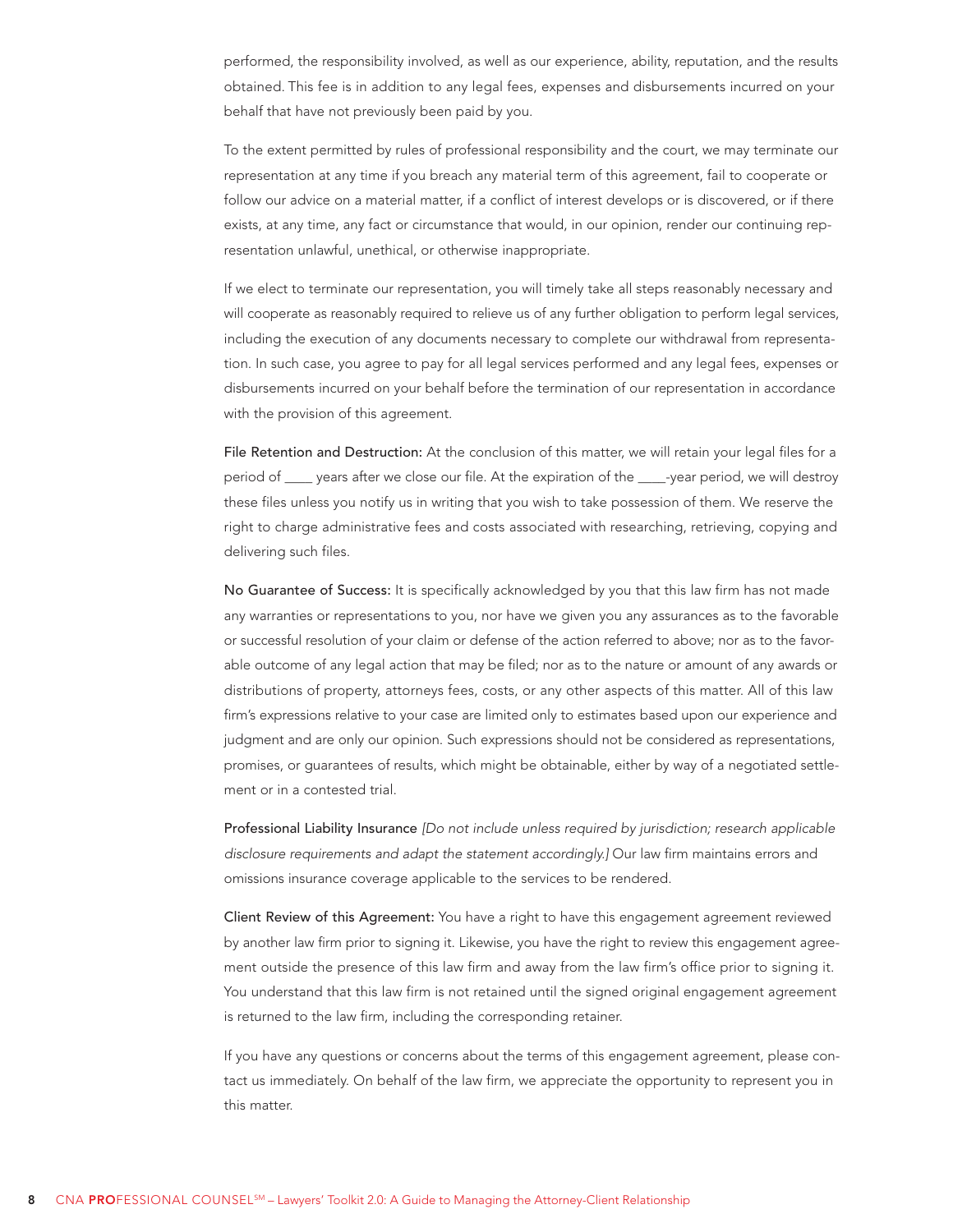By signing this agreement, I confirm that I have read this engagement agreement, understand its provisions, and agree to abide by it.

ACKNOWLEDGED AND AGREED TO:

[Client Name] [Date]

 $\overline{a}$ 

 $\overline{\phantom{a}}$ 

[Client Signature]

This sample engagement agreement is for illustrative purposes only. Your risks may be different than those described. We encourage you to modify the sample engagement agreement to suit your individual practice needs. As each practice presents unique situations and statutes may vary by state, we recommend that<br>you review governing requirements prior to use of this or similar a for an insured. All products and services may not be available in all states and may be subject to change without notice. CNA is a registered trademark of CNA<br>Financial Corporation. Copyright © 2013 CNA. All rights reserve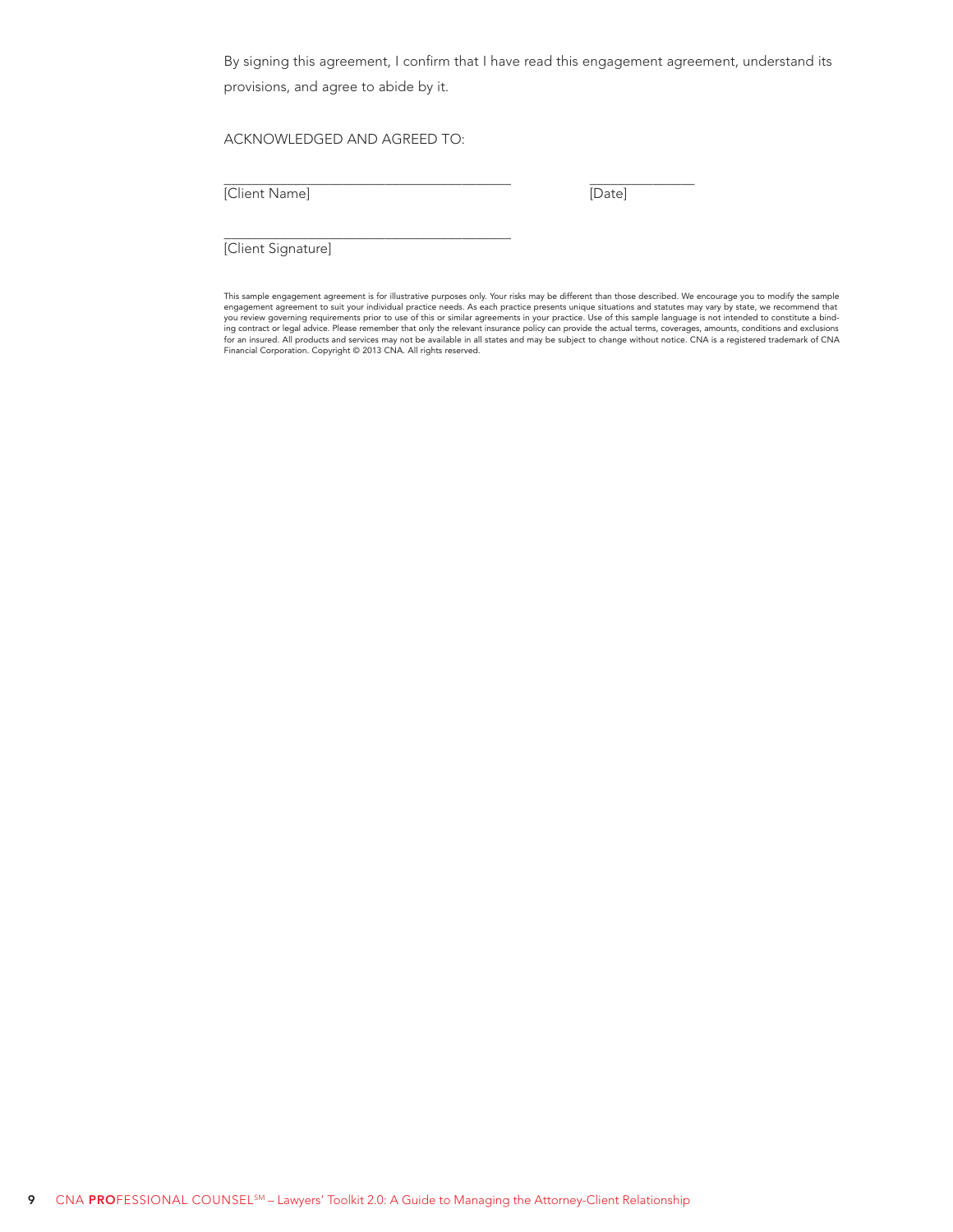## <span id="page-9-0"></span>Sample Engagement Agreement - Hourly Fee

We are pleased that you have engaged our law firm to serve as your legal counsel. Our representation is limited to the matter as described below. To the extent you wish to engage our firm to represent you regarding other matters, you will be required to sign a separate engagement agreement describing the scope of that representation prior to our initiation of services. It is our policy to confirm in writing the nature of the engagement and the terms of our legal representation. If you do not understand all of the terms or language in this engagement agreement, please contact [name of attorney handling the matter] prior to signing this engagement agreement.

Scope of Representation: We have been engaged to represent [name of client or clients] for the purpose of

[describe matter or case with specificity]. [Consider disclaiming by name representation of other individuals or entities and/or other matters related to your representation to avoid confusion regarding whom you represent.] You represent that you do not know of any related legal matters that would require our legal services under this agreement. If such matters arise later, you agree that this agreement does not apply to any related legal matter. Therefore, a separate engagement agreement for provision of services and payment for those services will be required if you wish to engage our law firm to perform legal services pertaining to such matters.

Limited Scope of Representation: The scope of our representation does not include advice or services regarding accounting, tax, personal financial matters or business management, and related non-legal matters and advice. If you wish for us to consult with other professionals retained by you regarding this matter, we will communicate with you in writing to confirm the scope of such consultations prior to initiating same.

(For representations involving real estate, consider including the following language: The scope of our representation does not include title searches, surveys, inspections, and other non-legal work relating to real estate. You may wish to engage a title insurance company, abstractor, surveyor, or other licensed professional to provide you with these services.)

Fees and Billing Statements: We will submit a bill to you every thirty days. Expenses will be separately stated on the bill and our fees will be charged as indicated below. Our billing statements are due and payable upon presentation, and are overdue if not paid by the due date set forth on the statements.

You are responsible for payment of all legal fees, expenses, and disbursements, regardless of whether or not any money is recovered on your behalf through a settlement or judgment. Please see the "Expenses" and "Late Payment and Failure to Pay" provisions of this agreement for further information. To the extent we are successful in recovering a settlement or judgment on your behalf, all legal fees, costs and expenses not previously paid by you will be deducted from the gross amount recovered in the settlement or judgment.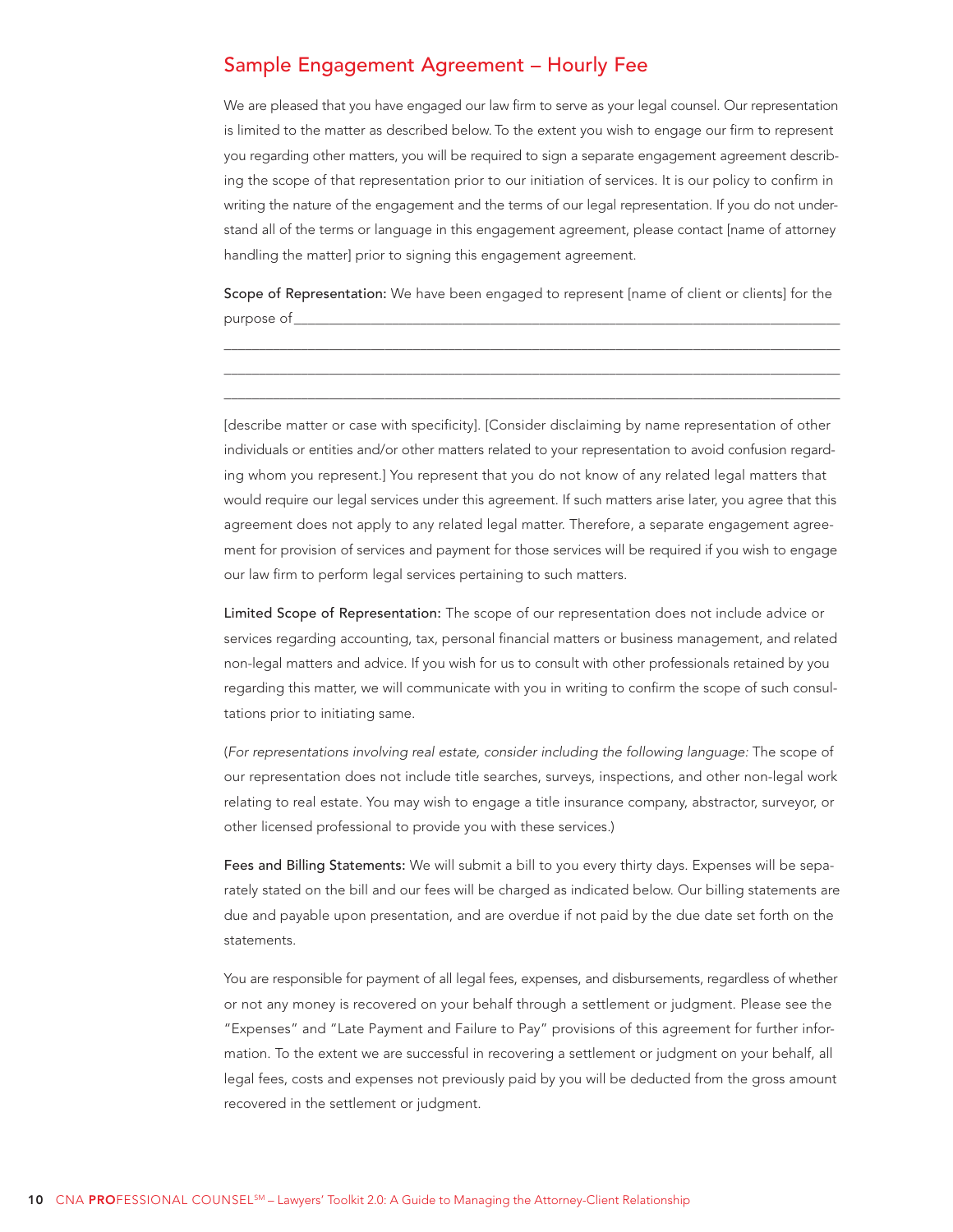We will provide you with a summary statement listing these deductions at the time of any payment to you from a settlement or judgment.

On the basis of our time, charges are as follows:

- \$\_\_\_\_ per hour for the services of [name and position];
- \$\_\_\_\_ per hour for the services of [name and position]; and
- \$\_\_\_\_ per hour for the services of [name and position].

In consideration of our services, in matters in which the fee is based on time charges, we shall require a retainer of \$\_\_\_\_\_, of which the first \$\_\_\_\_\_ shall constitute our minimum fee for the services to be rendered. The retainer is to be applied to our time charges.

Expenses: In the course of rendering services to you, it may be necessary for us to incur expenses for items such as filing and recording fees, deposition transcripts, computerized legal research, notary service, overnight or special delivery service, postage, photocopying, facsimile transmissions, telephone calls, travel, lodging, meals, and overtime for firm secretarial and other staff services. The actual expenses incurred will vary depending on the services that we provide to you. Certain expenses may include an adjustment, above cost, to cover our expenses in providing the billed service. However, expenses paid entirely to third parties, such as travel and lodging expenses, will be billed to you as our out-of-pocket costs.

Expense items incurred on your behalf will be itemized separately and listed on our billing statements as "disbursements." Third-party expenses may be forwarded directly to you for payment. As is customary, expense disbursements may not be current at the time of final billing. Remaining disbursements, if any, will be billed at a later date.

Late Payment and Failure to Pay: If you fail to pay our statements in full on or before the due date set forth on the statements, we reserve the right to assess you with a monthly service charge equal to 1% of all fees, expenses and disbursements that are past due. This monthly service charge will be billed to you at the end of each month in which a late payment occurs. In no event will the service charge be greater than that permitted by any applicable law.

In the event that we are required to file an action or proceeding to collect any late payment or assessed monthly service charge, you will be required to pay for all costs of collection, including without limitation all filing fees, third-party expenses and attorney's fees incurred for our efforts in collecting such amounts. If we use our own attorneys or legal assistants to pursue such an action or proceeding, the fees charged shall be calculated on an hourly basis using the applicable hourly rates for the attorneys and legal assistants who perform such work.

We will maintain a lien on all files in our possession and their content until we have received payment in full on all amounts due. In litigation matters in which a money judgment or settlement is rendered in your favor, we will maintain a lien on all proceeds thereof to the extent of any unpaid fees, expenses or disbursements.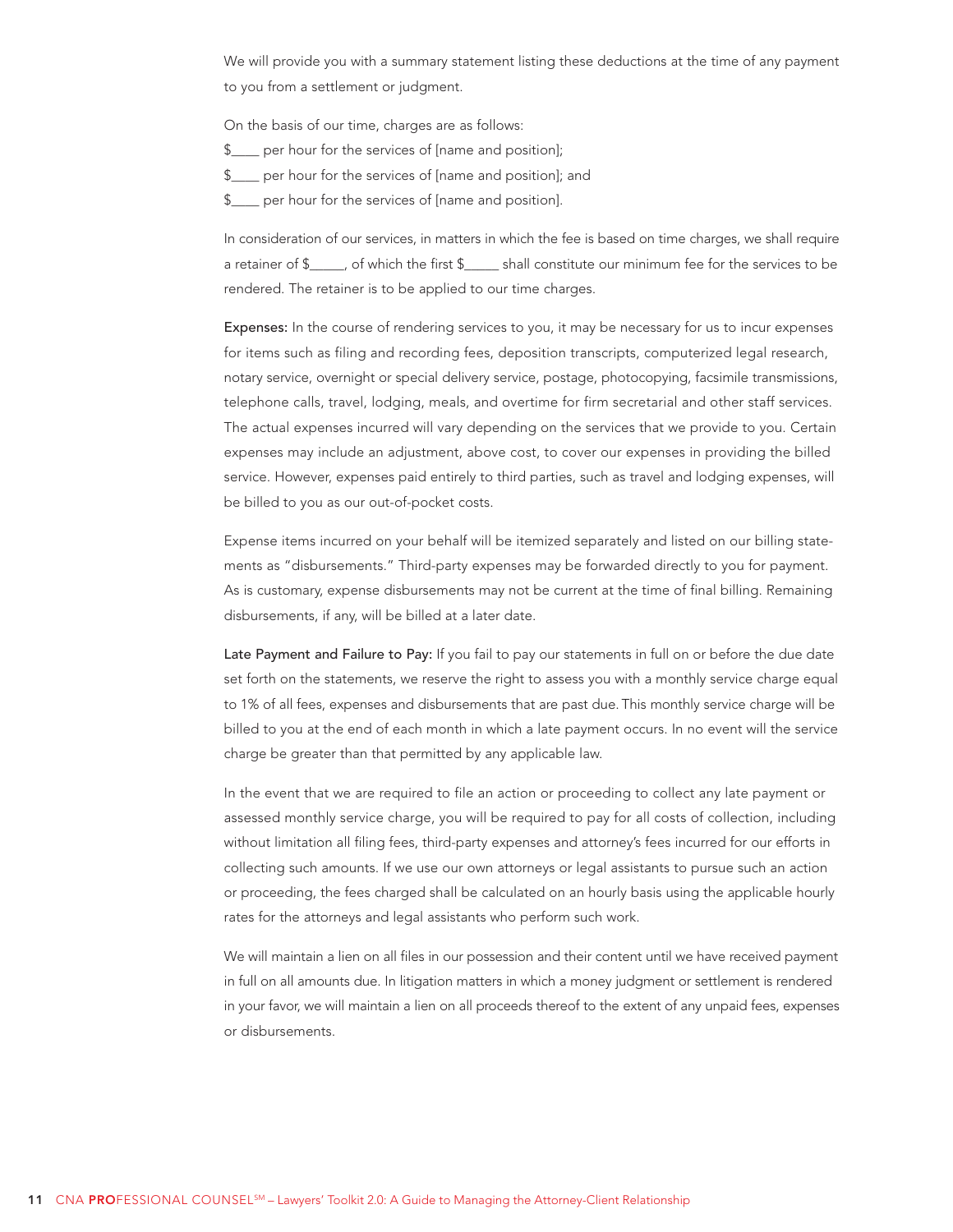Responsibilities of Law Firm and Client: We will provide only legal services, as previously described in the "Scope of Representation" and "Limited Scope of Representation" sections of this engagement agreement. We will keep you apprised of developments and will consult with you as necessary to ensure the timely, effective, and efficient completion of our work. You acknowledge that we cannot guarantee either the outcome or the timing to complete legal services on your behalf.

You agree to be truthful and cooperative with us, to respond to our inquiries and communications promptly and to provide promptly all information known or available that may be relevant to our engagement. You will provide us with factual information and materials as we require in order to perform the foregoing services. You acknowledge and agree that you remain responsible for making all business or technical decisions and that you are not relying on us for accounting, tax, personal financial matters or business management, and related non-legal matters and advice. You also acknowledge that we are not responsible for investigating the character or credit of persons with whom you may be dealing.

As a matter of our professional responsibility and as long as in our judgment it will not substantively injure your position in this matter, we retain control over decisions affecting our reputation and professionalism. This discretion, includes, among other decisions, whether to extend deadlines for opposing counsel; whether to cooperate with opposing counsel in scheduling or similar matters; and whether and how matters should be argued in correspondence, pleadings, or to a court administrative body.

We may provide to you newsletters or similar materials regarding general legal developments or matters of current interest. Similarly, we may invite you to attend seminars or symposia where legal topics are discussed. In our experience, such information or events are educational, because a wellinformed client will be better able to make decisions about the need for future legal representation. However, it is understood that such communications do not constitute legal advice, and do not create an attorney-client relationship beyond the scope of the representation described herein.

It is your duty to keep us informed of your mailing address and other contact information. If at any time during the course of this representation your address becomes unknown or we are otherwise unable to contact you, we shall be permitted to withdraw from this representation by sending you a certified letter to your last known address and by depositing with the Clerk of the Court for the county of your last known residence any property owned by you in our possession, including but not limited to items of personal property, funds, and any portions of the actual client file that belong to you.

Termination: You may terminate this representation at any time with or without cause by notifying us in writing of your desire to do so. Upon receipt of the notice to terminate representation, we will cease all legal work on your behalf immediately. You will be responsible for paying all legal fees, expenses and disbursements incurred on your behalf in this matter until written notice of termination is received by our firm.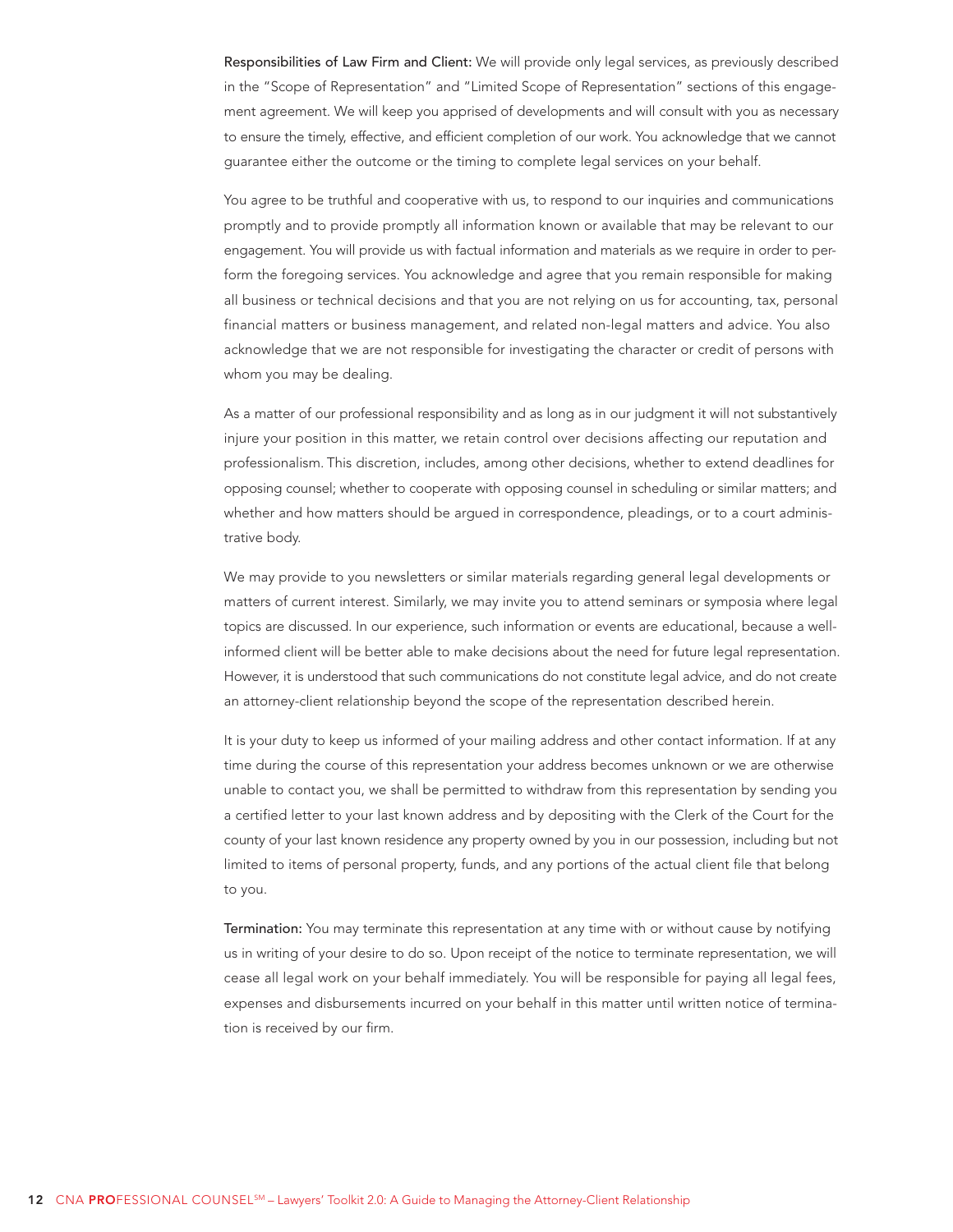If you terminate the representation before the conclusion of the matter, we will be entitled to receive from the proceeds of any recovery a reasonable fee for the work we have performed based upon the amount of time required, the complexity of the matter, the time frame within which the work was performed, the responsibility involved, as well as our experience, ability, reputation, and the results obtained. This fee is in addition to any legal fees, expenses and disbursements incurred on your behalf that have not previously been paid by you.

To the extent permitted by rules of professional responsibility and the court, we may terminate our representation at any time if you breach any material term of this agreement, fail to cooperate or follow our advice on a material matter, if a conflict of interest develops or is discovered, or if there exists, at any time, any fact or circumstance that would, in our opinion, render our continuing representation unlawful, unethical, or otherwise inappropriate.

If we elect to terminate our representation, you will timely take all steps reasonably necessary and will cooperate as reasonably required to relieve us of any further obligation to perform legal services, including the execution of any documents necessary to complete our withdrawal from representation. In such case, you agree to pay for all legal services performed and any legal fees, expenses or disbursements incurred on your behalf before the termination of our representation in accordance with the provision of this agreement.

File Retention and Destruction: At the conclusion of this matter, we will retain your legal files for a period of \_\_\_\_ years after we close our file. At the expiration of the \_\_\_\_-year period, we will destroy these files unless you notify us in writing that you wish to take possession of them. We reserve the right to charge administrative fees and costs associated with researching, retrieving, copying and delivering such files.

No Guarantee of Success: It is specifically acknowledged by you that this law firm has not made any warranties or representations to you, nor have we given you any assurances as to the favorable or successful resolution of your claim or defense of the action referred to above; nor as to the favorable outcome of any legal action that may be filed; nor as to the nature or amount of any awards or distributions of property, attorneys fees, costs, or any other aspects of this matter. All of this law firm's expressions relative to your case are limited only to estimates based upon our experience and judgment and are only our opinion. Such expressions should not be considered as representations, promises, or guarantees of results, which might be obtainable, either by way of a negotiated settlement or in a contested trial.

Professional Liability Insurance [Do not include unless required by jurisdiction; research applicable disclosure requirements and adapt the statement accordingly.] Our law firm maintains errors and omissions insurance coverage applicable to the services to be rendered.

Client Review of this Agreement: You have a right to have this engagement agreement reviewed by another law firm prior to signing it. Likewise, you have the right to review this engagement agreement outside the presence of this law firm and away from the law firm's office prior to signing it. You understand that this law firm is not retained until the signed original engagement agreement is returned to the law firm, including the corresponding retainer.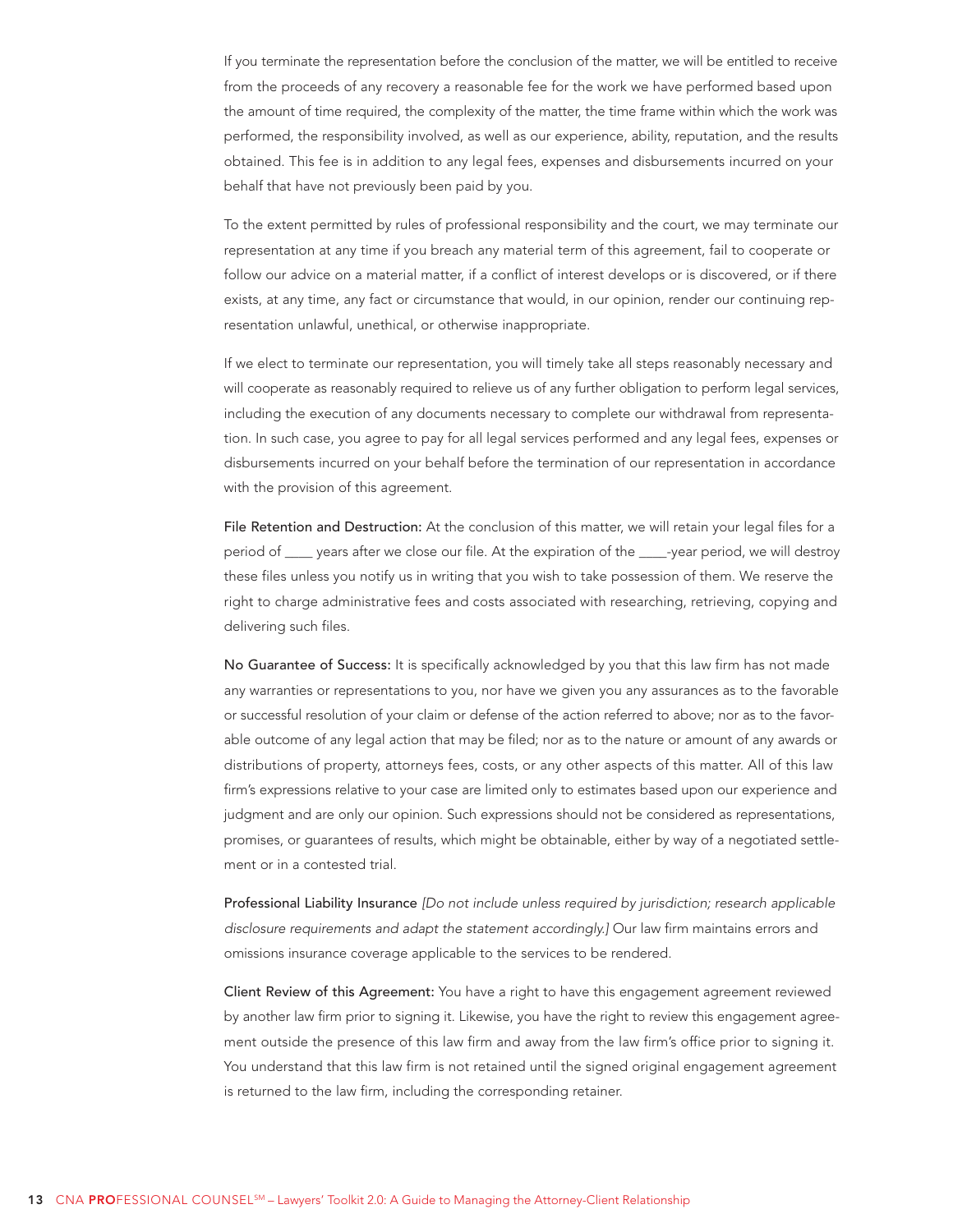If you have any questions or concerns about the terms of this engagement agreement, please contact us immediately. On behalf of the law firm, we appreciate the opportunity to represent you in this matter.

By signing this agreement, I confirm that have I read this engagement agreement, understand its provisions, and agree to abide by it.

ACKNOWLEDGED AND AGREED TO:

[Client Name] [Date]

 $\overline{a}$ 

 $\overline{\phantom{a}}$ 

[Client Signature]

This sample engagement agreement is for illustrative purposes only. Your risks may be different than those described. We encourage you to modify the sample engagement agreement to suit your individual practice needs. As each practice presents unique situations and statutes may vary by state, we recommend that<br>you review governing requirements prior to use of this or similar a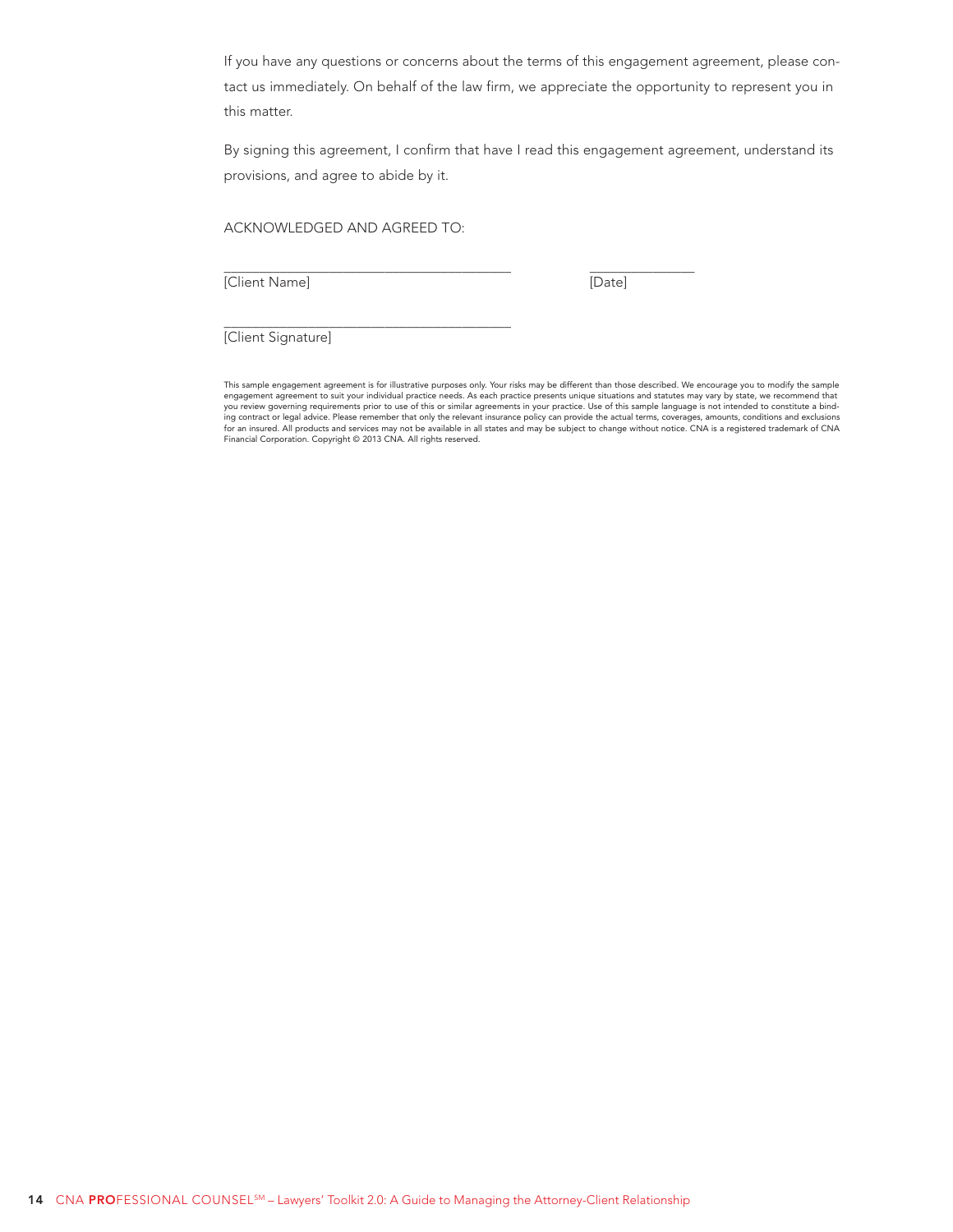### <span id="page-14-0"></span>Sample Engagement Agreement - Flat Fee

We are pleased that you have engaged our law firm to serve as your legal counsel. Our representation is limited to the matter as described below. To the extent you wish to engage our firm to represent you regarding other matters, you will be required to sign a separate engagement agreement describing the scope of that representation prior to our initiation of services. It is our policy to confirm in writing the nature of the engagement and the terms of our legal representation. If you do not understand all of the terms or language in this engagement agreement, please contact [name of attorney handling the matter] prior to signing this engagement agreement.

Scope of Representation: We have been engaged to represent [name of client or clients] for the purpose of

[describe matter or case with specificity]. [Consider disclaiming by name representation of other individuals or entities and/or other matters related to your representation to avoid confusion regarding whom you represent.] You represent that you do not know of any related legal matters that would require our legal services under this agreement. If such matters arise later, you agree that this agreement does not apply to any related legal matter. Therefore, a separate engagement agreement for provision of services and payment for those services will be required if you wish to engage our law firm to perform legal services pertaining to such matters.

Limited Scope of Representation: The scope of our representation does not include advice or services regarding accounting, tax, personal financial matters or business management, and related non-legal matters and advice. If you wish for us to consult with other professionals retained by you regarding this matter, we will communicate with you in writing to confirm the scope of such consultations prior to initiating same.

(For representations involving real estate, consider including the following language: The scope of our representation does not include title searches, surveys, inspections, and other non-legal work relating to real estate. You may wish to engage a title insurance company, abstractor, surveyor, or other licensed professional to provide you with these services.)

Fees and Billing Statements: A flat fee of \$\_\_\_\_\_ is due immediately at the outset of the representation for all services within the scope of our representation as set forth above, which does not include expenses (see below).

We will submit a bill to you every thirty days for any expenses. Expenses will be separately stated on the bill and our fees will be charged as indicated below. Our billing statements are due and payable upon presentation, and are overdue if not paid by the due date set forth on the statements.

You are responsible for payment of all expenses and disbursements, regardless of whether or not any money is recovered on your behalf through a settlement or judgment. Please see the "Expenses" and "Late Payment and Failure to Pay" provisions of this agreement for further information. To the extent we are successful in recovering a settlement or judgment on your behalf, all expenses not previously paid by you will be deducted from the gross amount recovered in the settlement or judgment.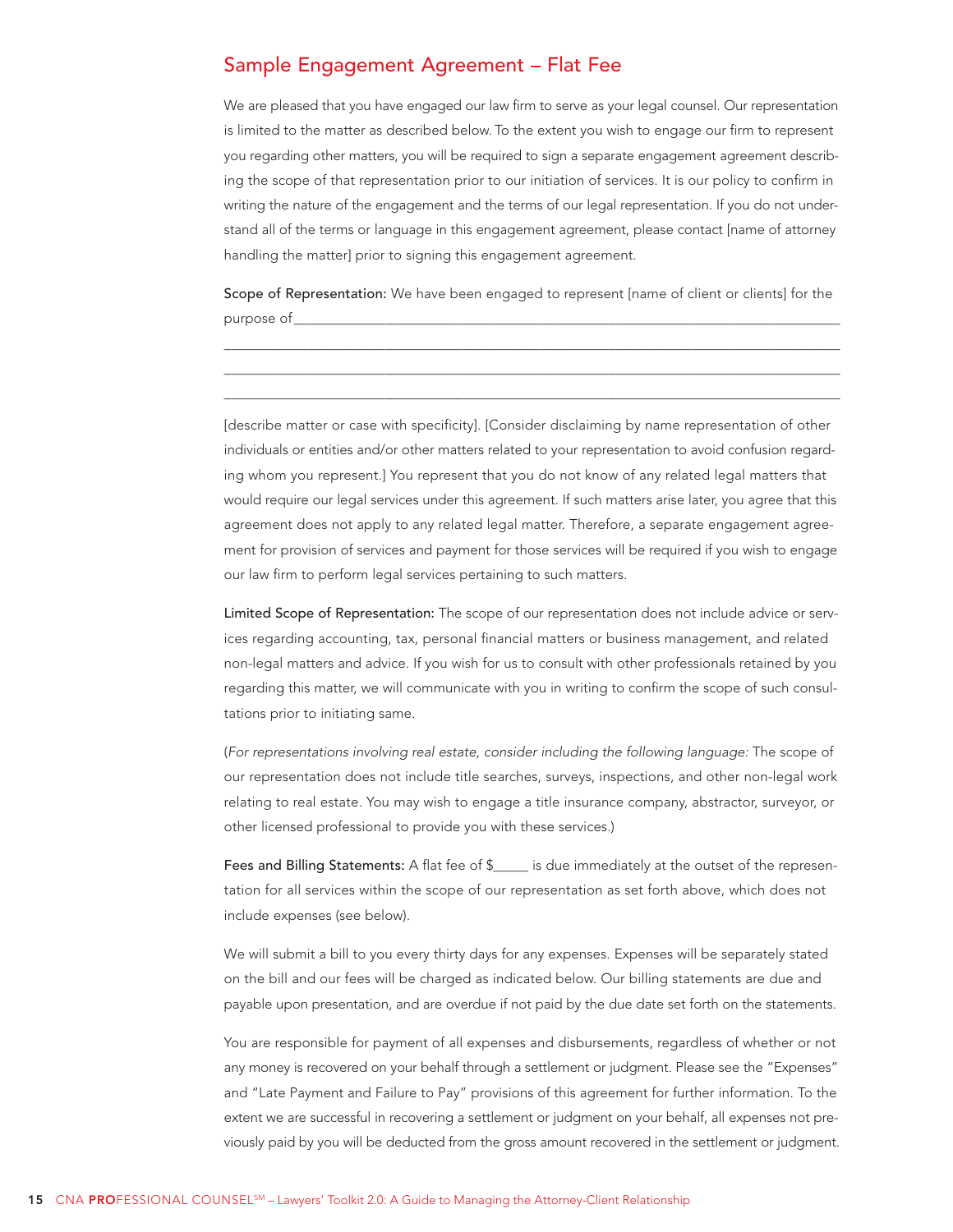We will provide you with a summary statement listing these deductions at the time of any payment to you from a settlement or judgment.

Expenses: In the course of rendering services to you, it may be necessary for us to incur expenses for items such as filing and recording fees, deposition transcripts, computerized legal research, notary service, overnight or special delivery service, postage, photocopying, facsimile transmissions, telephone calls, travel, lodging, meals, and overtime for firm secretarial and other staff services. The actual expenses incurred will vary depending on the services that we provide to you. Certain expenses may include an adjustment, above cost, to cover our expenses in providing the billed service. However, expenses paid entirely to third parties, such as travel and lodging expenses, will be billed to you as our out-of-pocket costs.

Expense items incurred on your behalf will be itemized separately and listed on our billing statements as "disbursements." Third-party expenses may be forwarded directly to you for payment. As is customary, expense disbursements may not be current at the time of final billing. Remaining disbursements, if any, will be billed at a later date.

Late Payment and Failure to Pay: If you fail to pay our statements in full on or before the due date set forth on the statements, we reserve the right to assess you with a monthly service charge equal to 1% of all fees, expenses and disbursements that are past due. This monthly service charge will be billed to you at the end of each month in which a late payment occurs. In no event will the service charge be greater than that permitted by any applicable law.

In the event that we are required to file an action or proceeding to collect any late payment or assessed monthly service charge, you will be required to pay for all costs of collection, including without limitation all filing fees, third-party expenses and attorney's fees incurred for our efforts in collecting such amounts. If we use our own attorneys or legal assistants to pursue such an action or proceeding, the fees charged shall be calculated on an hourly basis using the applicable hourly rates for the attorneys and legal assistants who perform such work.

We will maintain a lien on all files in our possession and their content until we have received payment in full on all amounts due. In litigation matters in which a money judgment or settlement is rendered in your favor, we will maintain a lien on all proceeds thereof to the extent of any unpaid fees, expenses or disbursements.

Responsibilities of Law Firm and Client: We will provide only legal services, as previously described in the "Scope of Representation" and "Limited Scope of Representation" sections of this engagement agreement. We will keep you apprised of developments and will consult with you as necessary to ensure the timely, effective, and efficient completion of our work. You acknowledge that we cannot guarantee either the outcome or the timing to complete legal services on your behalf.

You agree to be truthful and cooperative with us, to respond to our inquiries and communications promptly and to provide promptly all information known or available that may be relevant to our engagement. You will provide us with factual information and materials as we require in order to perform the foregoing services. You acknowledge and agree that you remain responsible for making all business or technical decisions and that you are not relying on us for accounting, tax, personal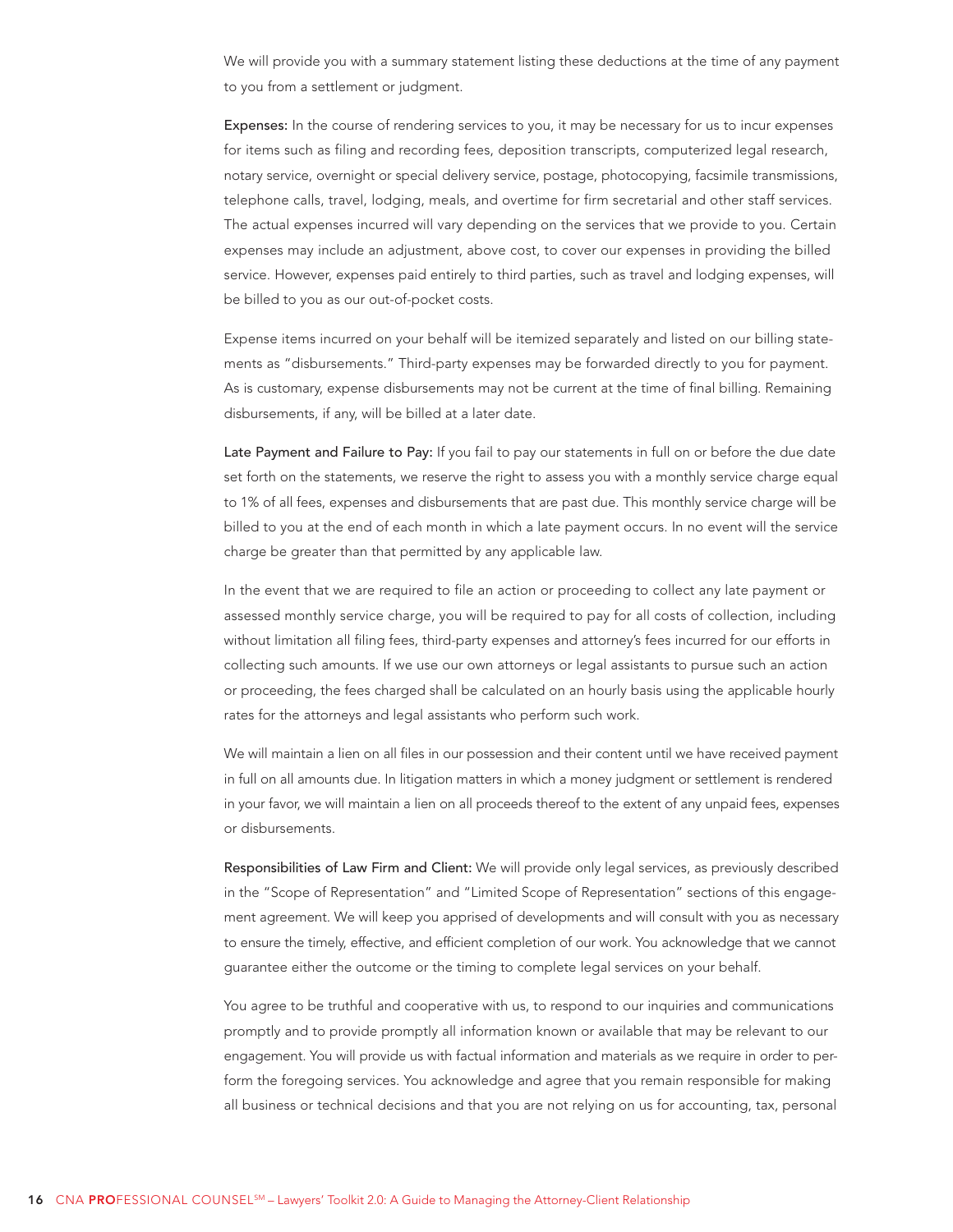financial matters or business management, and related non-legal matters and advice. You also acknowledge that we are not responsible for investigating the character or credit of persons with whom you may be dealing.

As a matter of our professional responsibility and as long as in our judgment it will not substantively injure your position in this matter, we retain control over decisions affecting our reputation and professionalism. This discretion, includes, among other decision, whether to extend deadlines for opposing counsel; whether to cooperate with opposing counsel in scheduling or similar matters; and whether and how matters should be argued in correspondence, pleadings, or to a court administrative body.

We may provide to you newsletters or similar materials regarding general legal developments or matters of current interest. Similarly, we may invite you to attend seminars or symposia where legal topics are discussed. In our experience, such information or events are educational, because a wellinformed client will be better equipped to make decisions about the need for future legal representation. However, it is understood that such communications do not constitute legal advice, and do not create an attorney-client relationship beyond the scope of the representation described herein.

It is your duty to keep us informed of your mailing address and other contact information. If at any time during the course of this representation your address becomes unknown or we are otherwise unable to contact you, we shall be permitted to withdraw from this representation by sending you a certified letter to your last known address and by depositing with the Clerk of the Court for the county of your last known residence any property owned by you in our possession, including but not limited to items of personal property, funds, and any portions of the actual client file that belong to you.

Termination: You may terminate this representation at any time with or without cause by notifying us in writing of your desire to do so. Upon receipt of the notice to terminate representation, we will cease all legal work on your behalf immediately. You will be responsible for paying all legal fees, expenses and disbursements incurred on your behalf in this matter until written notice of termination is received by our firm.

To the extent permitted by rules of professional responsibility and the court, we may terminate our representation at any time if you breach any material term of this agreement, fail to cooperate or follow our advice on a material matter, if a conflict of interest develops or is discovered, or if there exists, at any time, any fact or circumstance that would, in our opinion, render our continuing representation unlawful, unethical, or otherwise inappropriate.

If we elect to terminate our representation, you will timely take all steps reasonably necessary and will cooperate as reasonably required to relieve us of any further obligation to perform legal services, including the execution of any documents necessary to complete our withdrawal from representation. In such case, you agree to pay for all legal services performed and any legal fees, expenses or disbursements incurred on your behalf before the termination of our representation in accordance with the provision of this agreement.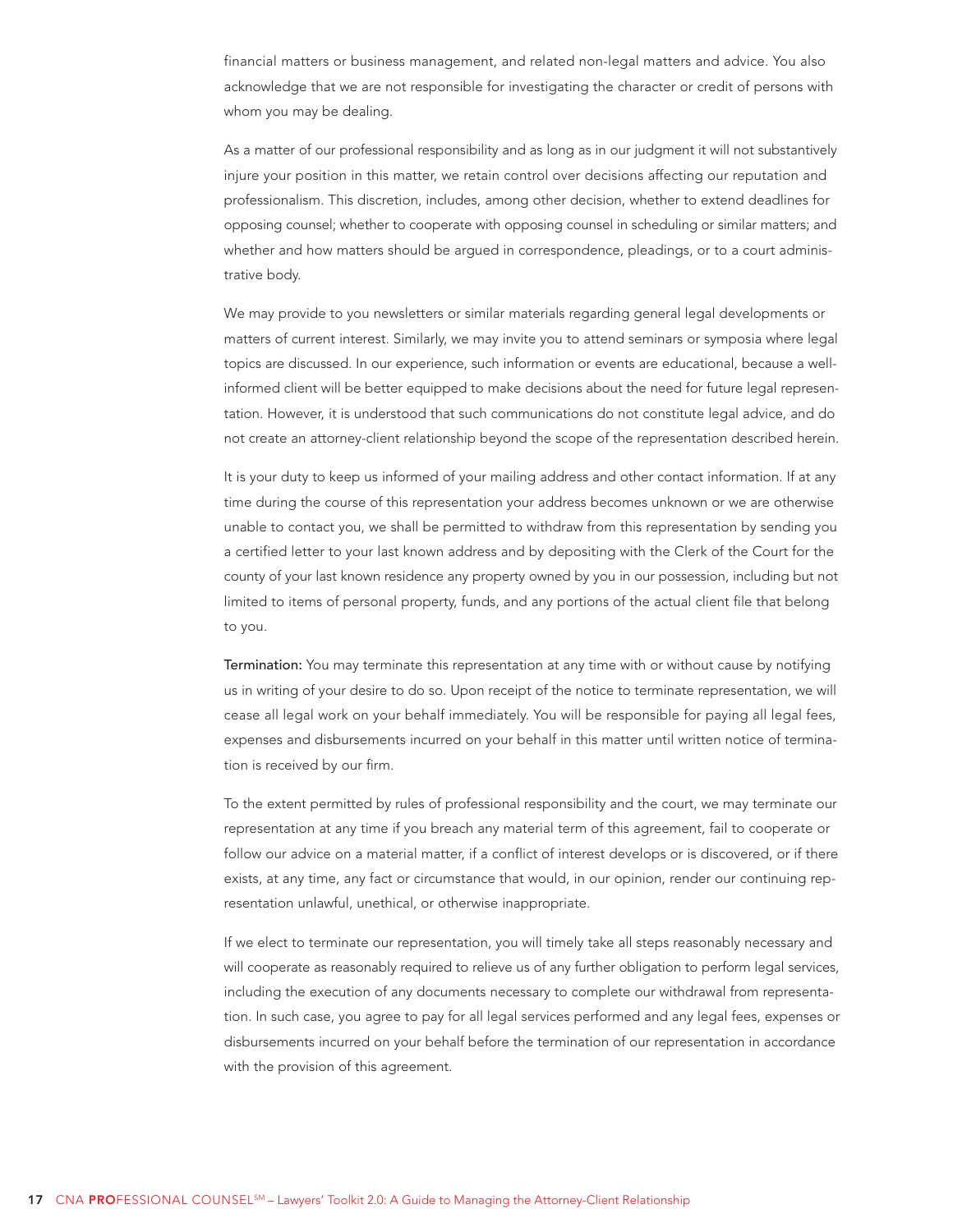File Retention and Destruction: At the conclusion of this matter, we will retain your legal files for a period of \_\_\_\_ years after we close our file. At the expiration of the \_\_\_\_-year period, we will destroy these files unless you notify us in writing that you wish to take possession of them. We reserve the right to charge administrative fees and costs associated with researching, retrieving, copying and delivering such files.

No Guarantee of Success: It is specifically acknowledged by you that this law firm has not made any warranties or representations to you, nor have we given you any assurances as to the favorable or successful resolution of your claim or defense of the action referred to above; nor as to the favorable outcome of any legal action that may be filed; nor as to the nature or amount of any awards or distributions of property, attorneys fees, costs, or any other aspects of this matter. All of this law firm's expressions relative to your case are limited only to estimates based upon our experience and judgment and are only our opinion. Such expressions should not be considered as representations, promises, or guarantees of results, which might be obtainable, either by way of a negotiated settlement or in a contested trial.

Professional Liability Insurance [Do not include unless required by jurisdiction; research applicable disclosure requirements and adapt the statement accordingly.] Our law firm maintains errors and omissions insurance coverage applicable to the services to be rendered.

Client Review of this Agreement: You have a right to have this engagement agreement reviewed by another law firm prior to signing it. Likewise, you have the right to review this engagement agreement outside the presence of this law firm and away from the law firm's office prior to signing it. You understand that this law firm is not retained until the signed original engagement agreement is returned to the law firm, including the corresponding retainer.

If you have any questions or concerns about the terms of this engagement agreement, please contact us immediately. On behalf of the law firm, we appreciate the opportunity to represent you in this matter.

By signing this agreement, I confirm that I have read this engagement agreement, understand its provisions, and agree to abide by it.

ACKNOWLEDGED AND AGREED TO:

[Client Name] [Date]

 $\overline{a}$ 

 $\overline{\phantom{a}}$ 

[Client Signature]

This sample engagement agreement is for illustrative purposes only. Your risks may be different than those described. We encourage you to modify the sample<br>engagement agreement to suit your individual practice needs. As ea you review governing requirements prior to use of this or similar agreements in your practice. Use of this sample language is not intended to constitute a binding contract or legal advice. Please remember that only the relevant insurance policy can provide the actual terms, coverages, amounts, conditions and exclusions<br>for an insured. All products and services may not be availab Financial Corporation. Copyright © 2013 CNA. All rights reserved.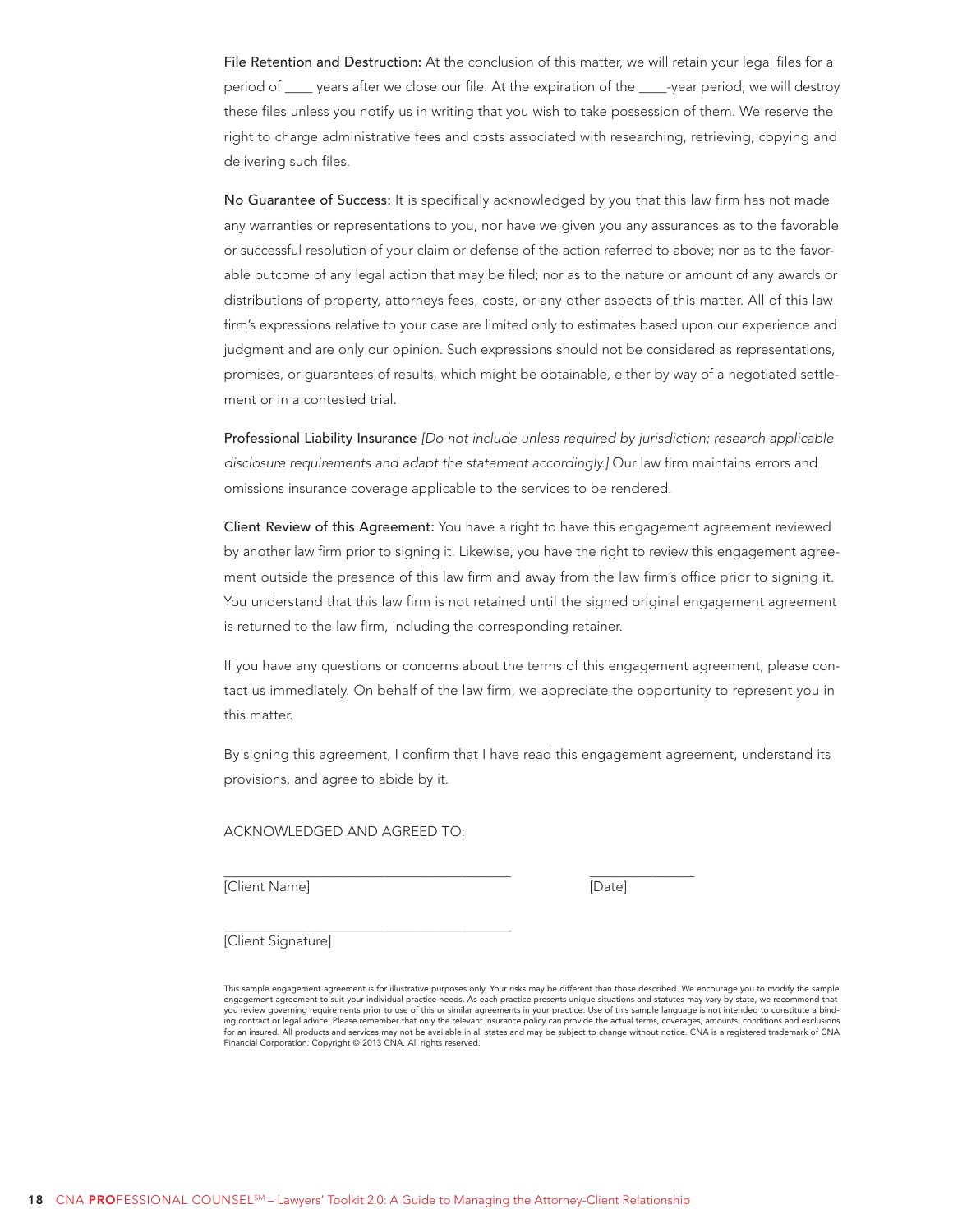## <span id="page-18-0"></span>Sample Engagement Agreement – Seller of Residential Real Estate

We are pleased that you have engaged our law firm to serve as your legal counsel. Our representation is limited to the matter as described below. To the extent you wish to engage our firm to represent you regarding other matters, you will be required to sign a separate engagement agreement describing the scope of that representation prior to our initiation of services. It is our policy to confirm in writing the nature of the engagement and the terms of our legal representation. If you do not understand all of the terms or language in this engagement agreement, please contact [name of attorney handling the matter] prior to signing this engagement agreement.

Scope of Representation: We have been engaged to represent [name of client or clients] in connection with your sale of residential real estate located at [address of residential real estate]. We do not represent any other individuals or entities who are a party to or have an interest in the sale, all of whom should engage their own counsel for legal advice or services. You represent that you do not know of any related legal matters that would require our legal services under this agreement. If such matters arise later, you agree that this agreement does not apply to any related legal matter, and a separate engagement agreement for provision of services and payment for those services will be required if you wish to engage our law firm to perform legal services pertaining to such matters.

[Review your jurisdiction's real estate laws and regulations before using this language]: Our duties are limited to the following:

- reviewing any brokerage listing agreement, offer form or sale agreements and recommending wording for any desired changes thereto;
- preparing a deed from you to your buyer; and,
- attending the sale closing, reviewing all closing documents, and recommending wording for any desired changes thereto.

Limited Scope of Representation: The scope of our representation does not include advice or services regarding accounting, tax, personal financial matters or business management, and related non-legal matters and advice. If you wish for us to consult with other professionals retained by you regarding this matter, we will communicate with you in writing to confirm the scope of such consultations prior to initiating same. The scope of our representation does not include title searches, surveys, inspections, and other non-legal work relating to real estate. You may wish to engage a title insurance company, abstractor, surveyor, or other licensed professional to provide you with these services.

Fees and Billing Statements: [Include appropriate language from one of the contingent fee, hourly fee or flat fee engagement agreements above.]

Expenses: In the course of rendering services to you, it may be necessary for us to incur expenses for items such as filing and recording fees, deposition transcripts, computerized legal research, notary service, overnight or special delivery service, postage, photocopying, facsimile transmissions, telephone calls, travel, lodging, meals, and overtime for firm secretarial and other staff services. The actual expenses incurred will vary depending on the services that we provide to you. Certain expenses may include an adjustment, above cost, to cover our expenses in providing the billed service. However, expenses paid entirely to third parties, such as travel and lodging expenses, will be billed to you as our out-of-pocket costs.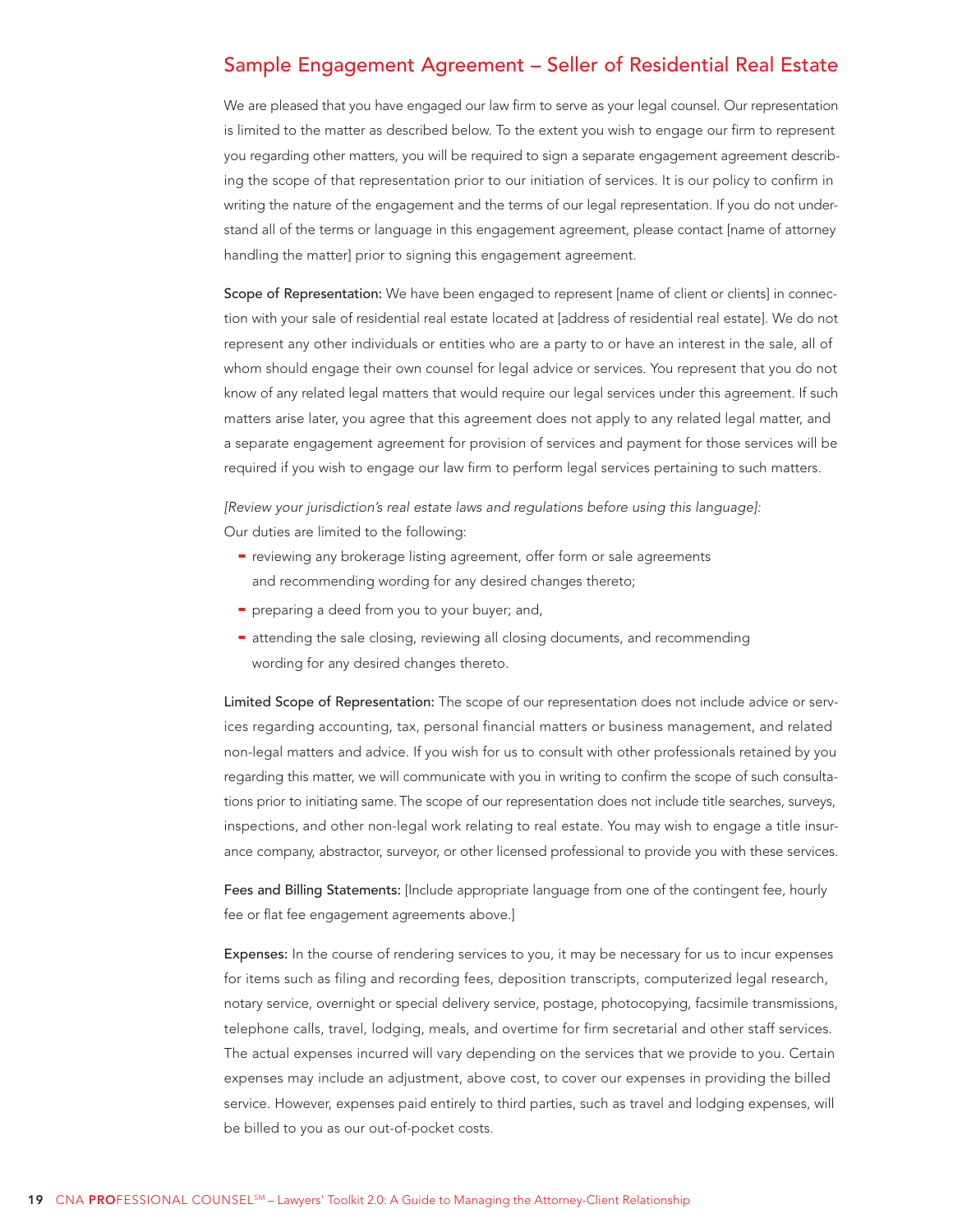Expense items incurred on your behalf will be itemized separately and listed on our billing statements as "disbursements." Third-party expenses may be forwarded directly to you for payment. As is customary, expense disbursements may not be current at the time of final billing. Remaining disbursements, if any, will be billed at a later date.

Late Payment and Failure to Pay: If you fail to pay our statements in full on or before the due date set forth on the statements, we reserve the right to assess you with a monthly service charge equal to 1% of all fees, expenses and disbursements that are past due. This monthly service charge will be billed to you at the end of each month in which a late payment occurs. In no event will the service charge be greater than that permitted by any applicable law.

In the event that we are required to file an action or proceeding to collect any late payment or assessed monthly service charge, you will be required to pay for all costs of collection, including without limitation all filing fees, third-party expenses and attorney's fees incurred for our efforts in collecting such amounts. If we use our own attorneys or legal assistants to pursue such an action or proceeding, the fees charged shall be calculated on an hourly basis using the applicable hourly rates for the attorneys and legal assistants who perform such work.

We will maintain a lien on all files in our possession and their content until we have received payment in full on all amounts due. In litigation matters in which a money judgment or settlement is rendered in your favor, we will maintain a lien on all proceeds thereof to the extent of any unpaid fees, expenses or disbursements.

Responsibilities of Law Firm and Client: We will provide only legal services, as previously described in the "Scope of Representation" and "Limited Scope of Representation" sections of this engagement agreement. We will keep you apprised of developments and will consult with you as necessary to ensure the timely, effective, and efficient completion of our work. You acknowledge that we cannot guarantee either the outcome or the timing to complete legal services on your behalf.

You agree to be truthful and cooperative with us, to respond to our inquiries and communications promptly, and to provide promptly all information known or available that may be relevant to our engagement. You will provide us with factual information and materials as we require in order to perform the foregoing services. You acknowledge and agree that you remain responsible for making all business or technical decisions and that you are not relying on us for accounting, tax, personal financial matters or business management, and related non-legal matters and advice. You also acknowledge that we are not responsible for investigating the character or credit of persons with whom you may be dealing.

As a matter of our professional responsibility and as long as in our judgment it will not substantively injure your position in this matter, we retain control over decisions affecting our reputation and professionalism. This discretion, includes, among other decisions, whether to extend deadlines for opposing counsel; whether to cooperate with opposing counsel in scheduling or similar matters; and whether and how matters should be argued in correspondence, pleadings, or to a court administrative body.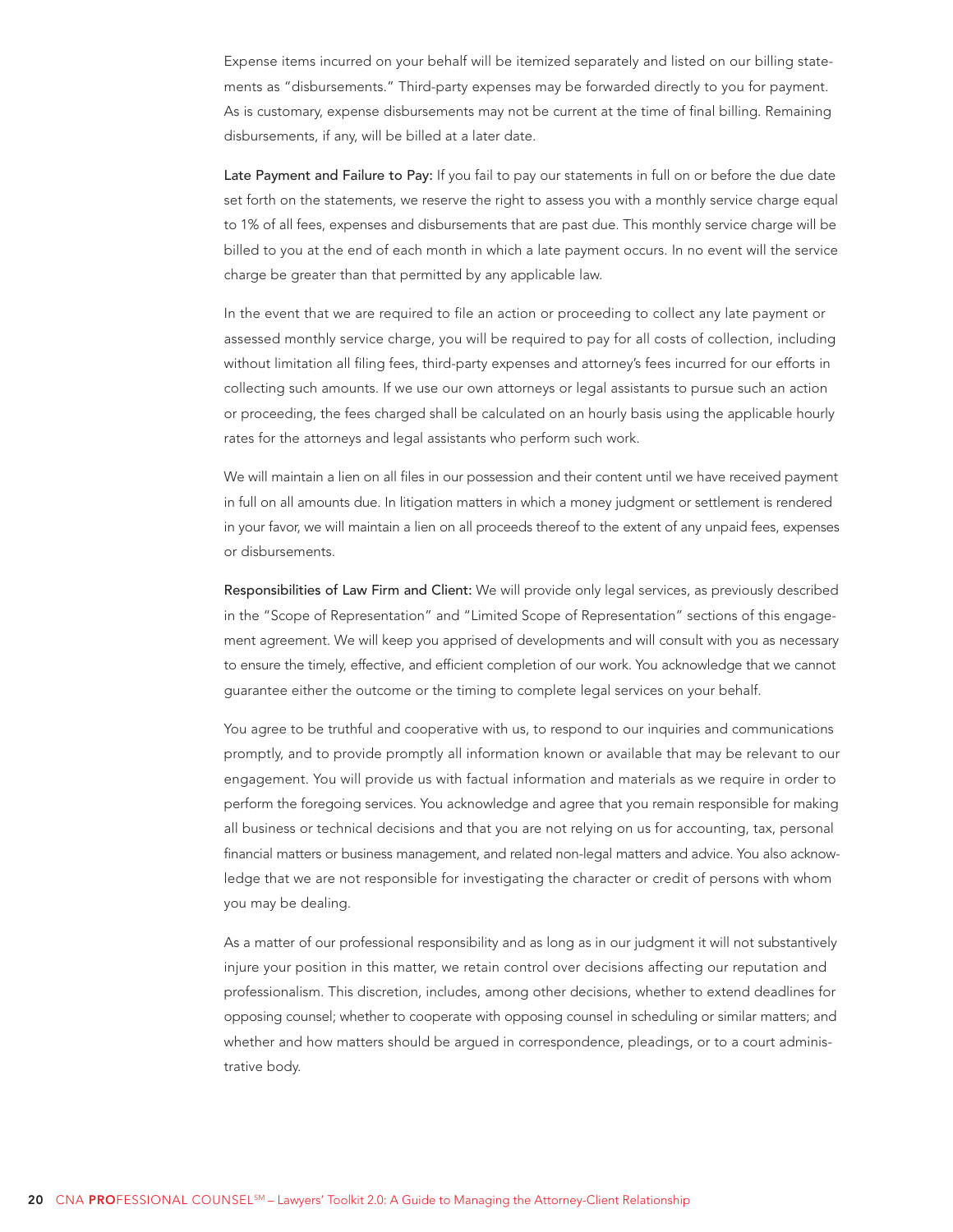We may provide to you newsletters or similar materials regarding general legal developments or matters of current interest. Similarly, we may invite you to attend seminars or symposia where legal topics are discussed. In our experience, such information or events are educational, because a wellinformed client will be better able to make decisions about the need for future legal representation. However, it is understood that such communications do not constitute legal advice, and do not create an attorney-client relationship beyond the scope of the representation described herein.

It is your duty to keep us informed of your mailing address and other contact information. If at any time during the course of this representation your address becomes unknown or we are otherwise unable to contact you, we shall be permitted to withdraw from this representation by sending you a certified letter to your last known address and by depositing with the Clerk of Court for the county of your last known residence any property owned by you in our possession, including but not limited to items of personal property, funds, and any portions of the actual client file that belong to you.

Termination: You may terminate this representation at any time with or without cause by notifying us in writing of your desire to do so. Upon receipt of the notice to terminate representation, we will cease all legal work on your behalf immediately. You will be responsible for paying all legal fees, expenses and disbursements incurred on your behalf in this matter until written notice of termination is received by our firm.

If you terminate the representation before the conclusion of the matter, we will be entitled to receive from the proceeds of any recovery a reasonable fee for the work we have performed based upon the amount of time required, the complexity of the matter, the time frame within which the work was performed, the responsibility involved, as well as our experience, ability, reputation, and the results obtained. This fee is in addition to any legal fees, expenses and disbursements incurred on your behalf that have not previously been paid by you.

To the extent permitted by rules of professional responsibility and the court, we may terminate our representation at any time if you breach any material term of this agreement, fail to cooperate or follow our advice on a material matter, if a conflict of interest develops or is discovered, or if there exists, at any time, any fact or circumstance that would, in our opinion, render our continuing representation unlawful, unethical, or otherwise inappropriate.

If we elect to terminate our representation, you will timely take all steps reasonably necessary and will cooperate as reasonably required to relieve us of any further obligation to perform legal services, including the execution of any documents necessary to complete our withdrawal from representation. In such case, you agree to pay for all legal services performed and any legal fees, expenses or disbursements incurred on your behalf before the termination of our representation in accordance with the provision of this agreement.

File Retention and Destruction: At the conclusion of this matter, we will retain your legal files for a period of \_\_\_\_ years after we close our file. At the expiration of the \_\_\_\_-year period, we will destroy these files unless you notify us in writing that you wish to take possession of them. We reserve the right to charge administrative fees and costs associated with researching, retrieving, copying and delivering such files.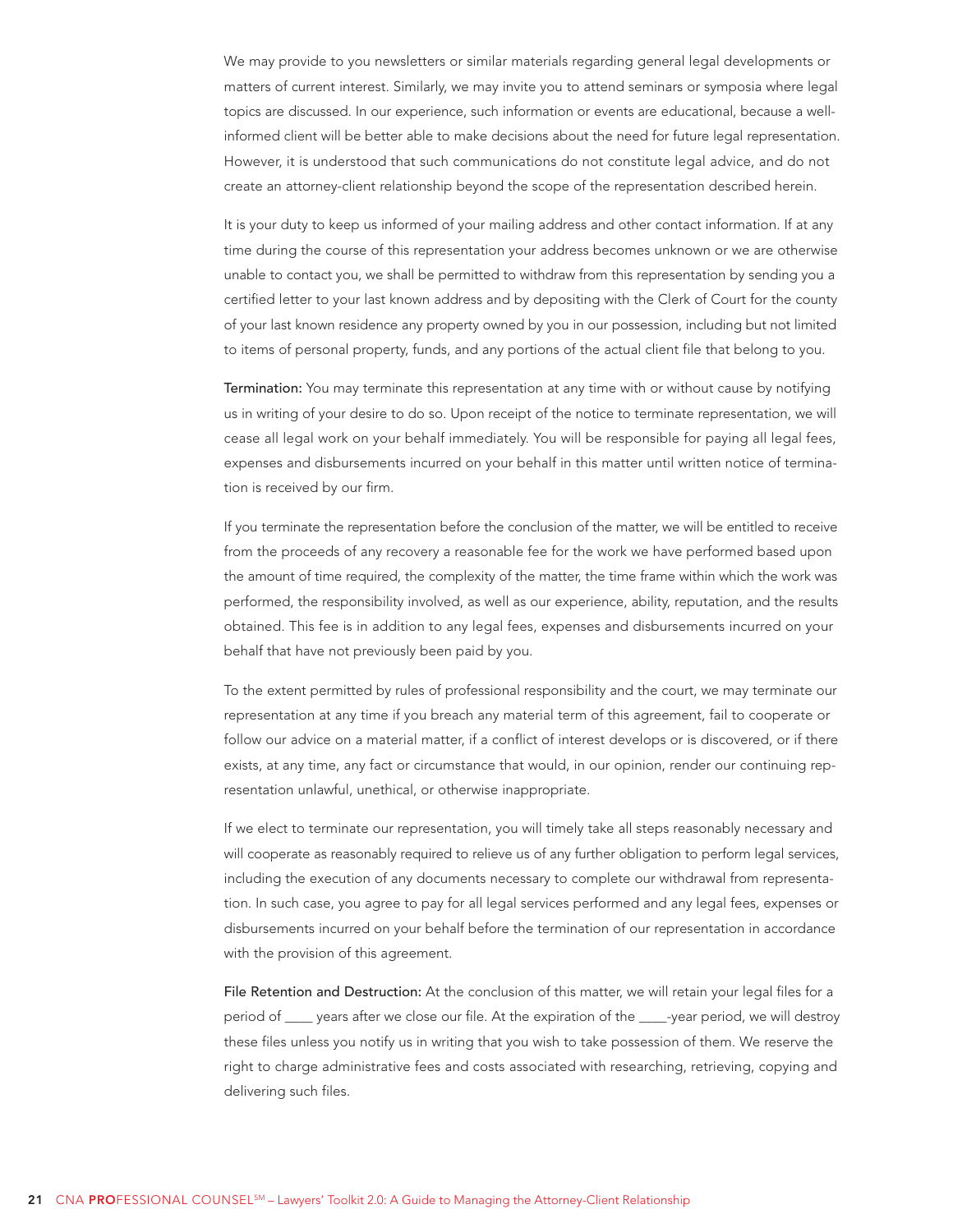No Guarantee of Success: It is specifically acknowledged by you that this law firm has not made any warranties or representations to you, nor have we given you any assurances as to the favorable or successful resolution of your claim or defense of the action referred to above; nor as to the favorable outcome of any legal action that may be filed; nor as to the nature or amount of any awards or distributions of property, attorneys fees, costs, or any other aspects of this matter. All of this law firm's expressions relative to your case are limited only to estimates based upon our experience and judgment and are only our opinion. Such expressions should not be considered as representations, promises, or guarantees of results, which might be obtainable, either by way of a negotiated settlement or in a contested trial.

Professional Liability Insurance [Do not include unless required by jurisdiction; research applicable disclosure requirements and adapt the statement accordingly.] Our law firm maintains errors and omissions insurance coverage applicable to the services to be rendered.

Client Review of this Agreement: You have a right to have this engagement agreement reviewed by another law firm prior to signing it. Likewise, you have the right to review this engagement agreement outside the presence of this law firm and away from the law firm's office prior to signing it. You understand that this law firm is not retained until the signed original engagement agreement is returned to the law firm, including the corresponding retainer.

If you have any questions or concerns about the terms of this engagement agreement, please contact us immediately. On behalf of the law firm, we appreciate the opportunity to represent you in this matter.

By signing this agreement, I confirm that I have read this engagement agreement, understand its provisions, and agree to abide by it.

ACKNOWLEDGED AND AGREED TO:

[Client Name] [Date]

 $\overline{a}$ 

 $\overline{\phantom{a}}$ 

[Client Signature]

This sample engagement agreement is for illustrative purposes only. Your risks may be different than those described. We encourage you to modify the sample engagement agreement to suit your individual practice needs. As each practice presents unique situations and statutes may vary by state, we recommend that you review governing requirements prior to use of this or similar agreements in your practice. Use of this sample language is not intended to constitute a binding contract or legal advice. Please remember that only the relevant insurance policy can provide the actual terms, coverages, amounts, conditions and exclusions for an insured. All products and services may not be available in all states and may be subject to change without notice. CNA is a registered trademark of CNA Financial Corporation. Copyright © 2013 CNA. All rights reserved.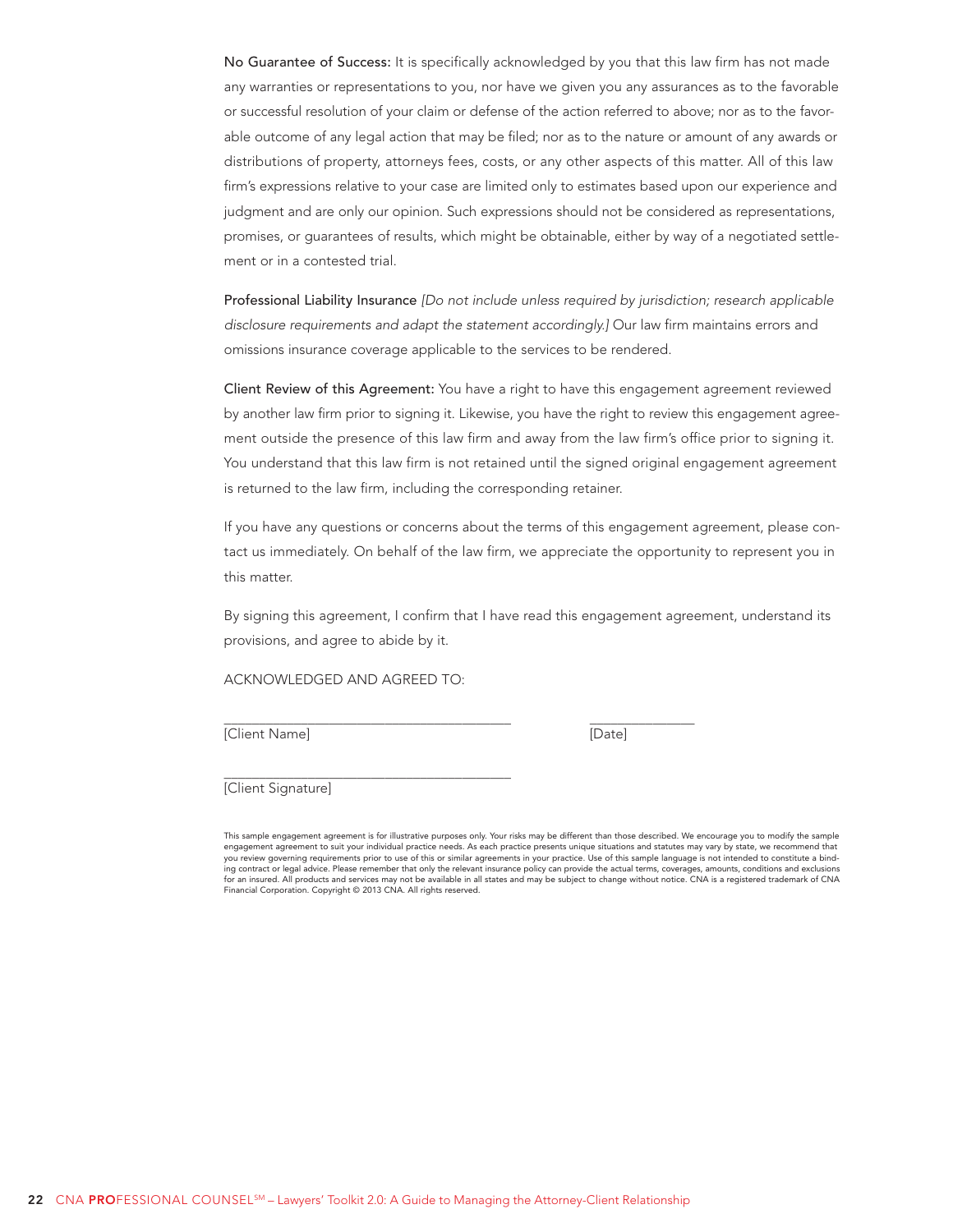## <span id="page-22-0"></span>Sample Engagement Agreement – Buyer of Residential Real Estate

We are pleased that you have engaged our law firm to serve as your legal counsel. Our representation is limited to the matter as described below. To the extent you wish to engage our firm to represent you regarding other matters, you will be required to sign a separate engagement agreement describing the scope of that representation prior to our initiation of services. It is our policy to confirm in writing the nature of the engagement and the terms of our legal representation. If you do not understand all of the terms or language in this engagement agreement, please contact [name of attorney handling the matter] prior to signing this engagement agreement.

Scope of Representation: We have been engaged to represent [name of client or clients] in connection with your purchase of residential real estate located at [address of residential real estate]. We do not represent any other individuals or entities who are a party to or have an interest in the purchase, all of whom should engage their own counsel for legal advice or services. You represent that you do not know of any related legal matters that would require our legal services under this agreement. If such matters arise later, you agree that this agreement does not apply to any related legal matter, and a separate engagement agreement for provision of services and payment for those services will be required if you wish to engage our law firm to perform legal services pertaining to such matters.

[Review your jurisdiction's real estate laws and regulations before using this language]: Specifically, we will review the purchase and sale agreement and suggest any desired changes thereto; review the abstract, municipal lien certificate, mortgage plot plan, and all loan documents procured or prepared by your lender; review the zoning by law of [name of appropriate governmental unit]; furnish you with an oral report of compliance with a dimensional requirements as shown on the mortgage plot plan; and attend the closing and review all closing documents and suggest any desired changes thereto.

Limited Scope of Representation: The scope of our representation does not include advice or services regarding accounting, tax, personal financial matters or business management, and related non-legal matters and advice. If you wish for us to consult with other professionals retained by you regarding this matter, we will communicate with you in writing to confirm the scope of such consultations prior to initiating same.

The scope of our representation does not include title searches, surveys, inspections, and other non-legal work relating to real estate. You may wish to engage a title insurance company, abstractor, surveyor, or other licensed professional to provide you with these services.

Fees and Billing Statements: [Include appropriate language from one of the contingent fee, hourly fee or flat fee engagement agreements above.]

Expenses: In the course of rendering services to you, it may be necessary for us to incur expenses for items such as filing and recording fees, deposition transcripts, computerized legal research, notary service, overnight or special delivery service, postage, photocopying, facsimile transmissions, telephone calls, travel, lodging, meals, and overtime for firm secretarial and other staff services. The actual expenses incurred will vary depending on the services that we provide to you. Certain expenses may include an adjustment, above cost, to cover our expenses in providing the billed service. However, expenses paid entirely to third parties, such as travel and lodging expenses, will be billed to you as our out-of-pocket costs.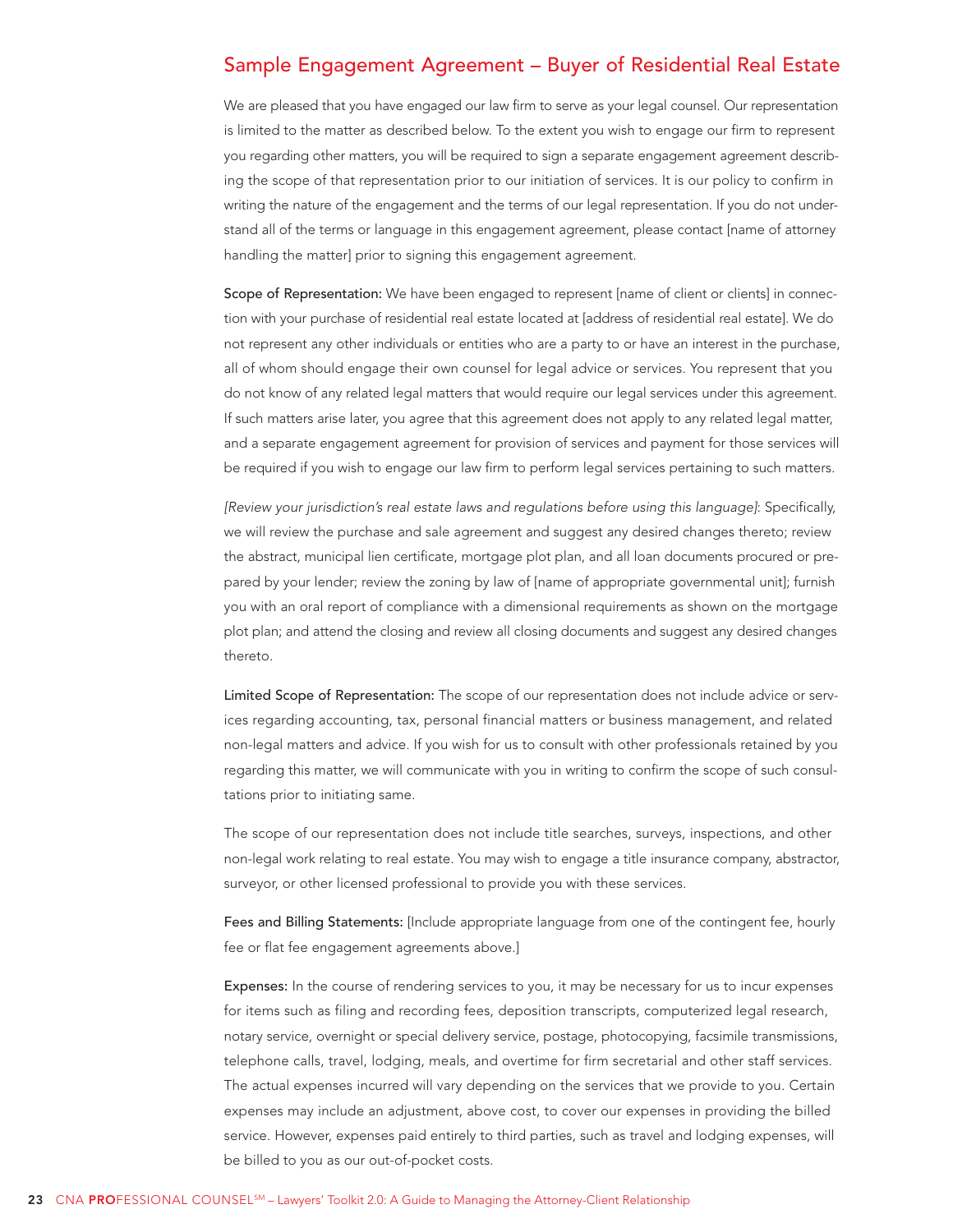Expense items incurred on your behalf will be itemized separately and listed on our billing statements as "disbursements." Third-party expenses may be forwarded directly to you for payment. As is customary, expense disbursements may not be current at the time of final billing. Remaining disbursements, if any, will be billed at a later date.

Late Payment and Failure to Pay: If you fail to pay our statements in full on or before the due date set forth on the statements, we reserve the right to assess you with a monthly service charge equal to 1% of all fees, expenses and disbursements that are past due. This monthly service charge will be billed to you at the end of each month in which a late payment occurs. In no event will the service charge be greater than that permitted by any applicable law.

In the event that we are required to file an action or proceeding to collect any late payment or assessed monthly service charge, you will be required to pay for all costs of collection, including without limitation all filing fees, third-party expenses and attorney's fees incurred for our efforts in collecting such amounts. If we use our own attorneys or legal assistants to pursue such an action or proceeding, the fees charged shall be calculated on an hourly basis using the applicable hourly rates for the attorneys and legal assistants who perform such work.

We will maintain a lien on all files in our possession and their content until we have received payment in full on all amounts due. In litigation matters in which a money judgment or settlement is rendered in your favor, we will maintain a lien on all proceeds thereof to the extent of any unpaid fees, expenses or disbursements.

Responsibilities of Law Firm and Client: We will provide only legal services, as previously described in the "Scope of Representation" and "Limited Scope of Representation" sections of this engagement agreement. We will keep you apprised of developments and will consult with you as necessary to ensure the timely, effective, and efficient completion of our work. You acknowledge that we cannot guarantee either the outcome or the timing to complete legal services on your behalf.

You agree to be truthful and cooperative with us, to respond to our inquiries and communications promptly and to provide promptly all information known or available that may be relevant to our engagement. You will provide us with factual information and materials as we require in order to perform the foregoing services. You acknowledge and agree that you remain responsible for making all business or technical decisions and that you are not relying on us for accounting, tax, personal financial matters or business management, and related non-legal matters and advice. You also acknowledge that we are not responsible for investigating the character or credit of persons with whom you may be dealing.

As a matter of our professional responsibility and as long as in our judgment it will not substantively injure your position in this matter, we retain control over decisions affecting our reputation and professionalism. This discretion includes, among other decisions, whether to extend deadlines for opposing counsel; whether to cooperate with opposing counsel in scheduling or similar matters; and whether and how matters should be argued in correspondence, pleadings, or to a court administrative body.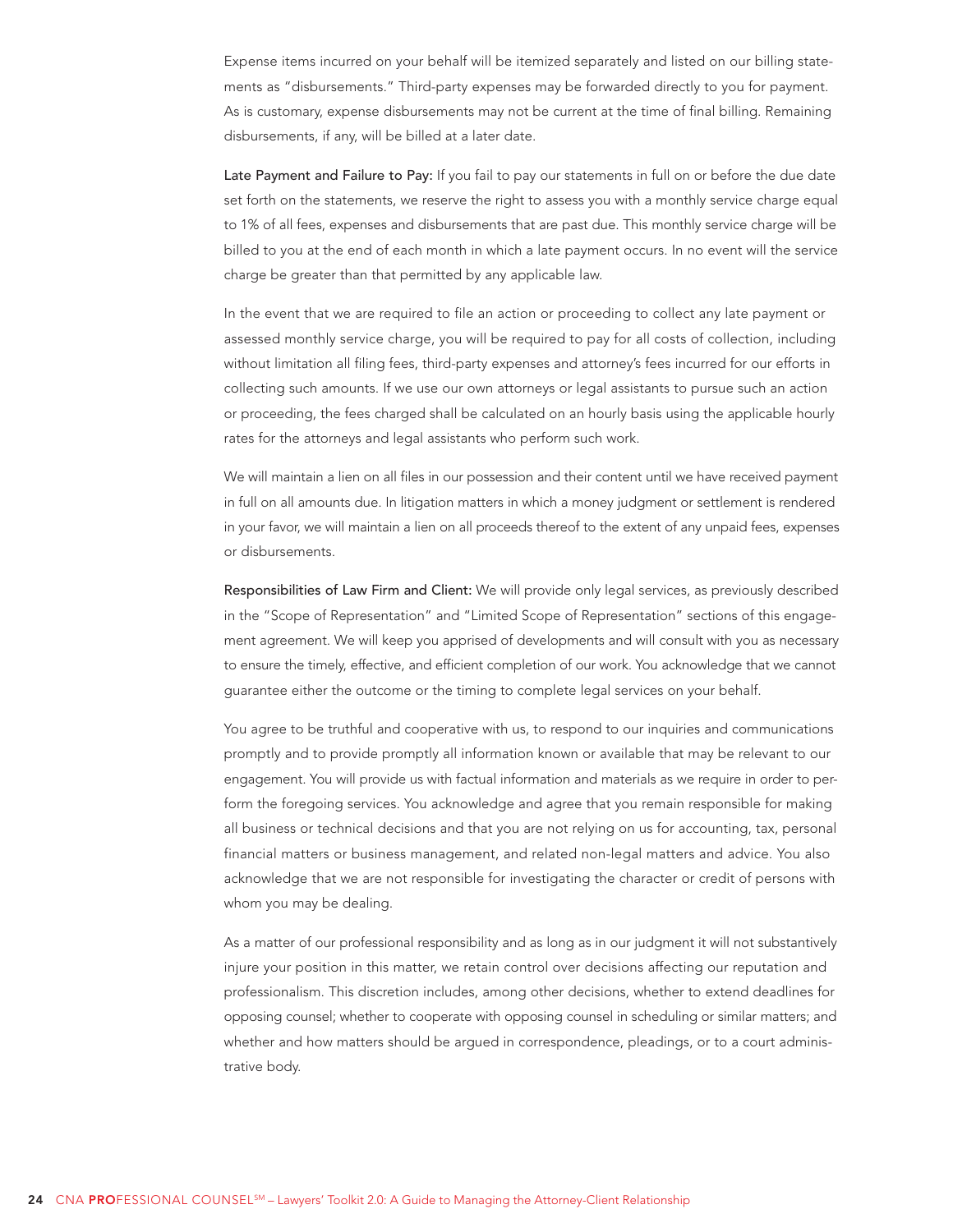We may provide to you newsletters or similar materials regarding general legal developments or matters of current interest. Similarly, we may invite you to attend seminars or symposia where legal topics are discussed. In our experience, such information or events are educational, because a wellinformed client will be better able to make decisions about the need for future legal representation. However, it is understood that such communications do not constitute legal advice, and do not create an attorney-client relationship beyond the scope of the representation described herein.

It is your duty to keep us informed of your mailing address and other contact information. If at any time during the course of this representation your address becomes unknown or we are otherwise unable to contact you, we shall be permitted to withdraw from this representation by sending you a certified letter to your last known address and by depositing with the Clerk of the Court for the county of your last known residence any property owned by you in our possession, including but not limited to items of personal property, funds, and any portions of the actual client file that belong to you.

Termination: You may terminate this representation at any time with or without cause by notifying us in writing of your desire to do so. Upon receipt of the notice to terminate representation, we will cease all legal work on your behalf immediately. You will be responsible for paying all legal fees, expenses and disbursements incurred on your behalf in this matter until written notice of termination is received by our firm.

If you terminate the representation before the conclusion of the matter, we will be entitled to receive from the proceeds of any recovery a reasonable fee for the work we have performed based upon the amount of time required, the complexity of the matter, the time frame within which the work was performed, the responsibility involved, as well as our experience, ability, reputation, and the results obtained. This fee is in addition to any legal fees, expenses and disbursements incurred on your behalf that have not previously been paid by you.

To the extent permitted by rules of professional responsibility and the court, we may terminate our representation at any time if you breach any material term of this agreement, fail to cooperate or follow our advice on a material matter, if a conflict of interest develops or is discovered, or if there exists, at any time, any fact or circumstance that would, in our opinion, render our continuing representation unlawful, unethical, or otherwise inappropriate.

If we elect to terminate our representation, you will timely take all steps reasonably necessary and will cooperate as reasonably required to relieve us of any further obligation to perform legal services, including the execution of any documents necessary to complete our withdrawal from representation. In such case, you agree to pay for all legal services performed and any legal fees, expenses or disbursements incurred on your behalf before the termination of our representation in accordance with the provision of this agreement.

File Retention and Destruction: At the conclusion of this matter, we will retain your legal files for a period of \_\_\_\_ years after we close our file. At the expiration of the \_\_\_\_-year period, we will destroy these files unless you notify us in writing that you wish to take possession of them. We reserve the right to charge administrative fees and costs associated with researching, retrieving, copying and delivering such files.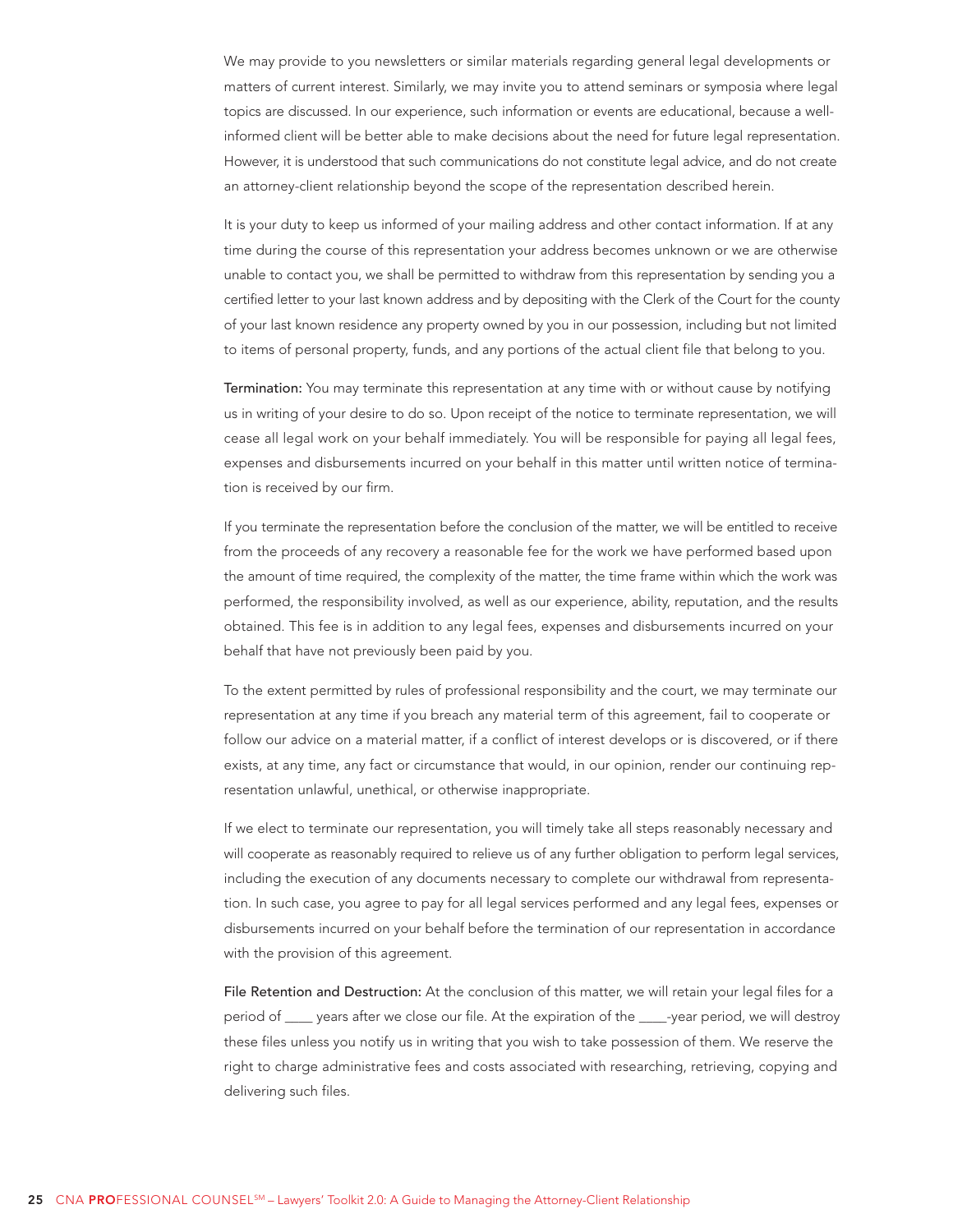No Guarantee of Success: It is specifically acknowledged by you that this law firm has not made any warranties or representations to you, nor have we given you any assurances as to the favorable or successful resolution of your claim or defense of the action referred to above; nor as to the favorable outcome of any legal action that may be filed; nor as to the nature or amount of any awards or distributions of property, attorneys fees, costs, or any other aspects of this matter. All of this law firm's expressions relative to your case are limited only to estimates based upon our experience and judgment and are only our opinion. Such expressions should not be considered as representations, promises, or guarantees of results, which might be obtainable, either by way of a negotiated settlement or in a contested trial.

Professional Liability Insurance [Do not include unless required by jurisdiction; research applicable disclosure requirements and adapt the statement accordingly.] Our law firm maintains errors and omissions insurance coverage applicable to the services to be rendered.

Client Review of this Agreement: You have a right to have this engagement agreement reviewed by another law firm prior to signing it. Likewise, you have the right to review this engagement agreement outside the presence of this law firm and away from the law firm's office prior to signing it. You understand that this law firm is not retained until the signed original engagement agreement is returned to the law firm, including the corresponding retainer.

If you have any questions or concerns about the terms of this engagement agreement, please contact us immediately. On behalf of the law firm, we appreciate the opportunity to represent you in this matter.

By signing this agreement, I confirm that I have read this engagement agreement, understand its provisions, and agree to abide by it.

ACKNOWLEDGED AND AGREED TO:

[Client Name] [Date]

 $\overline{a}$ 

 $\overline{\phantom{a}}$ 

[Client Signature]

This sample engagement agreement is for illustrative purposes only. Your risks may be different than those described. We encourage you to modify the sample engagement agreement to suit your individual practice needs. As each practice presents unique situations and statutes may vary by state, we recommend that you review governing requirements prior to use of this or similar agreements in your practice. Use of this sample language is not intended to constitute a binding contract or legal advice. Please remember that only the relevant insurance policy can provide the actual terms, coverages, amounts, conditions and exclusions for an insured. All products and services may not be available in all states and may be subject to change without notice. CNA is a registered trademark of CNA Financial Corporation. Copyright © 2013 CNA. All rights reserved.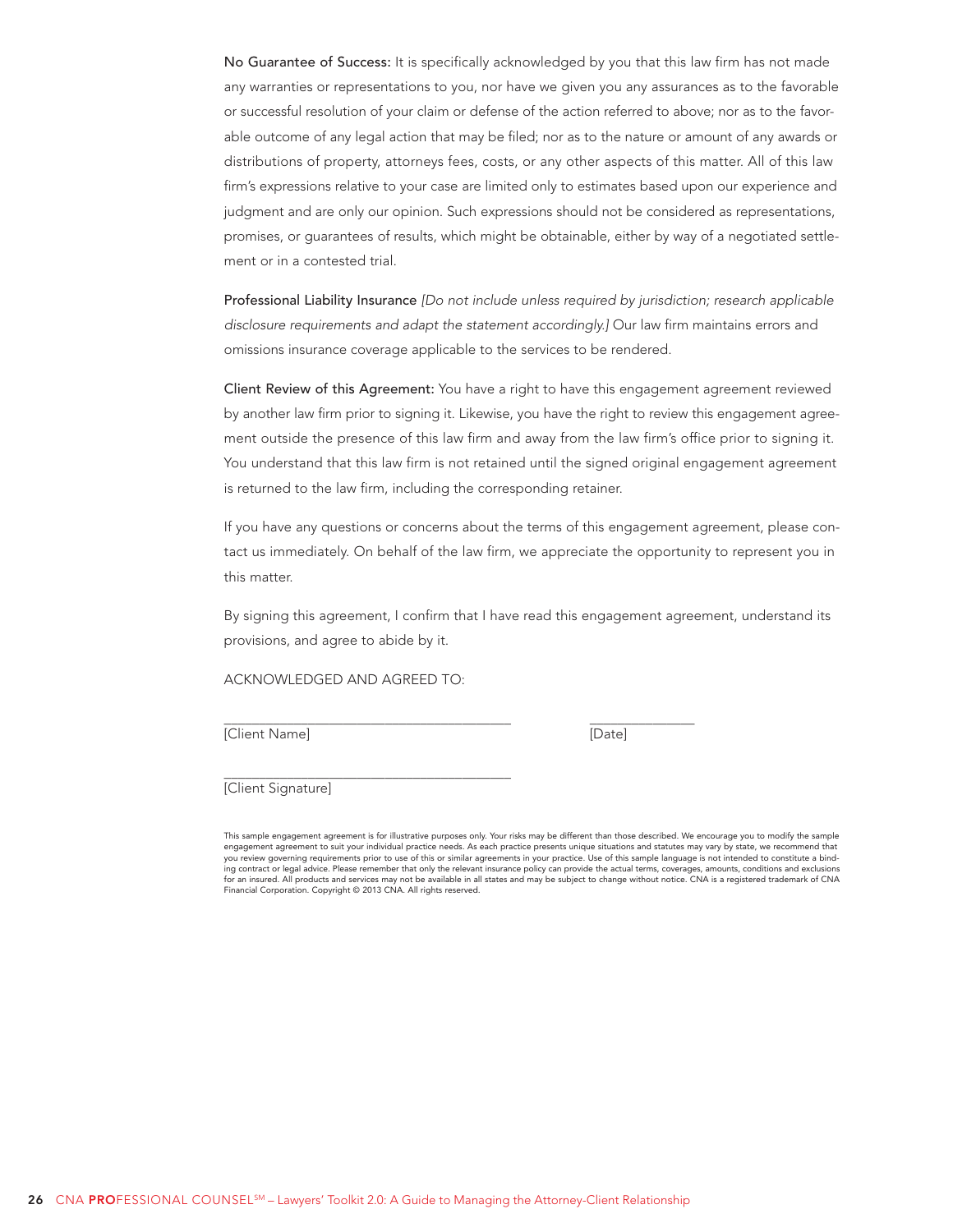# <span id="page-26-0"></span>Sample Engagement Agreement – Forming and Representing a Limited Liability Company (LLC)

We are pleased that you have engaged our law firm to serve as your legal counsel. Our representation is limited to the matter as described below. To the extent that you wish to engage our firm to represent you regarding other matters, you will be required to sign a separate engagement agreement describing the scope of that representation prior to our initiation of services. It is our policy to confirm in writing the nature of the engagement and the terms of our legal representation. If you do not understand any of the terms or language in this engagement agreement, please contact [name of attorney handling the matter] prior to signing this engagement agreement.

Scope of Representation: We have been engaged to represent [name of client or clients] for the purpose of forming a new limited liability company [name of LLC]. [You may also want to specifically disclaim as clients the names of other people or entities that your firm is not representing and/or matters related to your representation that your firm is not handling.] Once [name of LLC] is formed, we will only represent [name of LLC] and we will no longer represent [name of initial client or clients]. You represent that you do not know of any related legal matters that would require legal services to be provided under this agreement. If such matters arise later, you agree that this agreement does not apply to any related legal matter, and a separate agreement for provision of services and payment for those services will be required if you wish our law firm to perform legal services pertaining to any related or additional matters.

Our representation will include the following services:

- 1. Preparation and filing of articles of organization with [appropriate Secretary of State];
- 2. Preparation of Form SS-4, Application for Employer Identification Number, for filing with the Internal Revenue Service;
- 3. Preparation of company bylaws and an operating agreement;
- 4. Review of state and federal securities laws regarding their application to ownership interests in the LLC. In the event ownership interests in the LLC are not exempt from registration with the SEC or state securities regulators, we will contact you to discuss additional services required, which are not within the scope of this representation;
- 5. Preparation of minutes of the initial meeting of the members of the LLC; and,
- 6. A review of the basic federal income tax considerations and in particular an analysis of the elements necessary to be classified as a partnership for general income tax purposes. We will prepare IRS Form 8832, Entity Classification Election, for filing.

This representation contemplates the formation of a limited liability company in accordance with the laws of the state of \_\_\_\_\_. The above services are typical services associated with the legal formation of the entity. Based on our discussions with you, additional services may be required. We will discuss such services with you and will issue supplementary engagement agreements as needed explaining the scope of those services, timing to complete same, and additional costs, as applicable.

Limited Scope of Representation: The scope of our representation does not include advice or services regarding accounting, personal financial matters or business management, and related non-legal matters and advice. If you wish for us to consult with other professionals retained by you regarding this matter, we will communicate with you in writing to confirm the scope of such consultations prior to initiating same.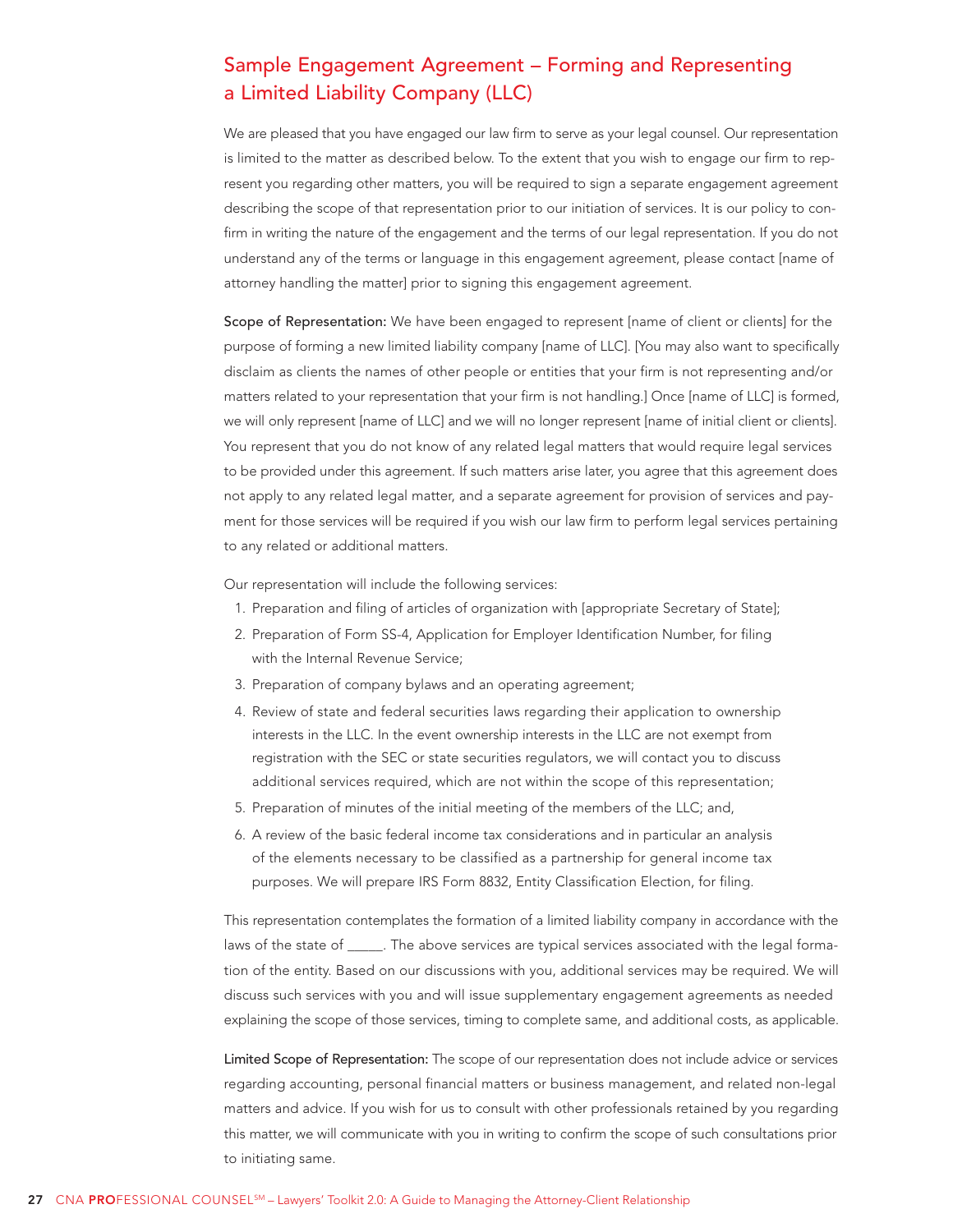Fees and Billing Statements: [Include appropriate language from one of the contingent fee, hourly fee or flat fee engagement agreements above.]

Expenses: A filing fee will be charged by the [appropriate Secretary of State] when the articles of organization are filed. The fee is \$\_\_\_\_\_\_. Please inform us whom you designate to serve as statutory agent. We will prepare the articles of organization, including original appointment of the statutory agent, and send them to you for your review and signature. At that time, we will ask you to return a check made payable to the [appropriate Secretary of State] to cover the filing fee.

In the course of rendering services to you, it may be necessary for us to incur other expenses for items such as other filing and recording fees, deposition transcripts, computerized legal research, notary service, overnight or special delivery service, postage, photocopying, facsimile transmissions, telephone calls, travel, lodging, meals, and overtime for firm secretarial and other staff services. The actual expenses incurred will vary depending on the services that we provide to you. Certain expenses may include an adjustment, above cost, to cover our expenses in providing the billed service. However, expenses paid entirely to third parties, such as travel and lodging expenses, will be billed to you as our out-of-pocket costs.

Expense items incurred on your behalf will be itemized separately and listed on our billing statements as "disbursements." Third-party expenses may be forwarded directly to you for payment. As is customary, expense disbursements may not be current at the time of final billing. Remaining disbursements, if any, will be billed at a later date.

Late Payment and Failure to Pay: If you fail to pay our statements in full on or before the due date set forth on the statements, we reserve the right to assess you with a monthly service charge equal to 1% of all fees, expenses and disbursements that are past due. This monthly service charge will be billed to you at the end of each month in which a late payment occurs. In no event will the service charge be greater than that permitted by any applicable law.

In the event that we are required to file an action or proceeding to collect any late payment or assessed monthly service charge, you will be required to pay for all costs of collection, including without limitation all filing fees, third-party expenses and attorney's fees incurred for our efforts in collecting such amounts. If we use our own attorneys or legal assistants to pursue such an action or proceeding, the fees charged shall be calculated on an hourly basis using the applicable hourly rates for the attorneys and legal assistants who perform such work.

We will maintain a lien on all files in our possession and their content until we have received payment in full on all amounts due. In litigation matters in which a money judgment or settlement is rendered in your favor, we will maintain a lien on all proceeds thereof to the extent of any unpaid fees, expenses or disbursements.

Responsibilities of Law Firm and Client: We will provide only legal services, as previously described in the "Scope of Representation" and "Limited Scope of Representation" sections of this engagement agreement. We will keep you apprised of developments and will consult with you as necessary to ensure the timely, effective, and efficient completion of our work. You acknowledge that we cannot guarantee either the outcome or the timing to complete legal services on your behalf.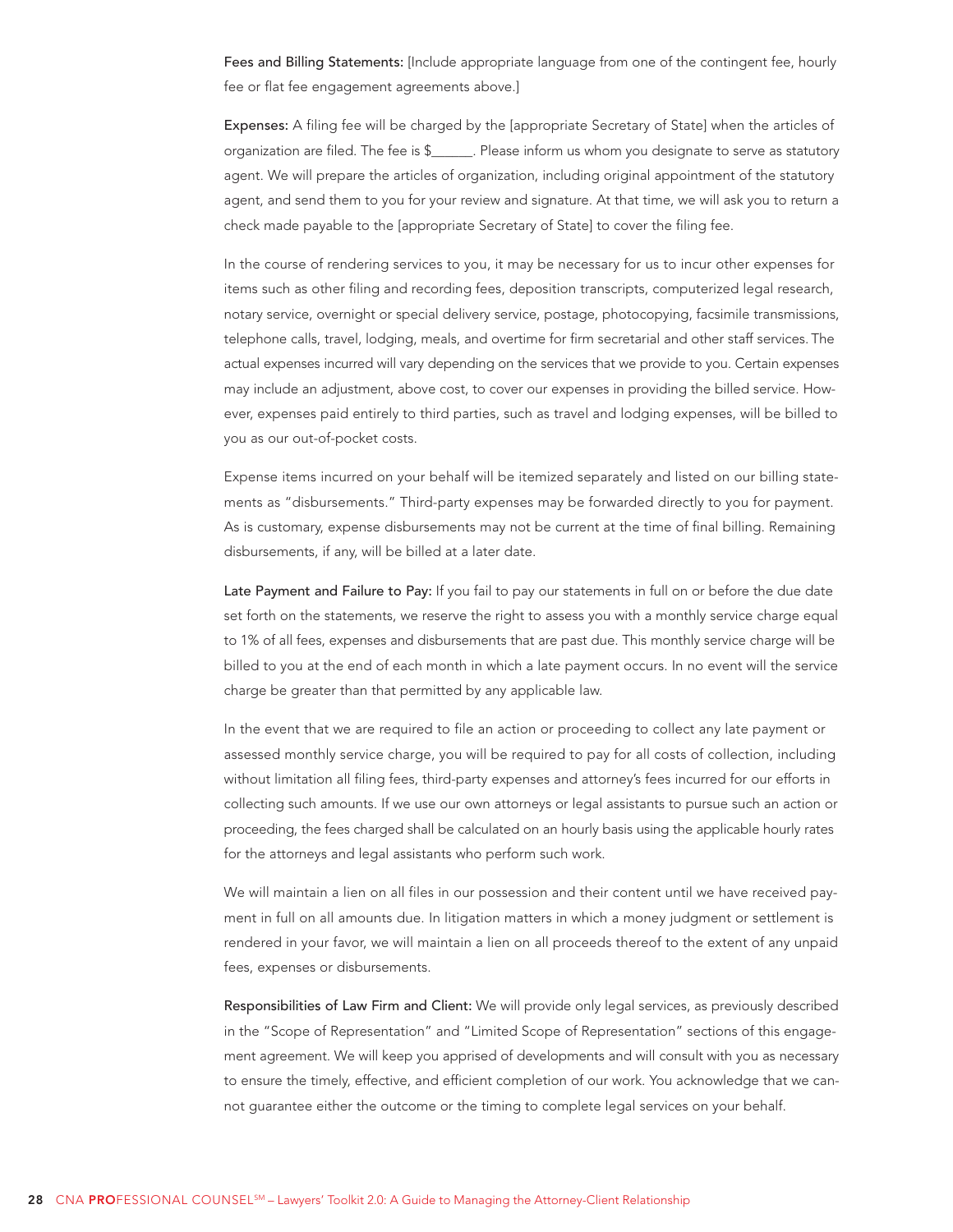You agree to be truthful and cooperative with us, to respond to our inquiries and communications promptly and to provide promptly all information known or available that may be relevant to our engagement. You will provide us with factual information and materials as we require in order to perform the foregoing services. You acknowledge and agree that you remain responsible for making all business or technical decisions and that you are not relying on us for accounting, tax, personal financial matters or business management, and related non-legal matters and advice. You also acknowledge that we are not responsible for investigating the character or credit of persons with whom you may be dealing.

As a matter of our professional responsibility and as long as in our judgment it will not substantively injure your position in this matter, we retain control over decisions affecting our reputation and professionalism. This discretion includes, among other decisions, such as whether to extend deadlines for opposing counsel; whether to cooperate with opposing counsel in scheduling or similar matters; and whether and how matters should be argued in correspondence, pleadings, or to a court administrative body.

We may provide to you newsletters or similar materials regarding general legal developments or matters of current interest. Similarly, we may invite you to attend seminars or symposia where legal topics are discussed. In our experience, such information or events are educational, because a wellinformed client will be better equipped to make decisions about the need for future legal representation. However, it is understood that such communications do not constitute legal advice, and do not create an attorney-client relationship beyond the scope of the representation described herein.

It is your duty to keep us informed of your mailing address and other contact information. If at any time during the course of this representation your address becomes unknown or we are otherwise unable to contact you, we shall be permitted to withdraw from this representation by sending you a certified letter to your last known address and by depositing with the Clerk of the Court for the county of your last known residence any property owned by you in our possession, including but not limited to items of property, funds, and any portions of the actual client file that belong to you.

Termination: You may terminate this representation at any time with or without cause by notifying us in writing of your desire to do so. Upon receipt of the notice to terminate representation, we will cease all legal work on your behalf immediately. You will be responsible for paying all legal fees, expenses and disbursements incurred on your behalf in this matter until written notice of termination is received by our firm.

If you terminate the representation before the conclusion of the matter, we will be entitled to receive from the proceeds of any recovery a reasonable fee for the work we have performed based upon the amount of time required, the complexity of the matter, the time frame within which the work was performed, the responsibility involved, as well as our experience, ability, reputation, and the results obtained. This fee is in addition to any legal fees, expenses and disbursements incurred on your behalf that have not previously been paid by you.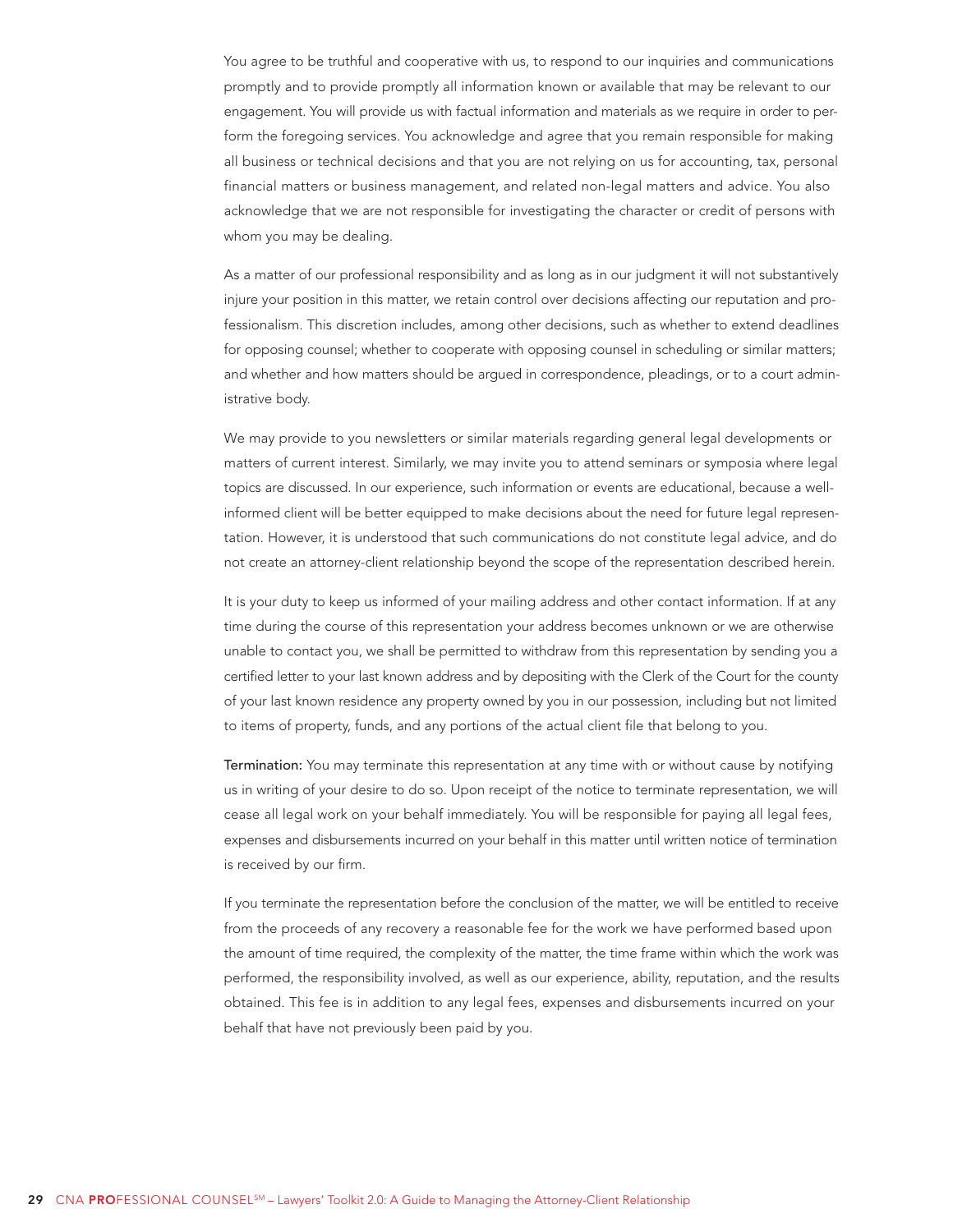To the extent permitted by rules of professional responsibility and the court, we may terminate our representation at any time if you breach any material term of this agreement, fail to cooperate or follow our advice on a material matter, if a conflict of interest develops or is discovered, or if there exists, at any time, any fact or circumstance that would, in our opinion, render our continuing representation unlawful, unethical, or otherwise inappropriate.

If we elect to terminate our representation, you will timely take all steps reasonably necessary and will cooperate as reasonably required to relieve us of any further obligation to perform legal services, including the execution of any documents necessary to complete our withdrawal from representation. In such case, you agree to pay for all legal services performed and any legal fees, expenses or disbursements incurred on your behalf before the termination of our representation in accordance with the provision of this agreement.

File Retention and Destruction: At the conclusion of this matter, we will retain your legal files for a period of \_\_\_\_ years after we close our file. At the expiration of the \_\_\_\_-year period, we will destroy these files unless you notify us in writing that you wish to take possession of them. We reserve the right to charge administrative fees and costs associated with researching, retrieving, copying and delivering such files.

No Guarantee of Success: It is specifically acknowledged by you that this law firm has not made any warranties or representations to you, nor have we given you any assurances as to the favorable or successful resolution of your claim or defense of the action referred to above; nor as to the favorable outcome of any legal action that may be filed; nor as to the nature or amount of any awards or distributions of property, attorneys fees, costs, or any other aspects of this matter. All of this law firm's expressions relative to your case are limited only to estimates based upon our experience and judgment and are only our opinion. Such expressions should not be considered as representations, promises, or guarantees of results, which might be obtainable, either by way of a negotiated settlement or in a contested trial.

Professional Liability Insurance [Do not include unless required by jurisdiction; research applicable disclosure requirements and adapt the statement accordingly.] Our law firm maintains errors and omissions insurance coverage applicable to the services to be rendered.

Client Review of this Agreement: You have a right to have this engagement agreement reviewed by another law firm prior to signing it. Likewise, you have the right to review this engagement agreement outside the presence of this law firm and away from the law firm's office prior to signing it. You understand that this law firm is not retained until the signed original engagement agreement is returned to the law firm, including the corresponding retainer.

If you have any questions or concerns about the terms of this engagement agreement, please contact us immediately. On behalf of the law firm, we appreciate the opportunity to represent you in this matter.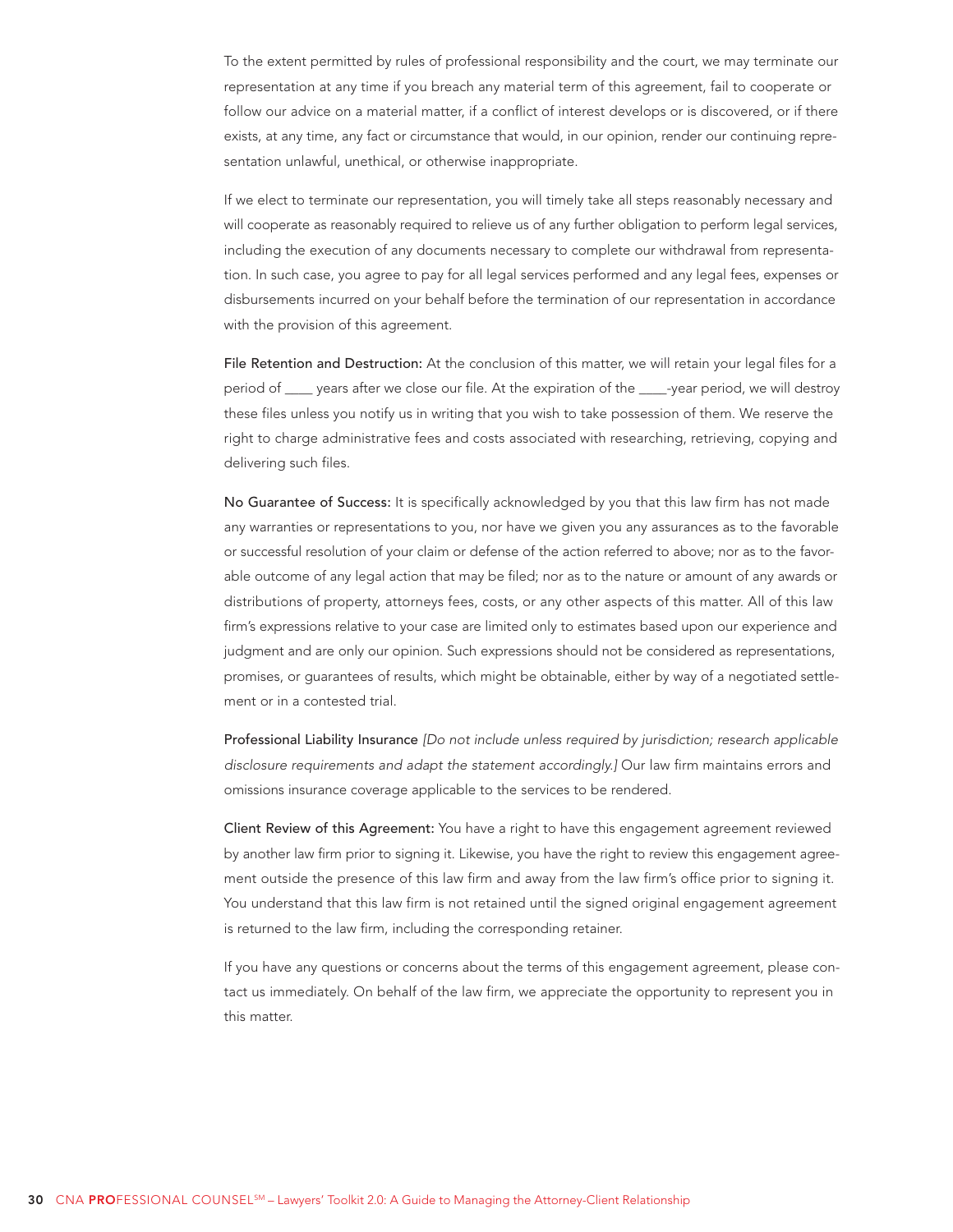By signing this agreement, I confirm that I have read this engagement agreement, understand its provisions, and agree to abide by it.

ACKNOWLEDGED AND AGREED TO:

| [Client One Name]        | [Date] |
|--------------------------|--------|
| [Client One Signature]   |        |
| [Client Two Name]        | [Date] |
| [Client Two Signature]   |        |
| [Client Three Name]      | [Date] |
| [Client Three Signature] |        |

This sample engagement agreement is for illustrative purposes only. Your risks may be different than those described. We encourage you to modify the sample<br>engagement agreement to suit your individual practice needs. As ea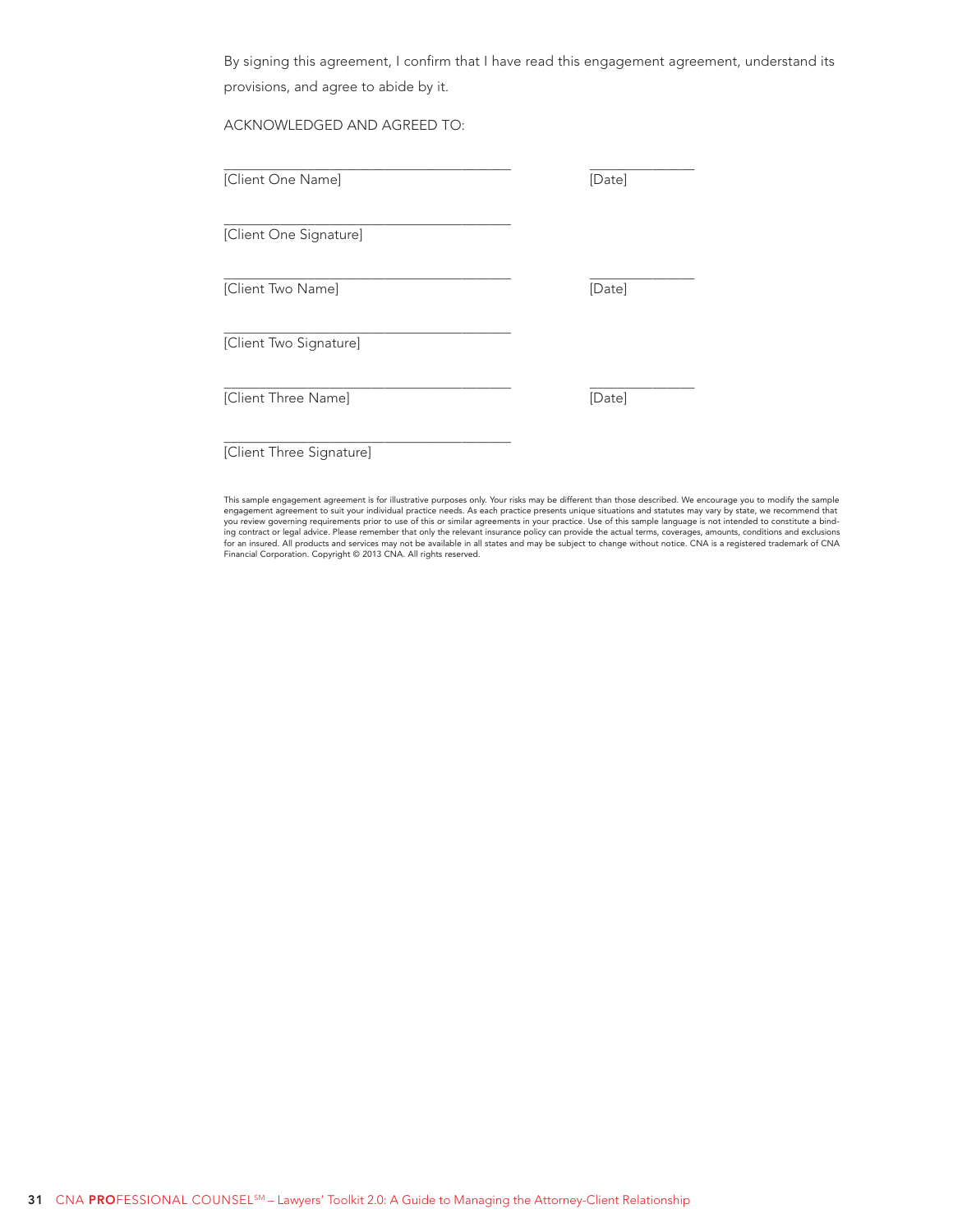# <span id="page-31-0"></span>Sample Engagement Agreement – Representing an Administrator/Executor

We are pleased that you have engaged our law firm to serve as your legal counsel. Our representation is limited to the matter as described below. To the extent you wish to engage our firm to represent you regarding other matters, you will be required to sign a separate engagement agreement describing the scope of that representation prior to our initiation of services. It is our policy to confirm in writing the nature of the engagement and the terms of our legal representation. If you do not understand any of the terms or language in this engagement agreement, please contact [name of attorney handling the matter] prior to signing this engagement agreement.

Scope of Representation: We have been engaged to represent you in connection with your role as administrator/executor of the \_\_\_\_\_\_\_\_\_\_\_\_\_ Estate. You represent that you do not know of any related legal matters that would require legal services to be provided under this agreement. If such matters arise later, you agree that this agreement does not apply to any related legal matter, and a separate agreement for provision of services and payment for those services will be required if you wish our law firm to perform legal services pertaining to any related or additional matter.

Limited Scope of Representation: We will provide those services that are necessary and appropriate to administer the \_\_\_\_\_\_\_\_\_\_\_\_\_\_\_\_\_ Estate, commencing with the petition to probate the will and have you qualified as administrator/executor. Typical services to be performed include the following:

- (a) Preparation and completion of all notices of appointment of you as administrator/executor and other notices with respect to creditors as are required by the laws of the State of  $\_\_$ and rules of court having jurisdiction of the estate;
- (b)Assisting you in preparing a complete inventory of all assets of any kind or nature that are subject to probate, and any other non-probate assets such as life insurance, retirement benefits, and other assets;
- (c) Assisting you in a search for all debts, obligations, and contingent liabilities of the estate in order to determine the financial condition of the estate and advise you regarding any other actions that must be taken by you to secure, reinvest, or protect the assets and provide for the discharge of liabilities, including death taxes owed by the estate;
- (d)Preparation and completion of all interim reports to the probate court and the beneficiaries as required during the course of the administration of the estate;
- (e) Preparation of all tax returns for the estate, including federal estate tax and generation-skipping tax returns, state inheritance tax returns, local or state property tax returns, as well as federal and state fiduciary income tax returns. We will inform you of applicable due dates for these income tax returns;
- (f) While our duties extend solely to you in your capacity as administrator/executor of the estate, we will bring to your attention post-death planning issues of interest to the estate and its beneficiaries, such as alternative asset valuation options, use of disclaimers, funding of trusts as provided for in the estate plan, timing of the distribution of assets that is beneficial to the estate and any beneficiaries, and election of income tax benefits to the estate and beneficiaries. We specifically disclaim responsibility to bring these matters to the attention of the estate beneficiaries, who should consult with their own professional advisors;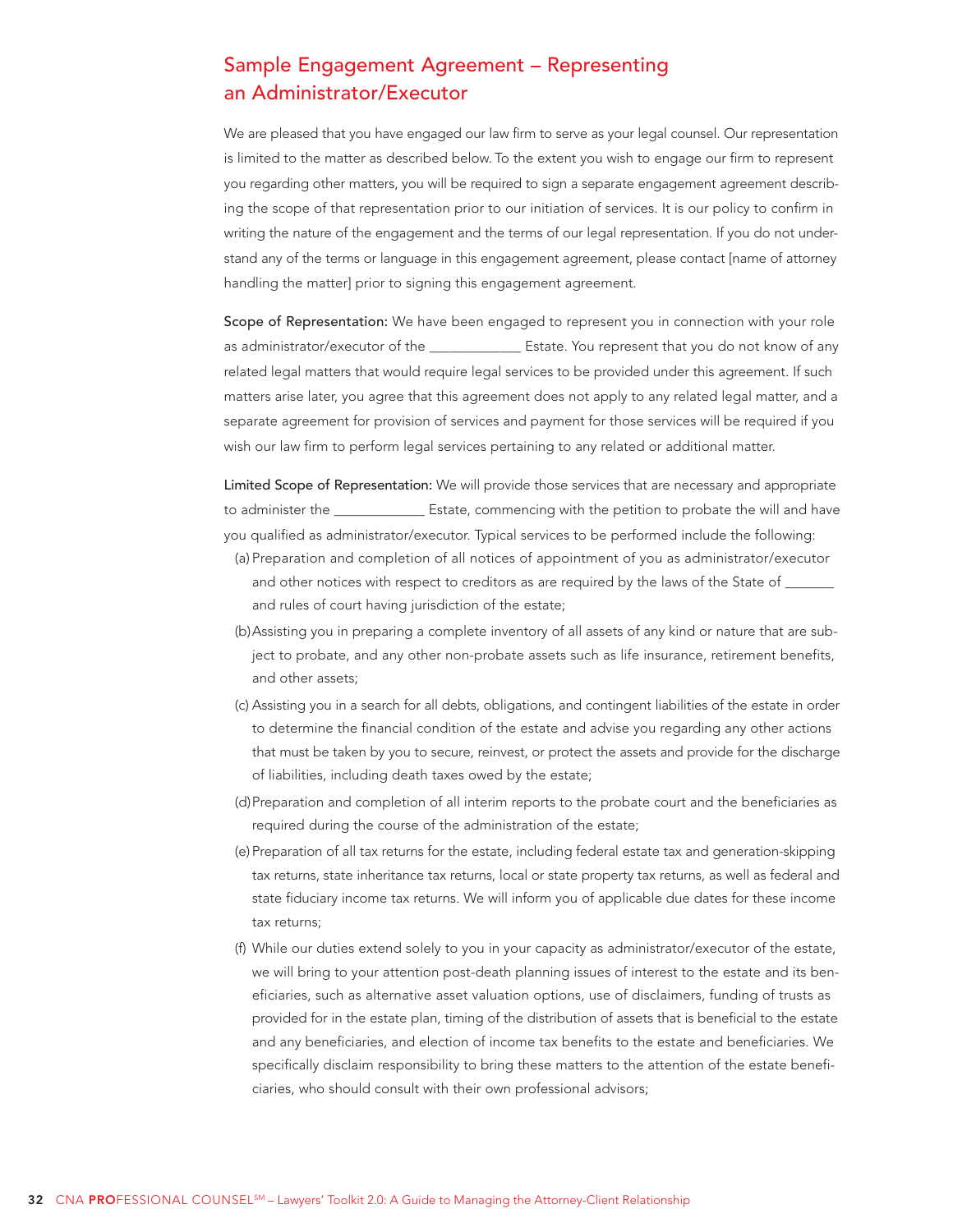- (g)Assisting you in planning for the payment of all death taxes and the source of funds to be used in payment of any tax obligations, as well as any elections for installment payment of taxes, if available;
- (h) Preparation of a plan of distribution of assets held in the estate, either outright or to separate continuing trusts, for the beneficiaries;
- (i) Preparation of all reports, notices, consents, receipts, and accountings for closing the estate and your discharge as administrator/executor; and
- (j) Counseling and advising you on any related questions or matters arising out of the administration of the estate.

If you engage other professional advisors on behalf of the estate, you agree to inform us of same and provide us with specific direction regarding the services they will perform and our responsibility to consult with them. We will communicate with you in writing to confirm the scope of such consultations prior to initiating same. If there are any other legal services that you wish us to perform for you as administrator/executor, we will first consult with you and supplement this engagement agreement before commencing those tasks.

Identification of the Client: You should understand that we represent you as administrator/executor. We do not represent the beneficiaries of the estate, even though we will, from time to time, provide them with information about the administration of the estate. In appropriate circumstances, we may advise beneficiaries to obtain independent counsel, as we do not represent them.

Apart from any applicable legal requirement to notify the beneficiaries that the will has been probated and the estate administration commenced, we plan to do so and to provide each beneficiary with a copy of the will. In doing so, we will make it clear that you, alone, are our client, in your capacity as the administrator/executor. Furthermore, we will keep the beneficiaries advised as the administration of the estate progresses; for example, by furnishing copies of the formal inventory of estate assets as soon as that has been formalized.

[Additional Language if the Administrator/Executor is also a Beneficiary: Because you are a beneficiary of the estate, we must advise you that we only represent you in your capacity as administrator/ executor, and you should retain other legal counsel to advise you in your capacity as a beneficiary. To the extent you wish to engage us to represent you in your capacity as a beneficiary, please be advised that we can only accept the representation if there is no conflict of interest by reason of such relationship. For example, a conflict may arise in distribution of assets to you if one of the other beneficiaries should object to your individual ownership of partial interest in an estate asset; or by reason of the amount of compensation that you may claim. In the event you retain us and such a conflict arises, we reserve the right to resign from this portion of the representation based upon applicable legal ethics rules.]

Fees and Billing Statements: [Include appropriate language from one of the contingent fee, hourly fee or flat fee engagement agreements above.]

Expenses: In the course of rendering services to you, it may be necessary for us to incur expenses for items such as filing and recording fees, deposition transcripts, computerized legal research, notary service, overnight or special delivery service, postage, photocopying, facsimile transmissions, tele-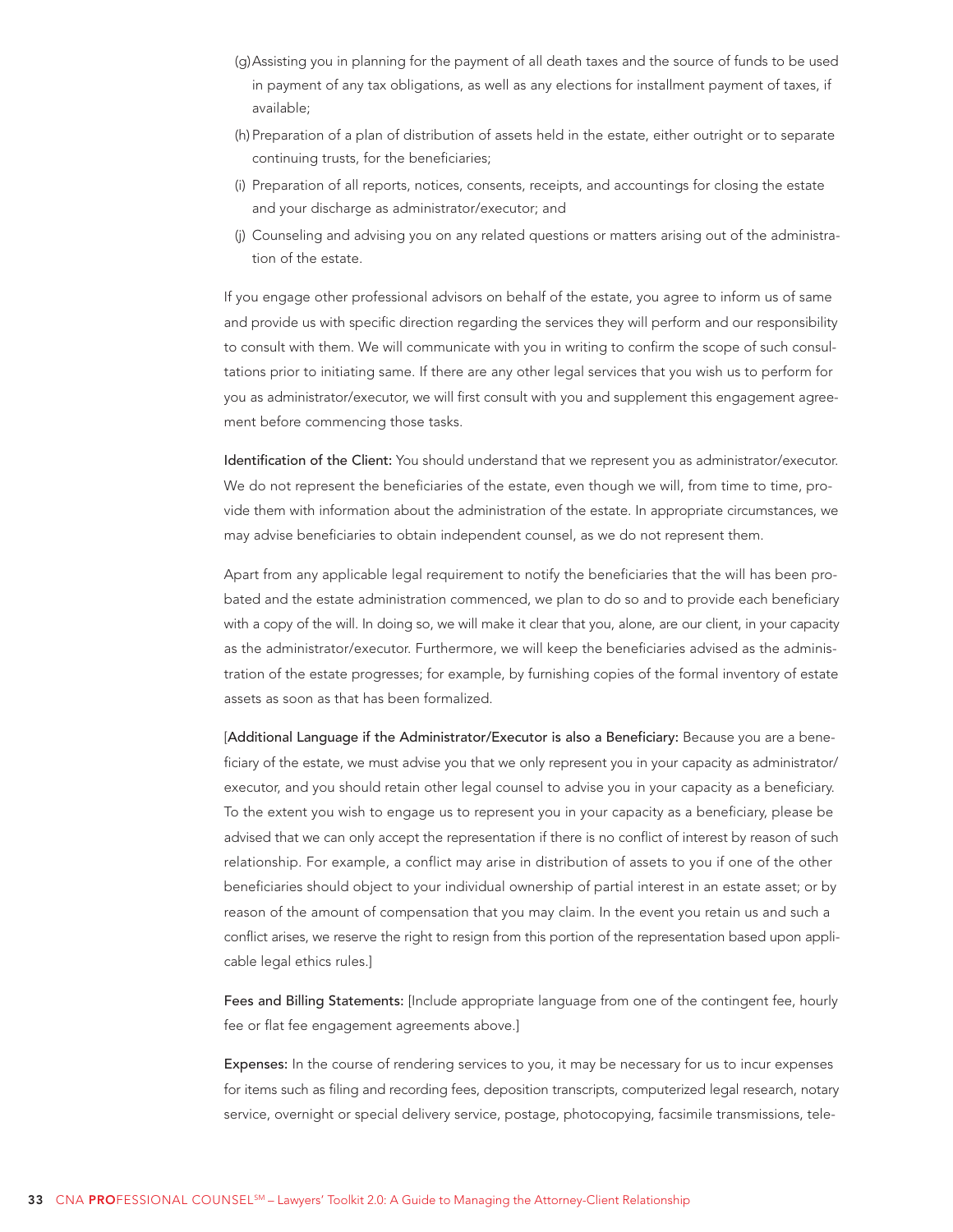phone calls, travel, lodging, meals, and overtime for firm secretarial and other staff services. The actual expenses incurred will vary depending on the services that we provide to you. Certain expenses may include an adjustment, above cost, to cover our expenses in providing the billed service. However, expenses paid entirely to third parties, such as travel and lodging expenses, will be billed to you as our out-of-pocket costs.

Expense items incurred on your behalf will be itemized separately and listed on our billing statements as "disbursements." Third-party expenses may be forwarded directly to you for payment. As is customary, expense disbursements may not be current at the time of final billing. Remaining disbursements, if any, will be billed at a later date.

Late Payment and Failure to Pay: If you fail to pay our statements in full on or before the due date set forth on the statements, we reserve the right to assess you with a monthly service charge equal to 1% of all fees, expenses and disbursements that are past due. This monthly service charge will be billed to you at the end of each month in which a late payment occurs. In no event will the service charge be greater than that permitted by any applicable law.

In the event that we are required to file an action or proceeding to collect any late payment or assessed monthly service charge, you will be required to pay for all costs of collection, including without limitation all filing fees, third-party expenses and attorney's fees incurred for our efforts in collecting such amounts. If we use our own attorneys or legal assistants to pursue such an action or proceeding, the fees charged shall be calculated on an hourly basis using the applicable hourly rates for the attorneys and legal assistants who perform such work.

We will maintain a lien on all files in our possession and their content until we have received payment in full on all amounts due. In litigation matters in which a money judgment or settlement is rendered in your favor, we will maintain a lien on all proceeds thereof to the extent of any unpaid fees, expenses or disbursements.

Responsibilities of Law Firm and Client: We will provide only legal services, as previously described in the "Scope of Representation" and "Limited Scope of Representation" sections of this engagement agreement. We will keep you apprised of developments and will consult with you as necessary to ensure the timely, effective, and efficient completion of our work. You acknowledge that we cannot guarantee either the outcome or the timing to complete legal services on your behalf.

You agree to be truthful and cooperative with us, to respond to our inquiries and communications promptly and to provide promptly all information known or available that may be relevant to our engagement. You will provide us with factual information and materials as we require in order to perform the foregoing services. You acknowledge and agree that you remain responsible for making all business or technical decisions and that you are not relying on us for accounting, personal financial matters or business management, and related non-legal matters and advice. You also acknowledge that we are not responsible for investigating the character or credit of persons with whom you may be dealing.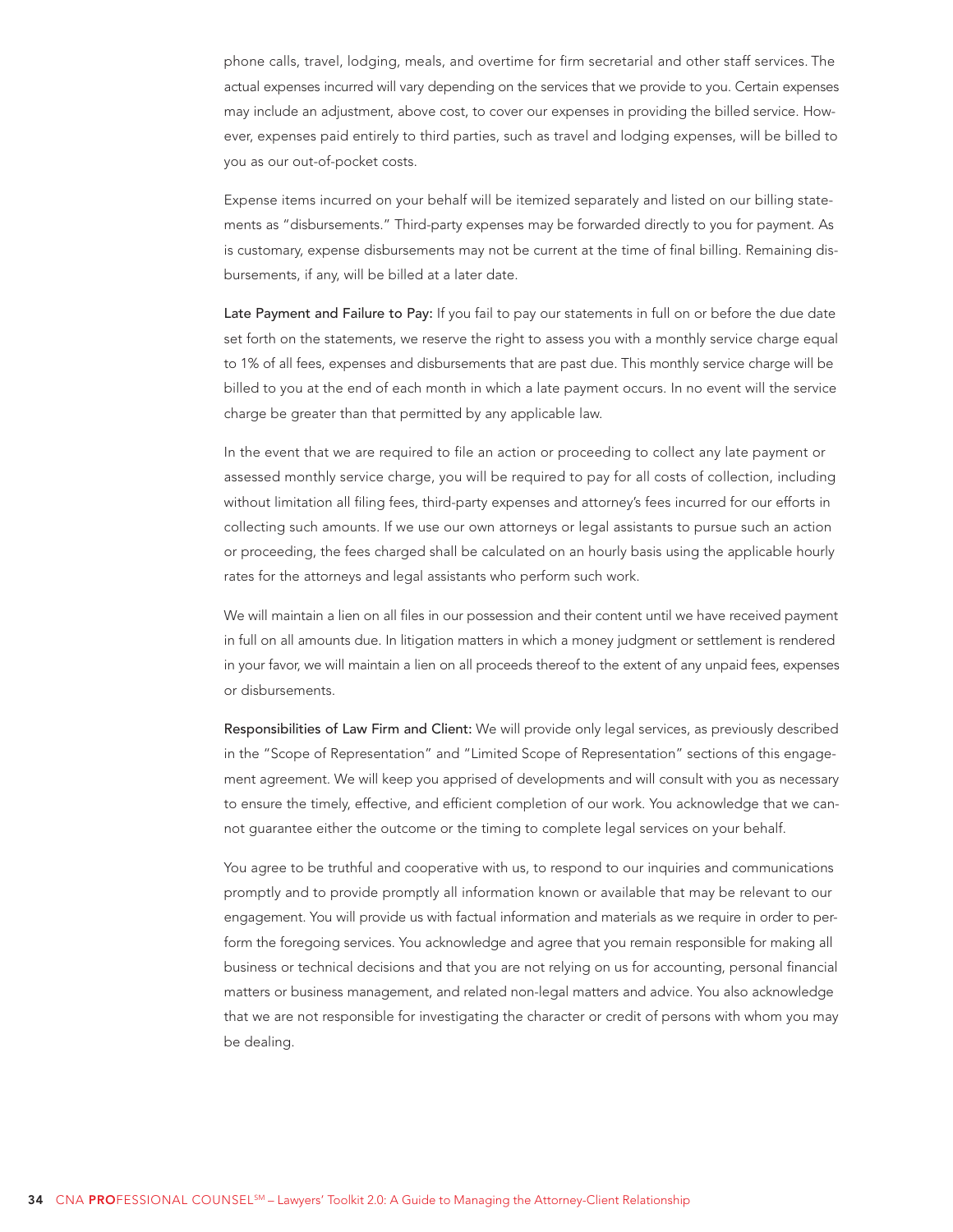As a matter of our professional responsibility and as long as in our judgment it will not substantively injure your position in this matter, we retain control over decisions affecting our reputation and professionalism. This discretion includes, among other decisions, whether to extend deadlines for opposing counsel; whether to cooperate with opposing counsel in scheduling or similar matters; and whether and how matters should be argued in correspondence, pleadings, or to a court administrative body.

We may provide to you newsletters or similar materials regarding general legal developments or matters of current interest. Similarly, we may invite you to attend seminars or symposia where legal topics are discussed. In our experience, such information or events are educational, because a wellinformed client will be better able to make decisions about the need for future legal representation. However, it is understood that such communications do not constitute legal advice, and do not create an attorney-client relationship beyond the scope of the representation described herein.

It is your duty to keep us informed of your mailing address and other contact information. If at any time during the course of this representation your address becomes unknown or we are otherwise unable to contact you, we shall be permitted to withdraw from this representation by sending you a certified letter to your last known address and by depositing with the Clerk of the Court for the county of your last known residence any property owned by you in our possession, including but not limited to items of personal property, funds, and any portions of the actual client file that belong to you.

Termination: You may terminate this representation at any time with or without cause by notifying us in writing of your desire to do so. Upon receipt of the notice to terminate representation, we will cease all legal work on your behalf immediately. You will be responsible for paying all legal fees, expenses and disbursements incurred on your behalf in this matter until written notice of termination is received by our firm.

If you terminate the representation before the conclusion of the matter, we will be entitled to receive from the proceeds of any recovery, in addition to any legal fees, expenses and disbursements incurred on your behalf that have not previously been paid by you, a reasonable fee for the work we have performed, based upon the amount of time required, the complexity of the matter, the time frame within which the work was performed, our experience, ability, reputation, the responsibility involved, and the results obtained.

To the extent permitted by rules of professional responsibility and the court, we may terminate our representation at any time if you breach any material term of this agreement, fail to cooperate or follow our advice on a material matter, if a conflict of interest develops or is discovered, or if there exists, at any time, any fact or circumstance that would, in our opinion, render our continuing representation unlawful, unethical, or otherwise inappropriate.

If we elect to terminate our representation, you will timely take all steps reasonably necessary and will cooperate as reasonably required to relieve us of any further obligation to perform legal services, including the execution of any documents necessary to complete our withdrawal from representation. In such case, you agree to pay for all legal services performed and any legal fees, expenses or disbursements incurred on your behalf before the termination of our representation in accordance with the provision of this agreement.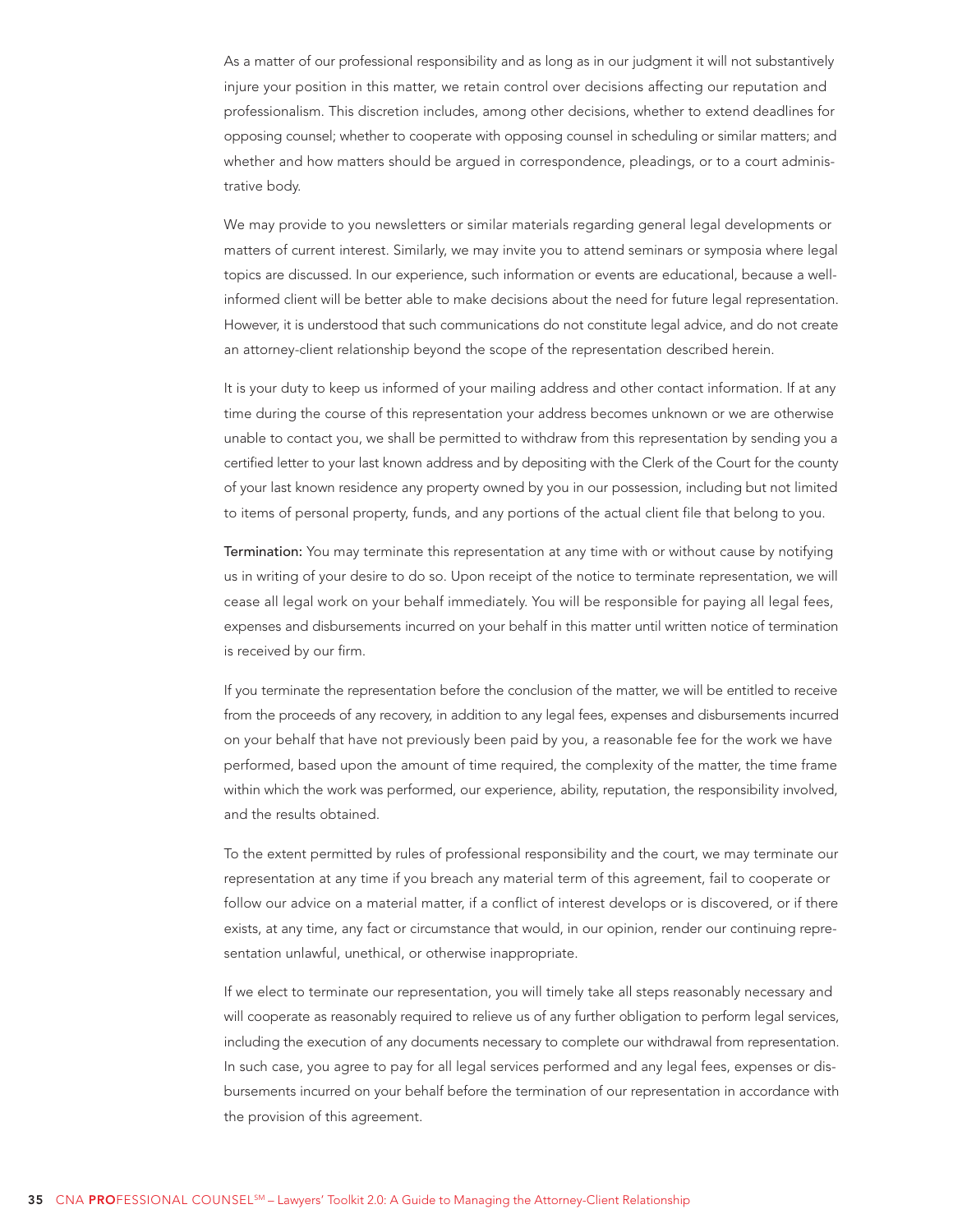File Retention and Destruction: At the conclusion of this matter, we will retain your legal files for a period of \_\_\_\_ years after we close our file. At the expiration of the \_\_\_\_-year period, we will destroy these files unless you notify us in writing that you wish to take possession of them. We reserve the right to charge administrative fees and costs associated with researching, retrieving, copying and delivering such files.

No Guarantee of Success: It is specifically acknowledged by you that this law firm has not made any warranties or representations to you, nor have we given you any assurances as to the favorable or successful resolution of your claim or defense of the action referred to above; nor as to the favorable outcome of any legal action that may be filed; nor as to the nature or amount of any awards or distributions of property, attorneys fees, costs, or any other aspects of this matter. All of this law firm's expressions relative to your case are limited only to estimates based upon our experience and judgment and are only our opinion. Such expressions should not be considered as representations, promises, or guarantees of results, which might be obtainable, either by way of a negotiated settlement or in a contested trial.

Professional Liability Insurance [Do not include unless required by jurisdiction; research applicable disclosure requirements and adapt the statement accordingly.] Our law firm maintains errors and omissions insurance coverage applicable to the services to be rendered.

Client Review of this Agreement: You have a right to have this engagement agreement reviewed by another law firm prior to signing it. Likewise, you have the right to review this engagement agreement outside the presence of this law firm and away from the law firm's office prior to signing it. You understand that this law firm is not retained until the signed original engagement agreement is returned to the law firm, including the corresponding retainer.

If you have any questions or concerns about the terms of this engagement agreement, please contact us immediately. On behalf of the law firm, we appreciate the opportunity to represent you in this matter.

By signing this agreement, I confirm that I have read this engagement agreement, understand its provisions, and agree to abide by it.

ACKNOWLEDGED AND AGREED TO:

[Client Name] [Date]

 $\overline{a}$ 

 $\overline{\phantom{a}}$ 

[Client Signature]

This sample engagement agreement is for illustrative purposes only. Your risks may be different than those described. We encourage you to modify the sample<br>engagement agreement to suit your individual practice needs. As ea you review governing requirements prior to use of this or similar agreements in your practice. Use of this sample language is not intended to constitute a bind-<br>ing contract or legal advice. Please remember that only the r for an insured. All products and services may not be available in all states and may be subject to change without notice. CNA is a registered trademark of CNA Financial Corporation. Copyright © 2013 CNA. All rights reserved.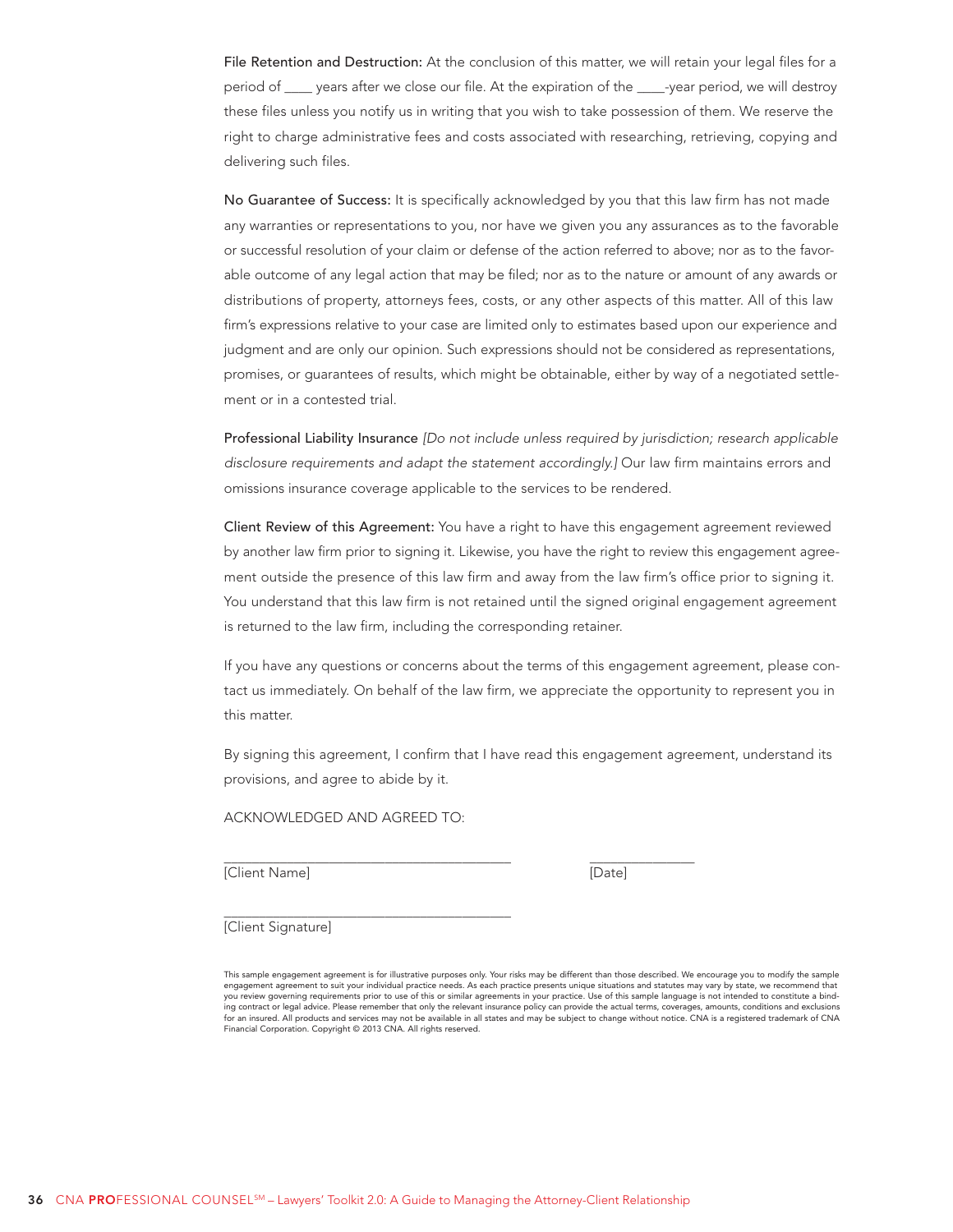# <span id="page-36-0"></span>Sample Engagement Agreement - Joint Representation

Note: Attorneys should consult the rules of professional conduct and ethics opinions applicable to their jurisdiction prior to undertaking joint representations.

We are pleased that you have engaged our law firm to serve as your legal counsel. Our representation is limited to the matter as described below. To the extent you wish to engage our firm to represent you regarding other matters, you will be required to sign a separate engagement agreement describing the scope of that representation prior to our initiation of services. It is our policy to confirm in writing the nature of the engagement and the terms of our legal representation. If you do not understand all of the terms or language in this engagement agreement, please contact [name of attorney handling the matterl prior to signing this engagement agreement.

Scope of Representation: We have been engaged to represent [name of client or clients] for the purpose of

[describe matter or case with specificity]. [Consider disclaiming by name representation of other individuals or entities and/or other matters related to your representation to avoid confusion regarding who you represent.] You represent that you do not know of any related legal matters that would require legal services to be provided under this agreement. If such matters arise later, you agree that this agreement does not apply to any related legal matter. Therefore, a separate agreement for provision of services and payment for those services will be required if you wish our law firm to perform legal services pertaining to any related or additional matters.

Joint Representation: Representing all of you in the same matter (the "joint representation") provides a savings over the costs that would otherwise be incurred were each of you to retain separate counsel, but it also presents special ethical considerations. We will undertake your joint representation if you agree in writing after consultation with us about the risks of joint representation. You may also consult with legal counsel other than us regarding this joint representation.

It is important that you understand that, because we will be representing all of you, you are considered our client, collectively. Ethical considerations prohibit us from agreeing with any of you to withhold information from the others. Accordingly, in agreeing to the joint representation, each of you are authorizing us to disclose to the other joint clients any matters related to the representation that one of you might discuss with us or that we might acquire from any other source. In this joint representation, we will not give legal advice to any of you or make any changes in any of your legal pleadings or documents without your mutual knowledge and consent. Anything that any of you discusses with attorneys employed by our firm is privileged from disclosure to third parties, except (a) with your consent, (b) for communication with other advisors, or (c) as otherwise required or permitted by law or the rules governing professional conduct.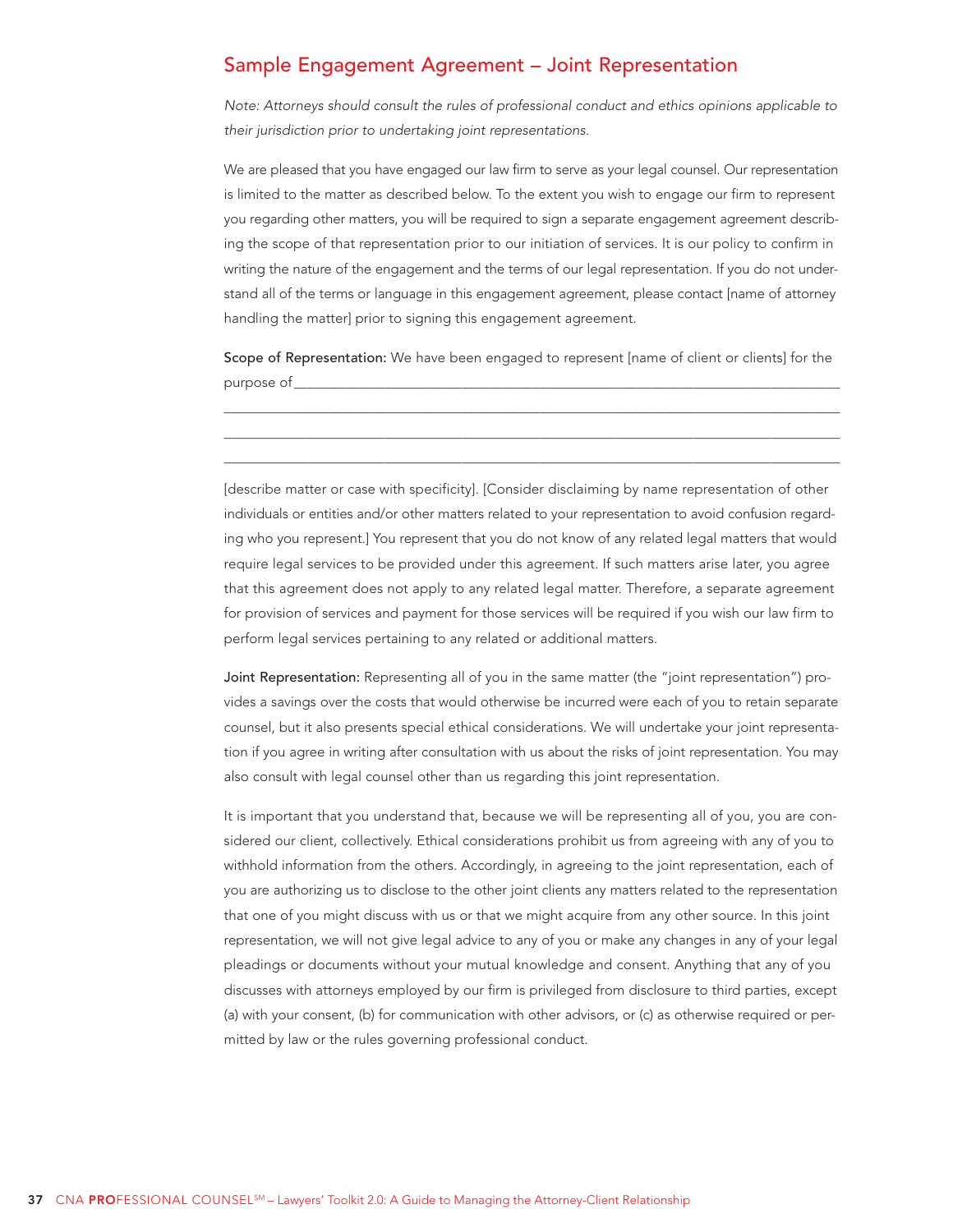Conflicts of interest may arise with respect to the subject matter of our representation. Based on the information now available to us, we are not aware of any actual conflicts associated with this joint representation. If you become aware of anything you believe might suggest an actual conflict of interest, please bring it to our attention immediately. In addition, if you become aware of any strategic or other considerations that in your opinion potentially could develop into a conflict of interest involving any of you, we ask that you promptly call such matters to our attention.

If circumstances arise during the course of this matter that require or make it desirable that any of the joint clients obtain separate legal representation in this matter, our firm would be free to continue to represent the remaining members of the joint client group in this matter. By signing this engagement agreement and accepting our joint representation, you agree that, if it becomes necessary or desirable for any of you to retain other counsel, you will not seek to disqualify our firm from continuing to represent the remaining members that comprise the joint client, or any of them individually.

Limited Scope of Representation: The scope of our representation does not include advice or services regarding accounting, tax, personal financial matters or business management, and related non-legal matters and advice. If you wish for us to consult with other professionals retained by you regarding this matter, we will communicate with you in writing to confirm the scope of such consultations prior to initiating same.

[For representations involving real estate, consider including the following language: The scope of our representation does not include title searches, surveys, inspections, and other non-legal work relating to real estate. You may wish to engage a title insurance company, abstractor, surveyor, or other licensed professional to provide you with these services.]

Fees and Billing Statements: [Include appropriate language from one of the contingent fee, hourly fee or flat fee engagement agreements above.]

Expenses: In the course of rendering services to you, it may be necessary for us to incur expenses for items such as filing and recording fees, deposition transcripts, computerized legal research, notary service, overnight or special delivery service, postage, photocopying, facsimile transmissions, telephone calls, travel, lodging, meals, and overtime for firm secretarial and other staff services. The actual expenses incurred will vary depending on the services that we provide to you. Certain expenses may include an adjustment, above cost, to cover our expenses in providing the billed service. However, expenses paid entirely to third parties, such as travel and lodging expenses, will be billed to you as our out-of-pocket costs.

Expense items incurred on your behalf will be itemized separately and listed on our billing statements as "disbursements." Third-party expenses may be forwarded directly to you for payment. As is customary, expense disbursements may not be current at the time of final billing. Remaining disbursements, if any, will be billed at a later date.

Late Payment and Failure to Pay: If you fail to pay our statements in full on or before the due date set forth on the statements, we reserve the right to assess you with a monthly service charge equal to 1% of all fees, expenses and disbursements that are past due. This monthly service charge will be billed to you at the end of each month in which a late payment occurs. In no event will the service charge be greater than that permitted by any applicable law.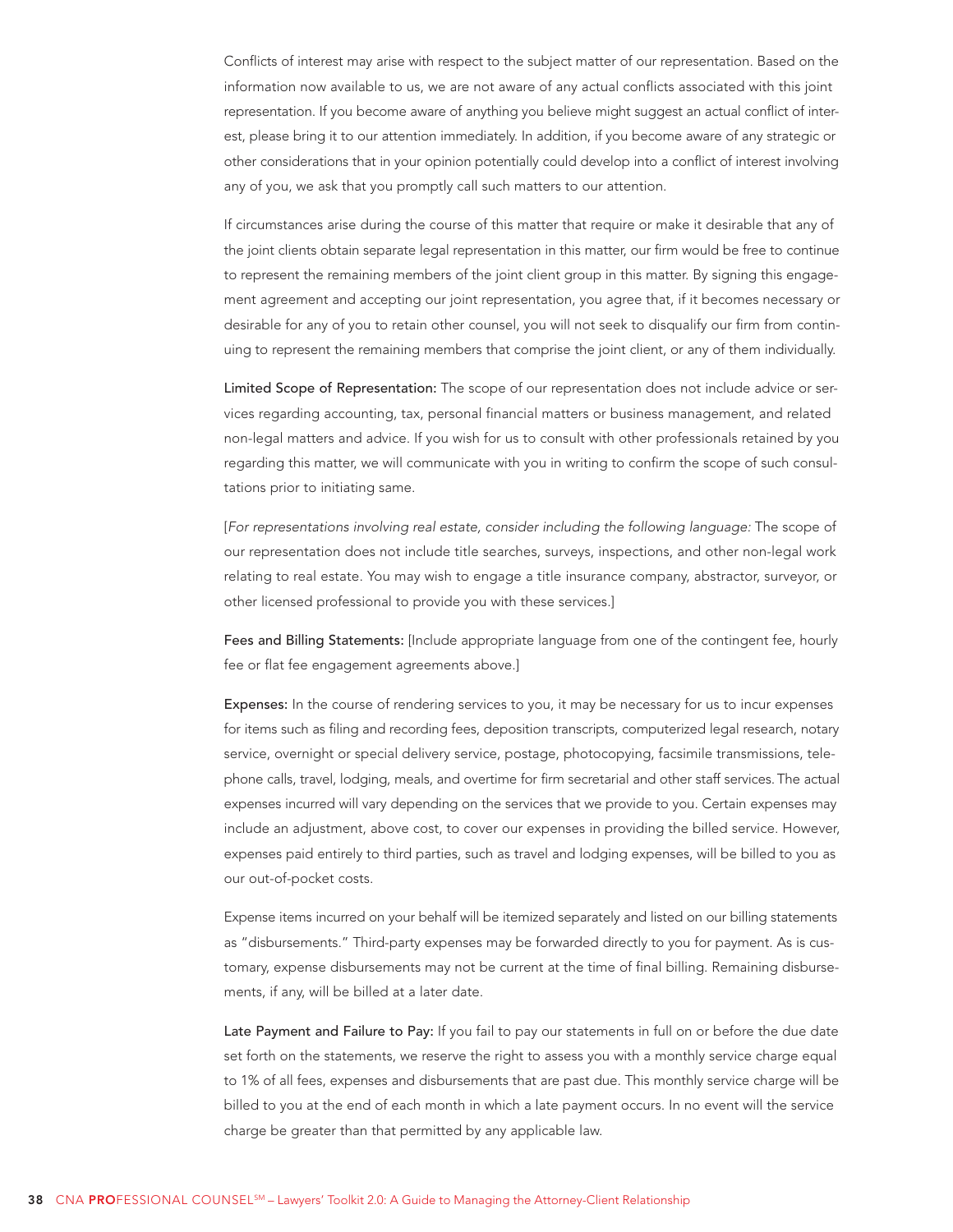In the event that we are required to file an action or proceeding to collect any late payment or assessed monthly service charge, you will be required to pay for all costs of collection, including without limitation all filing fees, third-party expenses and attorney's fees incurred for our efforts in collecting such amounts. If we use our own attorneys or legal assistants to pursue such an action or proceeding, the fees charged shall be calculated on an hourly basis using the applicable hourly rates for the attorneys and legal assistants who perform such work.

We will maintain a lien on all files in our possession and their content until we have received payment in full on all amounts due. In litigation matters in which a money judgment or settlement is rendered in your favor, we will maintain a lien on all proceeds thereof to the extent of any unpaid fees, expenses or disbursements.

Responsibilities of Law Firm and Client: We will provide only legal services, as previously described in the "Scope of Representation" and "Limited Scope of Representation" sections of this engagement agreement. We will keep you apprised of developments and will consult with you as necessary to ensure the timely, effective, and efficient completion of our work. You acknowledge that we cannot guarantee either the outcome or the timing to complete legal services on your behalf.

You agree to be truthful and cooperative with us, to respond to our inquiries and communications promptly and to provide promptly all information known or available that may be relevant to our engagement. You will provide us with factual information and materials as we require in order to perform the foregoing services. You acknowledge and agree that you remain responsible for making all business or technical decisions and that you are not relying on us for accounting, tax, personal financial matters or business management, and related non-legal matters and advice. You also acknowledge that we are not responsible for investigating the character or credit of persons with whom you may be dealing.

As a matter of our professional responsibility and as long as in our judgment it will not substantively injure your position in this matter, we retain control over decisions affecting our reputation and professionalism. This discretion includes, among other decisions, whether to extend deadlines for opposing counsel; whether to cooperate with opposing counsel in scheduling or similar matters; and whether and how matters should be argued in correspondence, pleadings, or to a court administrative body.

We may provide to you newsletters or similar materials regarding general legal developments or matters of current interest. Similarly, we may invite you to attend seminars or symposia where legal topics are discussed. In our experience, such information or events are educational, because a wellinformed client will be better able to make decisions about the need for future legal representation. However, it is understood that such communications do not constitute legal advice, and do not create an attorney-client relationship beyond the scope of the representation described herein.

It is your duty to keep us informed of your mailing address and other contact information. If at any time during the course of this representation your address becomes unknown or we are otherwise unable to contact you, we shall be permitted to withdraw from this representation by sending you a certified letter to your last known address and by depositing with the Clerk of the Court for the county of your last known residence any property owned by you in our possession, including but not limited to items of personal property, funds, and any portions of the actual client file that belong to you.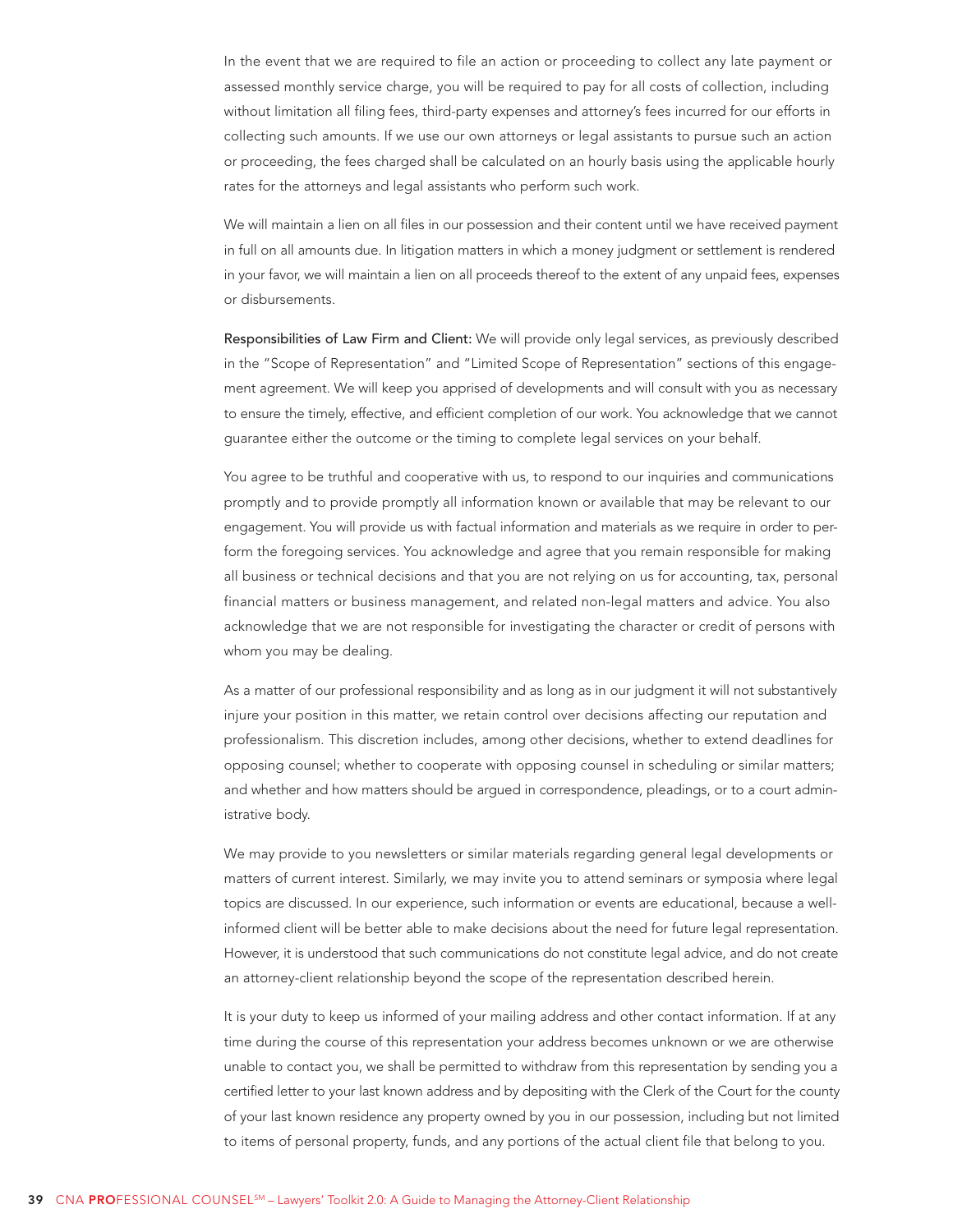Termination: You may terminate this representation at any time with or without cause by notifying us in writing of your desire to do so. Upon receipt of the notice to terminate representation, we will stop all legal work on your behalf immediately. You will be responsible for paying all legal fees, expenses and disbursements incurred on your behalf in this matter until written notice of termination is received by our firm. If one or more of you decides to terminate our representation, we reserve the right to represent the remaining member(s) of the joint representation to the extent permitted by rule and law.

If you terminate the representation before the conclusion of the matter, we will be entitled to receive from the proceeds of any recovery, in addition to any legal fees, expenses and disbursements incurred on your behalf that have not previously been paid by you, a reasonable fee for the work we have performed, based upon the amount of time required, the complexity of the matter, the time frame within which the work was performed, our experience, ability, reputation, the responsibility involved, and the results obtained.

To the extent permitted by rules of professional responsibility and the court, we may terminate our representation at any time if you breach any material term of this agreement, fail to cooperate or follow our advice on a material matter, if a conflict of interest develops or is discovered, or if there exists, at any time, any fact or circumstance that would, in our opinion, render our continuing representation unlawful, unethical, or otherwise inappropriate.

If we elect to terminate our representation, you will timely take all steps reasonably necessary and will cooperate as reasonably required to relieve us of any further obligation to perform legal services, including the execution of any documents necessary to complete our withdrawal from representation. In such case, you agree to pay for all legal services performed and any legal fees, expenses or disbursements incurred on your behalf before the termination of our representation in accordance with the provision of this agreement.

File Retention and Destruction: At the conclusion of this matter, we will retain your legal files for a period of \_\_\_\_ years after we close our file. At the expiration of the \_\_\_\_-year period, we will destroy these files unless you notify us in writing that you wish to take possession of them. We reserve the right to charge administrative fees and costs associated with researching, retrieving, copying and delivering such files.

No Guarantee of Success: It is specifically acknowledged by you that this law firm has not made any warranties or representations to you, nor have we given you any assurances as to the favorable or successful resolution of your claim or defense of the action referred to above; nor as to the favorable outcome of any legal action that may be filed; nor as to the nature or amount of any awards or distributions of property, attorneys fees, costs, or any other aspects of this matter. All of this law firm's expressions relative to your case are limited only to estimates based upon our experience and judgment and are only our opinion. Such expressions should not be considered as representations, promises, or guarantees of results, which might be obtainable, either by way of a negotiated settlement or in a contested trial.

Professional Liability Insurance [Do not include unless required by jurisdiction; research applicable disclosure requirements and adapt the statement accordingly.] Our law firm maintains errors and omissions insurance coverage applicable to the services to be rendered.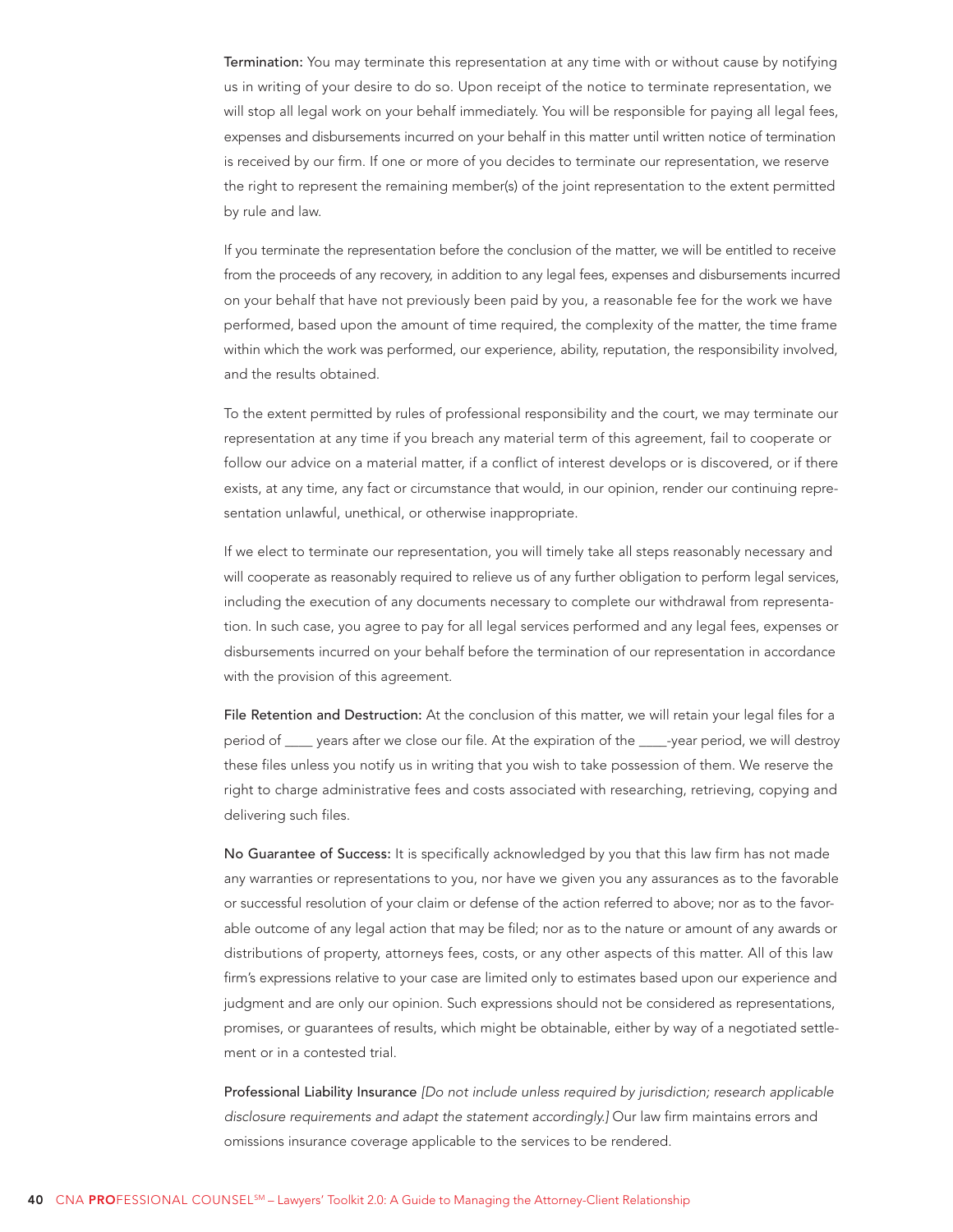Client Review of this Agreement: You have a right to have this engagement agreement reviewed by another law firm prior to signing it. Likewise, you have the right to review this engagement agreement outside the presence of this law firm and away from the law firm's office prior to signing it. You understand that this law firm is not retained until the signed original engagement agreement is returned to the law firm, including the corresponding retainer.

If you have any questions or concerns about the terms of this engagement agreement, please contact us immediately. On behalf of the law firm, we appreciate the opportunity to represent you in this matter.

By signing this agreement, I confirm that I have read this engagement agreement, understand its provisions, and agree to abide by it.

ACKNOWLEDGED AND AGREED TO:

| [Client One Name]      | [Date] |
|------------------------|--------|
| [Client One Signature] |        |
| [Client Two Name]      | [Date] |
| [Client Two Signature] |        |
| [Client Three Name]    | [Date] |

[Client Three Signature]

This sample engagement agreement is for illustrative purposes only. Your risks may be different than those described. We encourage you to modify the sample engagement agreement to suit your individual practice needs. As each practice presents unique situations and statutes may vary by state, we recommend that you review governing requirements prior to use of this or similar agreements in your practice. Use of this sample language is not intended to constitute a binding<br>contract or legal advice. Please remember that only the rel for an insured. All products and services may not be available in all states and may be subject to change without notice. CNA is a registered trademark of CNA Financial Corporation. Copyright © 2013 CNA. All rights reserved.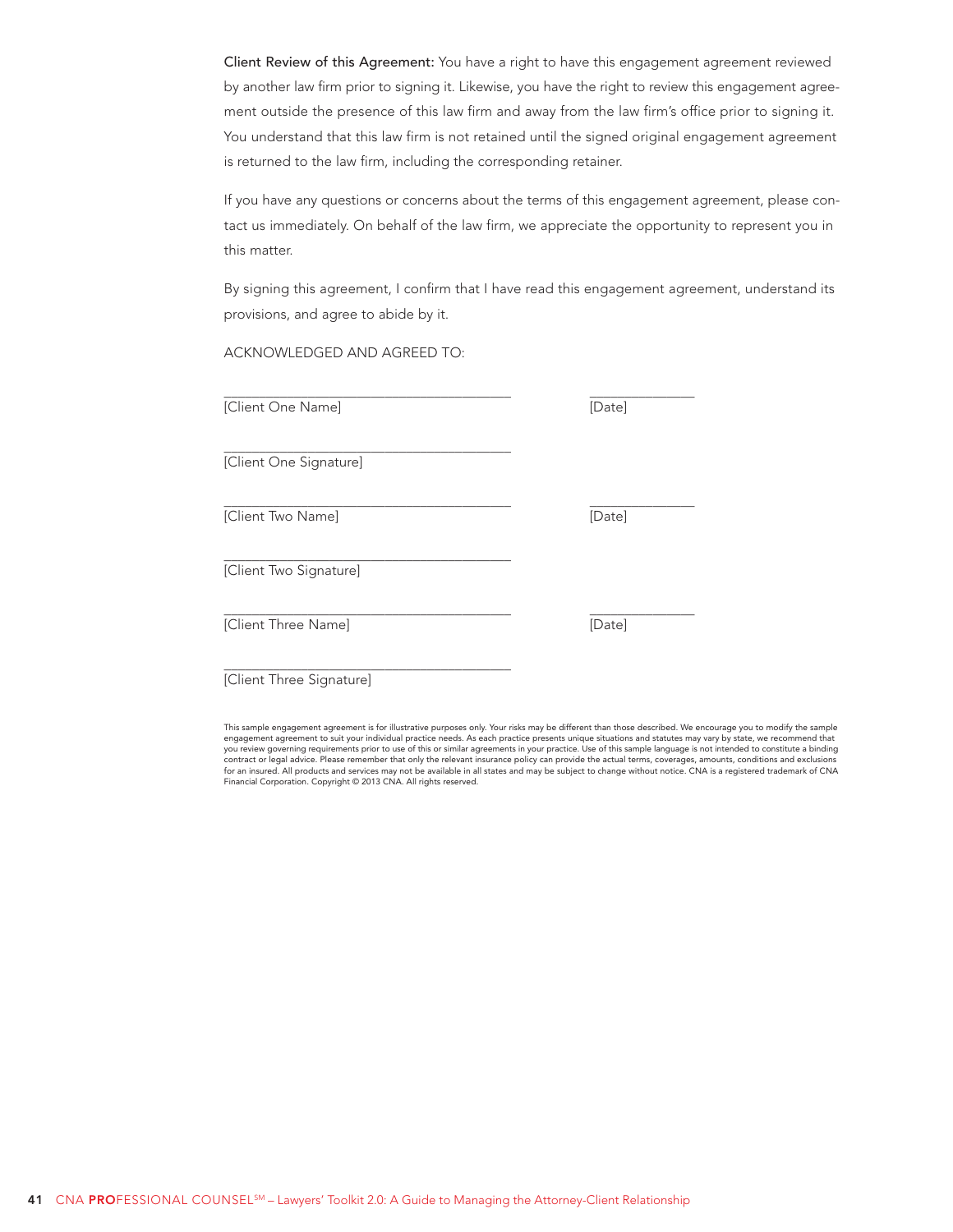## <span id="page-41-0"></span>Sample Engagement Agreement - Family Law

We are pleased that you have engaged our law firm to serve as your legal counsel. Our representation is limited to the matter as described below. To the extent you wish to engage our firm to represent you regarding other matters, you will be required to sign a separate engagement agreement describing the scope of that representation prior to our initiation of services. It is our policy to confirm in writing the nature of the engagement and the terms of our legal representation. If you do not understand all of the terms or language in this engagement agreement, please contact [name of attorney handling the matter] prior to signing this engagement agreement.

Scope of Representation: We have been engaged to represent [name of client or clients] in your matrimonial dispute for the purpose of

[law firm should include only the items below that apply to this particular representation or incorporate other language if applicable]:

- Obtaining a divorce decree;
- Preparing a separation agreement;
- Attempting to negotiate a settlement;
- Commencing proceedings for a division of family assets, maintenance, and custody;
- Defending proceedings for a division of family assets, maintenance, and custody;
- Application to court for restraining orders, interim maintenance, interim custody, and possession of property;
- Obtaining financial disclosure from your spouse;
- Preparing for, attending, and conducting examinations for discovery;
- Preparing for and attending trial;
- Obtaining judgment, settling the order, and enforcing the order granted by the court.

By signing this engagement agreement, you are authorizing this law firm to appear in any lawsuit which has been or may be filed in this matter and to enter into discussions toward settlement or compromise of the matter as we deem advisable. We will not agree to any settlement of your matrimonial matter without your knowledge and consent.

[Consider disclaiming by name representation of other individuals or entities and/or other matters related to your representation to avoid confusion regarding whom you represent.] You represent that you do not know of any related legal matters that would require our legal services under this agreement. If such matters arise later, you agree that this agreement does not apply to any related legal matter. Therefore, a separate engagement agreement for provision of services and payment for those services will be required if you wish to engage our law firm to perform legal services pertaining to such matters.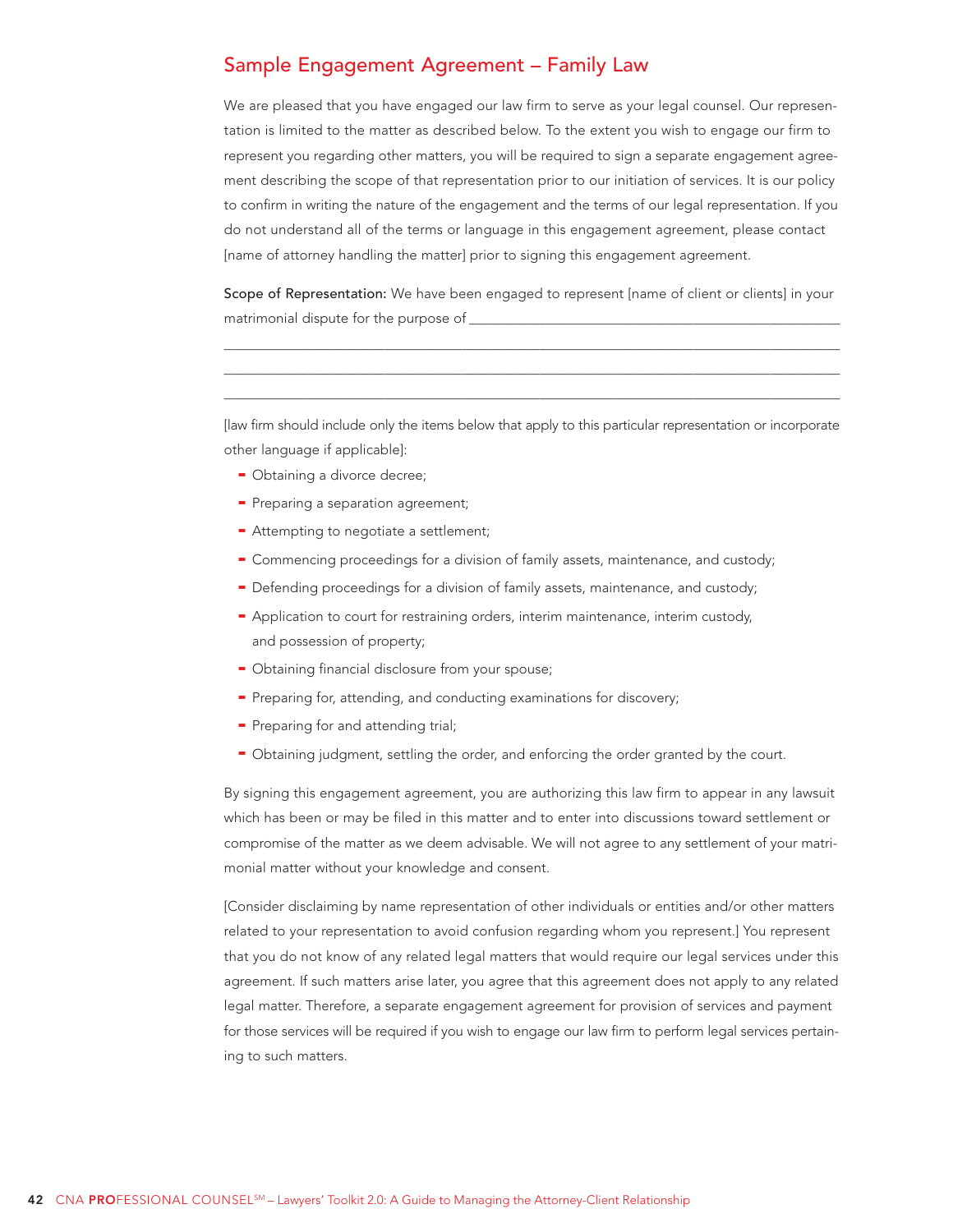Limited Scope of Representation: The scope of our representation does not include advice or services regarding accounting, tax, personal financial matters or business management, and related nonlegal matters and advice. If you wish for us to consult with other professionals retained by you regarding this matter, we will communicate with you in writing to confirm the scope of such consultations prior to initiating same.

This Agreement covers legal representation only through trial and/or final judgment or settlement. It does not include appeals, post-judgment contempt or enforcement, modifications or post-trial proceedings. This law firm's representation does not include other related matters, such as but not limited to temporary or permanent injunctions, bankruptcy proceedings, birth certificate amendments, or real estate transactions, unless specified in this engagement agreement. This law firm's representation does not include legal advice, the preparation, or enforcement of any post-judgment matters, such as but not limited to a Qualified Domestic Relations Order.

If after this representation terminates, you would like this law firm to represent you on any postjudgment matters related to your divorce, and this law firm agrees to represent you on such a postjudgment matter(s), a new engagement agreement must be entered into between you and this law firm before the legal representation commences. Alternatively, if you wish to seek new counsel for any post-judgment matters and/or this law firm does not wish to represent you on any post-judgment matters, the law firm may provide you with referrals to other law firms that provide representation on such post-judgment matters. You will be solely responsible for payment of any other law firm's legal fees and costs.

Fees and Billing Statements: We will submit a bill to you every thirty days. Expenses will be separately stated on the bill and our fees will be charged as indicated below. Our billing statements are due and payable upon presentation, and are overdue if not paid by the due date set forth on the statements. You are responsible for payment of all legal fees, expenses, and disbursements, regardless of whether or not any money is recovered on your behalf through a settlement or judgment. Please see the "Expenses" and "Late Payment and Failure to Pay" provisions of this agreement for further information. To the extent we are successful in recovering a settlement or judgment on your behalf, all legal fees, costs and expenses not previously paid by you will be deducted from the gross amount recovered in the settlement or judgment. We will provide you with a summary statement listing these deductions at the time of any payment to you from a settlement or judgment.

On the basis of our time, charges are as follows:

- \$\_\_\_\_ per hour for the services of [name and position];
- \$\_\_\_\_ per hour for the services of [name and position]; and
- \$\_\_\_\_ per hour for the services of [name and position].

In consideration of our services, in matters in which the fee is based on time charges, we shall require a retainer of \$\_\_\_\_, of which the first \$\_\_\_\_\_ shall constitute our minimum fee for the services to be rendered. The retainer is to be applied to our time charges.

We have not and cannot provide you with an estimate of total cost to you because family law matters, by their very nature, have a way of becoming more complex and time-consuming. Due to the emotional involvement of the parties, it is impossible to predict the amount of time that will be required to bring this matter to resolution.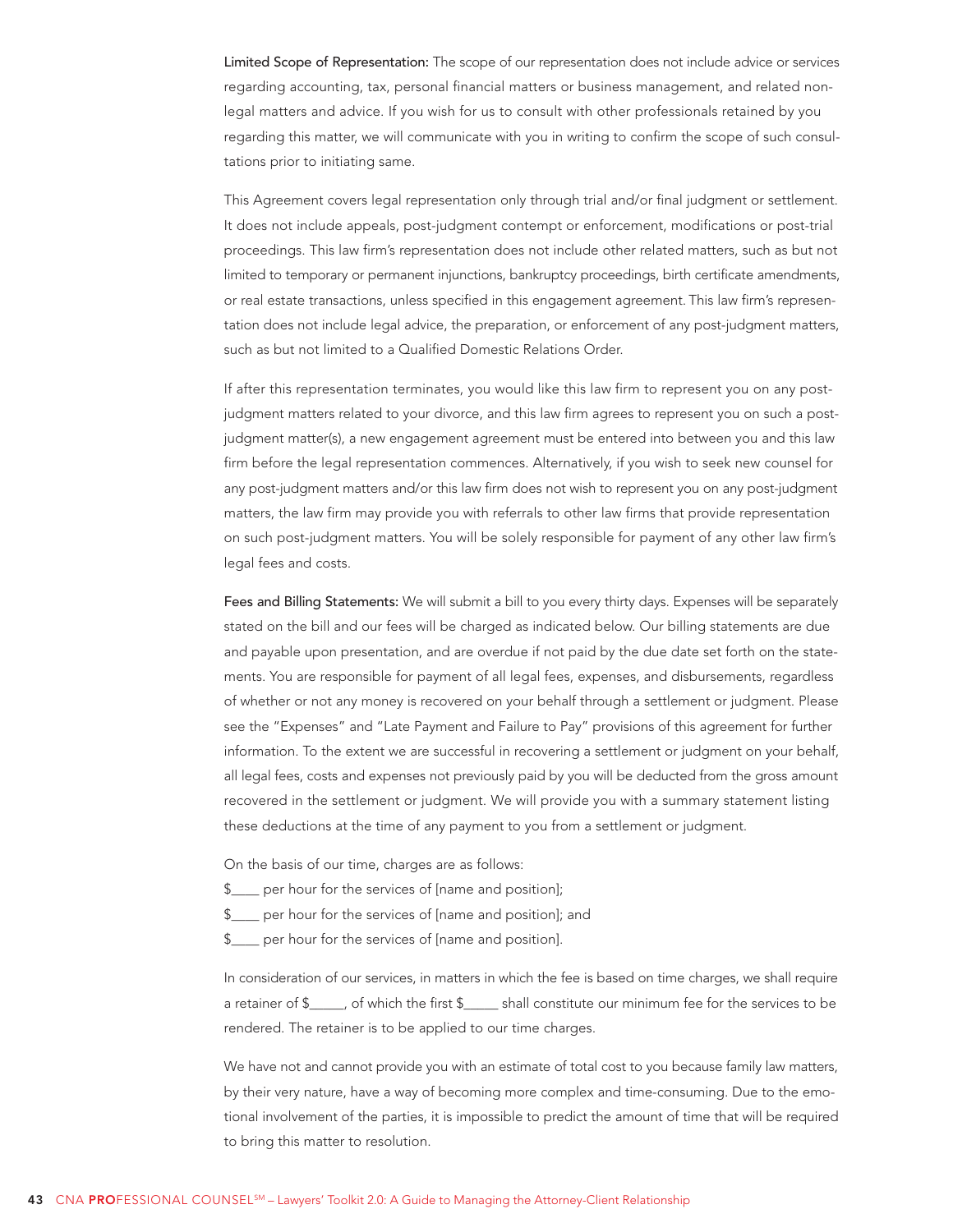It can take years for family law matters to be resolved by either settlement or trial. Factors which determine the time required include: your spouse's candor and cooperation in disclosing information and producing documents, the need for evaluations of property, businesses and pensions, the need for interim applications to court, the number of documents involved, the degree of hostility between you and your spouse, the wait for an available court date, and the availability of your spouse's lawyer. This law firm may have little or no ability to assist you with an early resolution of your legal matters, depending upon the cause of the delay.

The court may order your adversary to pay part or all of your attorneys' fees and costs. Conversely, the court may order you to pay all or part of your adversary's attorneys' fees and costs. You will remain primarily liable for payment of the total fees and costs of [this law firm's] representation of you. Any amount of payment of your attorneys' fees and costs recovered from the adverse party will be credited to your account upon the law firm's receipt of such funds or refunded to you if we have been paid in full.

Expenses: In the course of rendering services to you, it may be necessary for us to incur expenses for items such as filing and recording fees, deposition transcripts, computerized legal research, notary service, overnight or special delivery service, postage, photocopying, facsimile transmissions, telephone calls, travel, lodging, meals, and overtime for firm secretarial and other staff services. The actual expenses incurred will vary depending on the services that we provide to you. Certain expenses may include an adjustment, above cost, to cover our expenses in providing the billed service. However, expenses paid entirely to third parties, such as travel and lodging expenses, will be billed to you as our out-of-pocket costs.

Expense items incurred on your behalf will be itemized separately and listed on our billing statements as "disbursements." Third-party expenses may be forwarded directly to you for payment. As is customary, expense disbursements may not be current at the time of final billing. Remaining disbursements, if any, will be billed at a later date.

Late Payment and Failure to Pay: If you fail to pay our statements in full on or before the due date set forth on the statements, we reserve the right to assess you with a monthly service charge equal to 1% of all fees, expenses and disbursements that are past due. This monthly service charge will be billed to you at the end of each month in which a late payment occurs. In no event will the service charge be greater than that permitted by any applicable law.

In the event that we are required to file an action or proceeding to collect any late payment or assessed monthly service charge, you will be required to pay for all costs of collection, including without limitation, all filing fees, third-party expenses and attorney's fees incurred for our efforts in collecting such amounts. If we use our own attorneys or legal assistants to pursue such an action or proceeding, the fees charged shall be calculated on an hourly basis using the applicable hourly rates for the attorneys and legal assistants who perform such work.

We will maintain a lien on all files in our possession and their content until we have received payment in full on all amounts due. In litigation matters in which a money judgment or settlement is rendered in your favor, we will maintain a lien on all proceeds thereof to the extent of any unpaid fees, expenses or disbursements.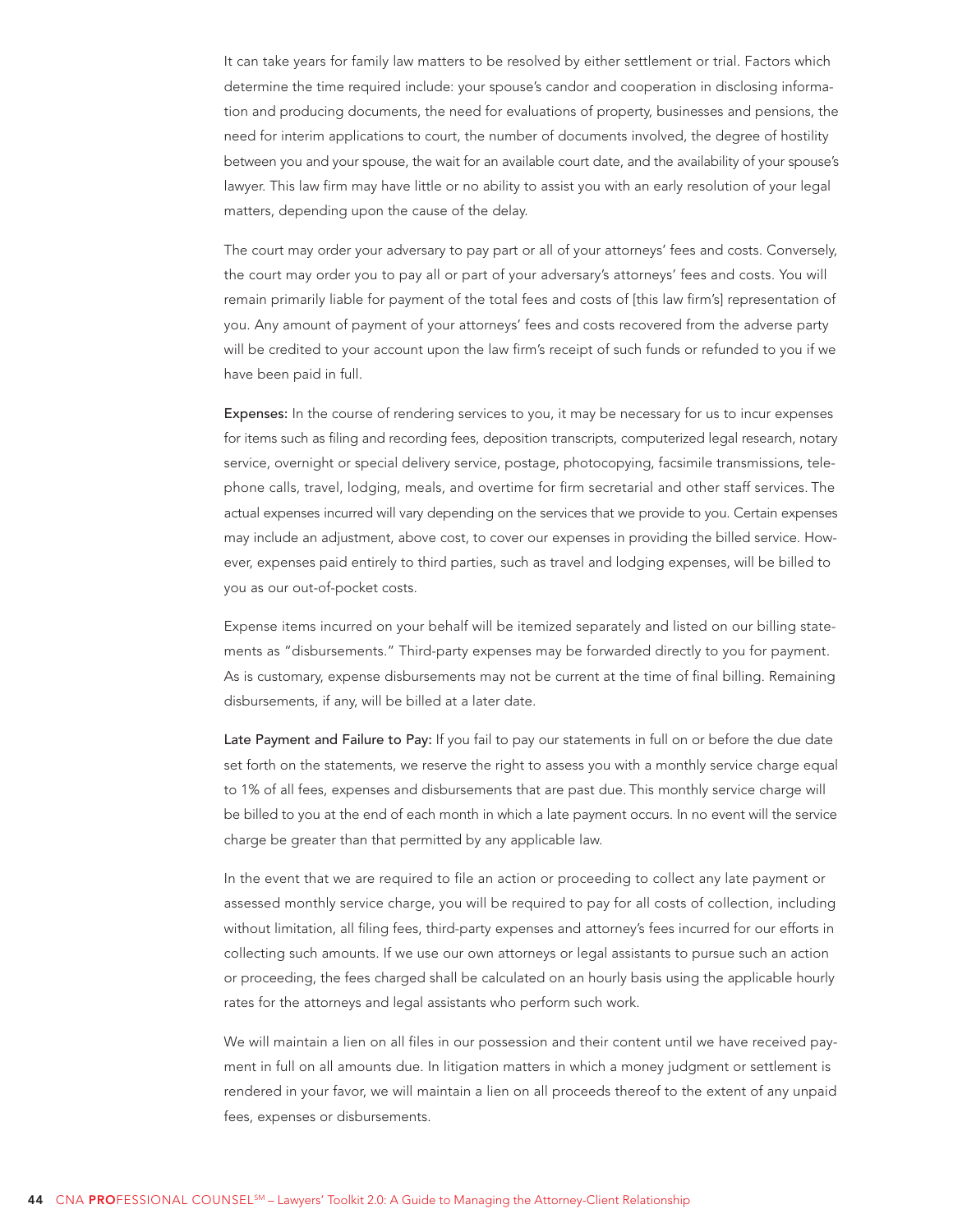Responsibilities of Law Firm and Client: We will provide only legal services, as previously described in the "Scope of Representation" and "Limited Scope of Representation" sections of this engagement agreement. We will keep you apprised of developments and will consult with you as necessary to ensure the timely, effective, and efficient completion of our work. You acknowledge that we cannot guarantee either the outcome or the timing to complete legal services on your behalf.

You agree to be truthful and cooperative with us, to respond to our inquiries and communications promptly and to provide promptly all information known or available that may be relevant to our engagement. You will provide us with factual information and materials as we require in order to perform the foregoing services. You acknowledge and agree that you remain responsible for making all business or technical decisions and that you are not relying on us for accounting, tax, personal financial matters or business management, and related non-legal matters and advice. You also acknowledge that we are not responsible for investigating the character or credit of persons with whom you may be dealing.

As a matter of our professional responsibility and as long as in our judgment it will not substantively injure your position in this matter, we retain control over decisions affecting our reputation and professionalism. This discretion, includes, among other decisions, whether to extend deadlines for opposing counsel; whether to cooperate with opposing counsel in scheduling or similar matters; and whether and how matters should be argued in correspondence, pleadings, or to a court administrative body.

We may provide to you newsletters or similar materials regarding general legal developments or matters of current interest. Similarly, we may invite you to attend seminars or symposia where legal topics are discussed. In our experience, such information or events are educational, because a wellinformed client will be better able to make decisions about the need for future legal representation. However, it is understood that such communications do not constitute legal advice, and do not create an attorney-client relationship beyond the scope of the representation described herein.

It is your duty to keep us informed of your mailing address and other contact information. If at any time during the course of this representation your address becomes unknown or we are otherwise unable to contact you, we shall be permitted to withdraw from this representation by sending you a certified letter to your last known address and by depositing with the Clerk of the Court for the county of your last known residence any property owned by you in our possession, including but not limited to items of personal property, funds, and any portions of the actual client file that belong to you.

Termination: You may terminate this representation at any time with or without cause by notifying us in writing of your desire to do so. Upon receipt of the notice to terminate representation, we will cease all legal work on your behalf immediately. You will be responsible for paying all legal fees, expenses and disbursements incurred on your behalf in this matter until written notice of termination is received by our firm.

If you terminate the representation before the conclusion of the matter, we will be entitled to receive from the proceeds of any recovery a reasonable fee for the work we have performed based upon the amount of time required, the complexity of the matter, the time frame within which the work was performed, the responsibility involved, as well as our experience, ability, reputation, and the results obtained. This fee is in addition to any legal fees, expenses and disbursements incurred on your behalf that have not previously been paid by you.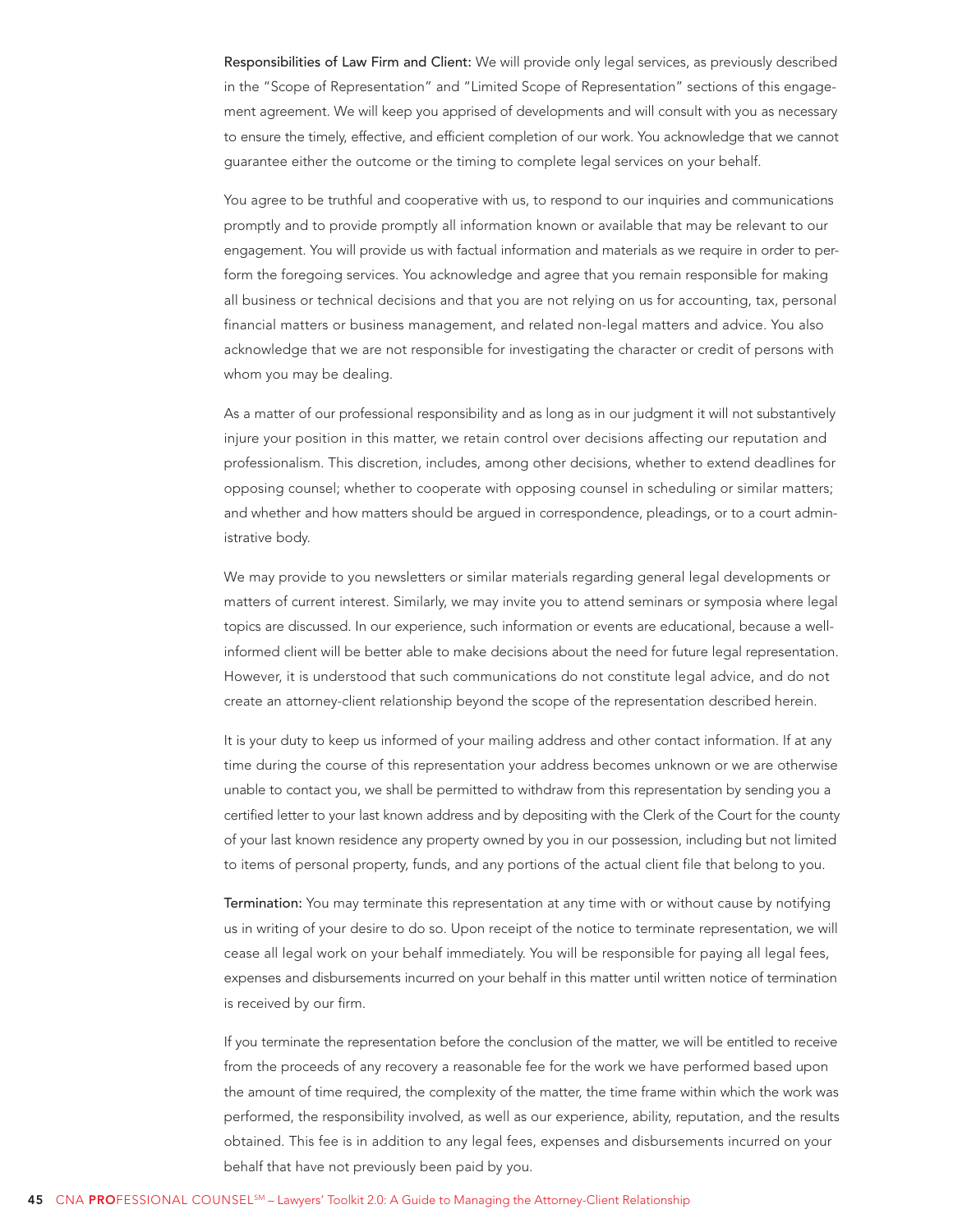To the extent permitted by rules of professional responsibility and the court, we may terminate our representation at any time if you breach any material term of this agreement, fail to cooperate or follow our advice on a material matter, if a conflict of interest develops or is discovered, or if there exists, at any time, any fact or circumstance that would, in our opinion, render our continuing representation unlawful, unethical, or otherwise inappropriate.

If we elect to terminate our representation, you will timely take all steps reasonably necessary and will cooperate as reasonably required to relieve us of any further obligation to perform legal services, including the execution of any documents necessary to complete our withdrawal from representation. In such case, you agree to pay for all legal services performed and any legal fees, expenses or disbursements incurred on your behalf before the termination of our representation in accordance with the provision of this agreement.

Ethical Conduct: This law firm cannot be required to engage in conduct that is illegal, unethical, or fraudulent. In matters involving minor children, this law firm may refuse to engage in conduct that, in our professional judgment and knowledge of the law, would be contrary to the best interests of your minor child or children. If this law firm cannot ethically abide your directions, we shall be allowed to withdraw from representation.

File Retention and Destruction: At the conclusion of this matter, we will retain your legal files for a period of \_\_\_\_ years after we close our file. At the expiration of the \_\_\_\_-year period, we will destroy these files unless you notify us in writing that you wish to take possession of them. We reserve the right to charge administrative fees and costs associated with researching, retrieving, copying and delivering such files.

No Guarantee of Success: It is specifically acknowledged by you that this law firm has not made any warranties or representations to you, nor have we given you any assurances as to the favorable or successful resolution of your claim or defense of the action referred to above; nor as to the favorable outcome of any legal action that may be filed; nor as to the nature or amount of any awards or distributions of property, child support, maintenance, attorneys fees, costs, or any other aspects of this matter. All of this law firm's expressions relative to your case are limited only to estimates based upon our experience and judgment and are only our opinion. Such expressions should not be considered as representations, promises, or guarantees of results, which might be obtainable, either by way of a negotiated settlement or in a contested trial.

Professional Liability Insurance [Do not include unless required by jurisdiction; research applicable disclosure requirements and adapt the statement accordingly.] Our law firm maintains errors and omissions insurance coverage applicable to the services to be rendered.

Client Review of this Agreement: You have a right to have this engagement agreement reviewed by another law firm prior to signing it. Likewise, you have the right to review this engagement agreement outside the presence of this law firm and away from the law firm's office prior to signing it. You understand that this law firm is not retained until the signed original engagement agreement is returned to the law firm, including the corresponding retainer.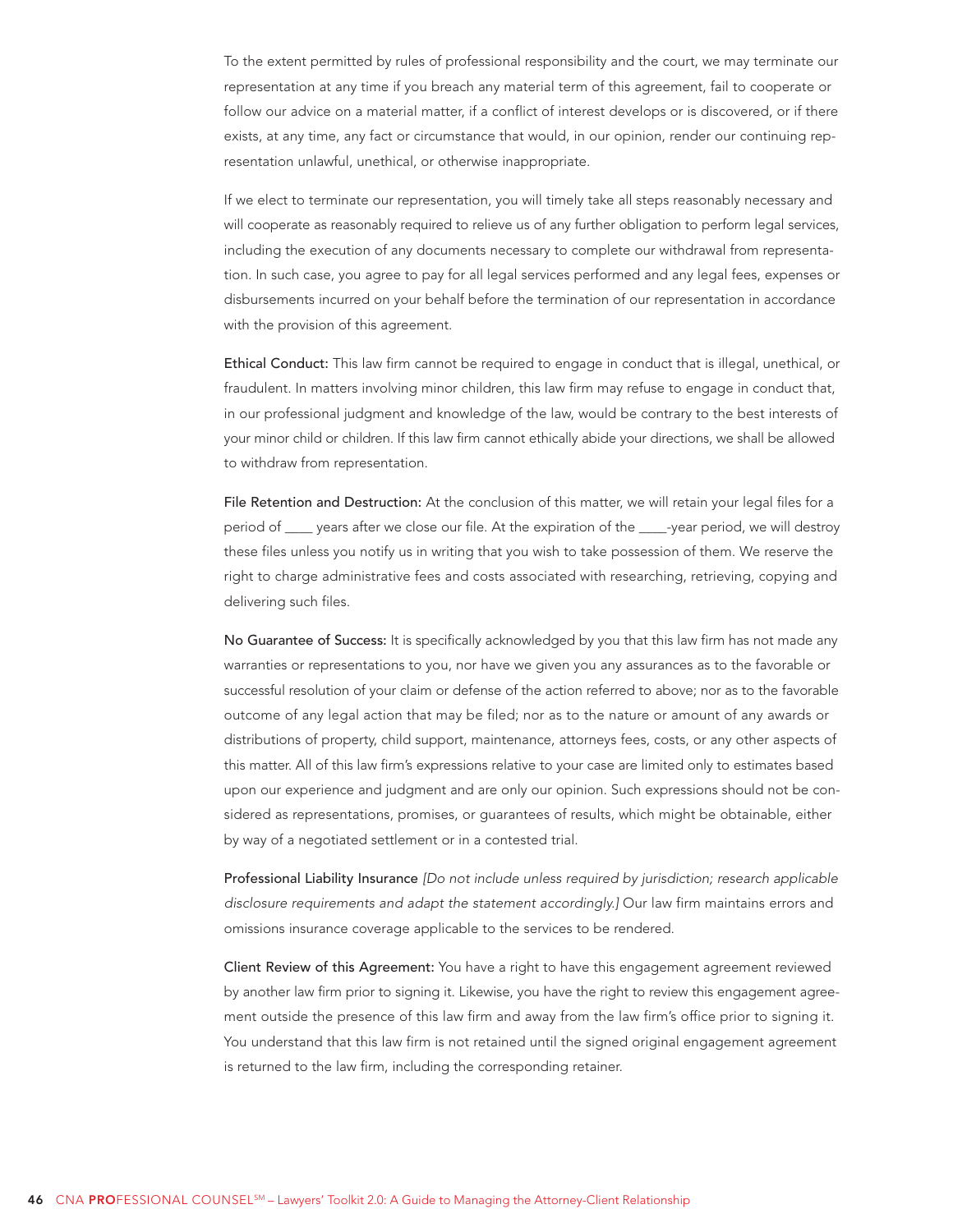If you have any questions or concerns about the terms of this engagement agreement, please contact us immediately. On behalf of the law firm, we appreciate the opportunity to represent you in this matter.

By signing this agreement, I confirm that I have read this engagement agreement, understand its provisions, and agree to abide by it.

ACKNOWLEDGED AND AGREED TO:

[Client Name] [Date]

 $\overline{a}$ 

 $\overline{\phantom{a}}$ 

[Client Signature]

This sample engagement agreement is for illustrative purposes only. Your risks may be different than those described. We encourage you to modify the sample<br>engagement agreement to suit your individual practice needs. As ea you review governing requirements prior to use of this or similar agreements in your practice. Use of this sample language is not intended to constitute a binding<br>contract or legal advice. Please remember that only the rel for an insured. All products and services may not be available in all states and may be subject to change without notice. CNA is a registered trademark of CNA<br>Financial Corporation. Copyright © 2013 CNA. All rights reserve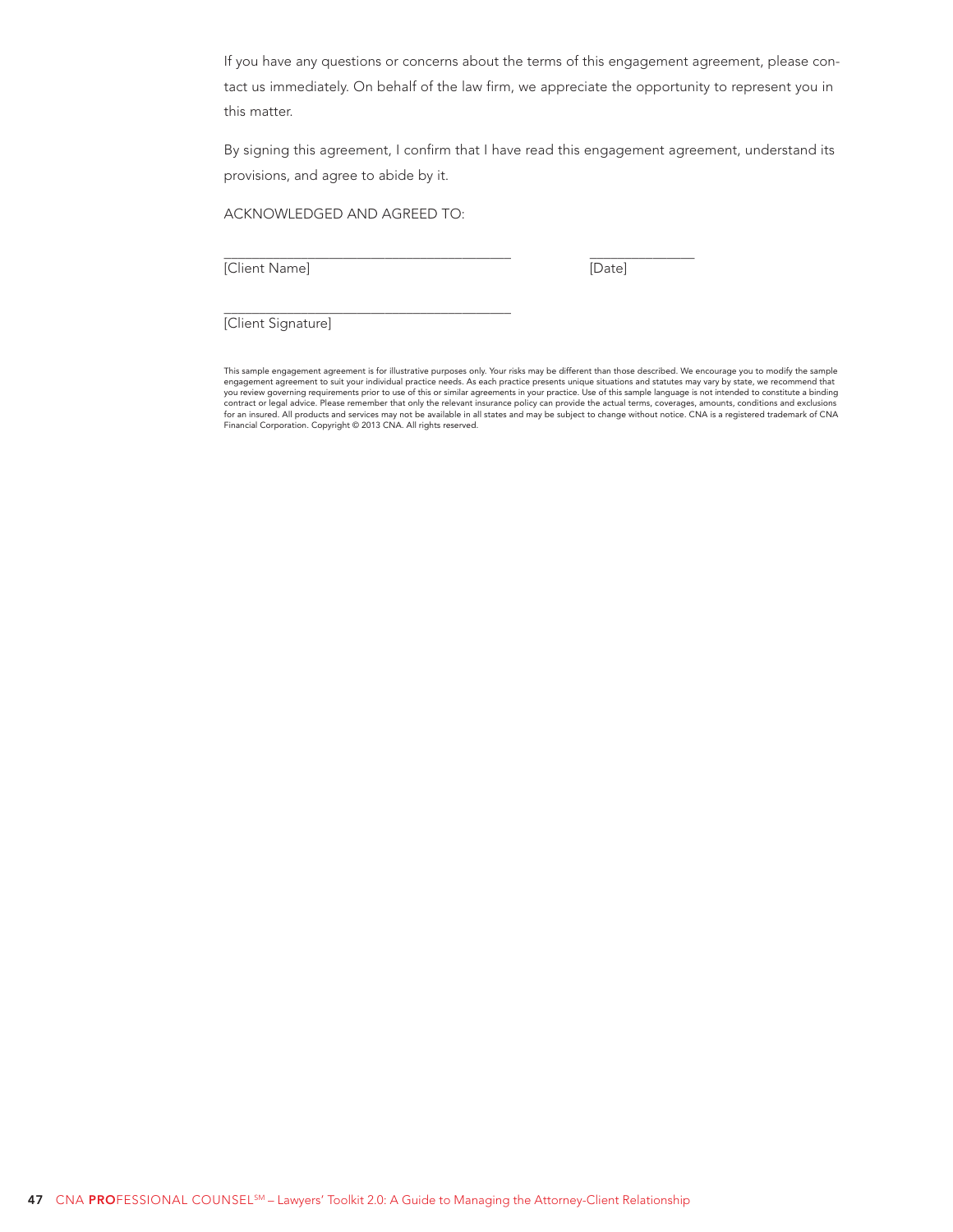# <span id="page-47-0"></span>Sample Engagement Agreement – Workers' Compensation (Plaintiff)

We are pleased that you have engaged our law firm to serve as your legal counsel. Our representation is limited to the matter as described below. To the extent you wish to engage our firm to represent you regarding other matters, you will be required to sign a separate engagement agreement describing the scope of that representation prior to our initiation of services. It is our policy to confirm in writing the nature of the engagement and the terms of our legal representation. If you do not understand all of the terms or language in this engagement agreement, please contact [name of attorney handling the matter] prior to signing this engagement agreement.

Scope of Representation: We have been engaged to represent [name of client or clients] in connection with your workers' compensation claim(s) against [name of defendant employer] arising out of an incident that occurred on [approximate date of injury/illness]. By signing this engagement agreement, you are authorizing this law firm to appear in any lawsuit which has been or may be filed in this matter and to enter into discussions toward settlement or compromise of the matter as we deem advisable. We will not agree to any settlement of your workers' compensation matter without your knowledge and consent.

[Consider disclaiming by name representation of other people or entities and/or other matters related to your representation when there is a risk of confusion regarding whom you represent.] You represent that you do not know of any related legal matters that would require our legal services under this agreement. If such matters arise later, you agree that this agreement does not apply to any related legal matter, and a separate engagement agreement for provision of services and payment for those services will be required if you wish to engage our law firm to perform legal services pertaining to such matters.

Limited Scope of Representation: The scope of our representation does not include advice or services regarding accounting, tax, personal financial matters or business management, and related non-legal matters and advice. If you wish for us to consult with other professionals retained by you regarding this matter, we will communicate with you in writing to confirm the scope of such consultations prior to initiating same.

This engagement agreement covers legal representation only through trial and/or final judgment or settlement. It does not include appeals, post-judgment contempt or enforcement, modifications or post-trial proceedings. If after this representation terminates, you wish to have this law firm represent you on any post-judgment matters related to your workers' compensation matter, and this law firm agrees to represent you on such a post-judgment matter(s), a new engagement agreement must be entered into between you and this law firm before the legal representation commences. Alternatively, if you wish to seek new counsel for any post-judgment matters and/or this law firm does not wish to represent you on any post-judgment matters, the law firm may provide you with referrals to other law firms that provide representation on such post-judgment matters. You will be solely responsible for payment of any other law firm's legal fees and costs.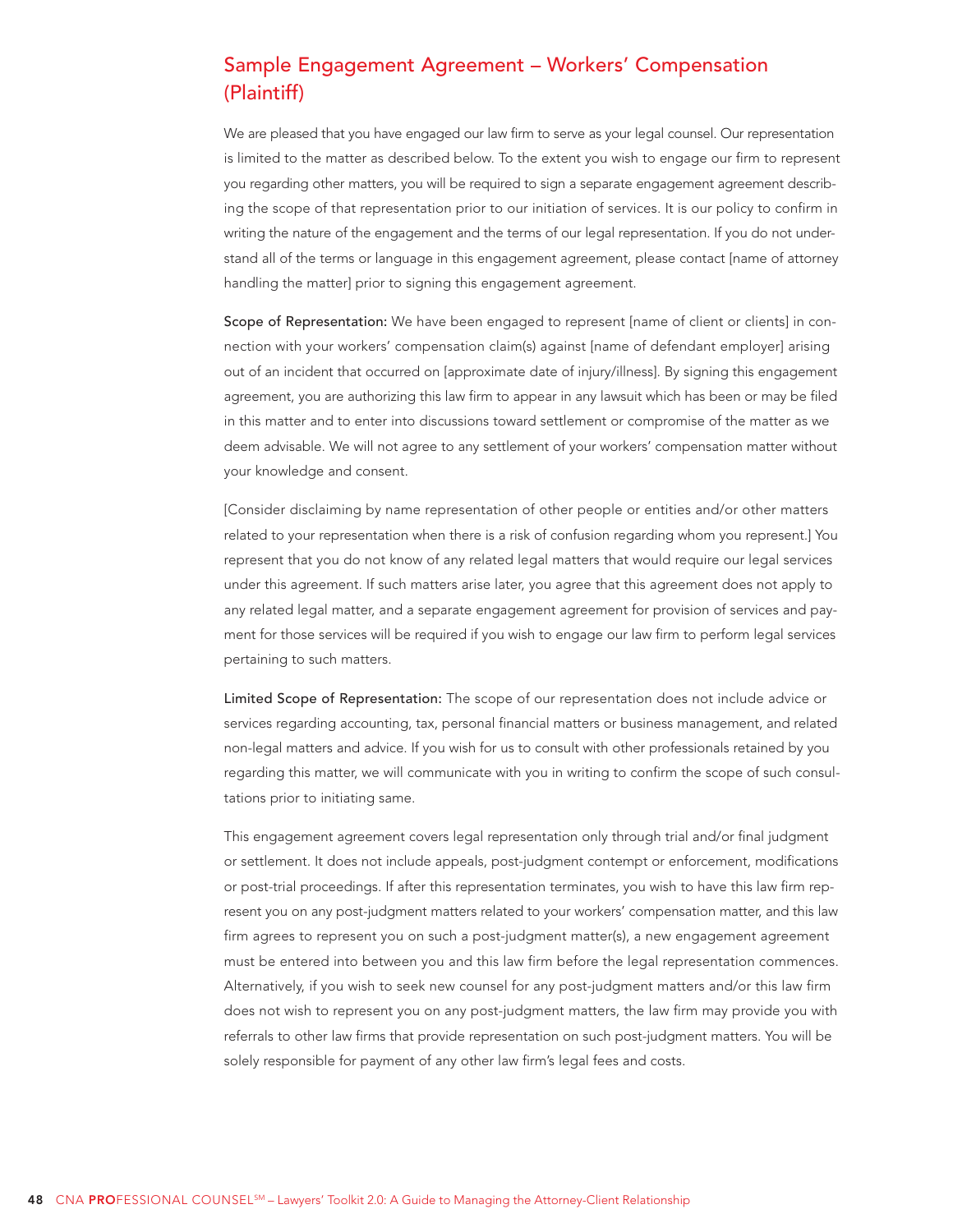Additionally, the scope of our representation does not include advice or services regarding litigation or negotiation for settlement against any third parties that may be potentially liable to you for the injuries/illness that you suffered in connection with the workers' compensation claim described above. Similarly, the scope of our representation does not include advice or services regarding litigation or negotiation for settlement with respect to any employment law matters regarding any of your current or former employers. You should seek other counsel promptly in order to preserve your rights to pursue any judgment or settlement against any such third parties. This law firm may provide you with referrals to other law firms that provide representation in such third-party lawsuits. You will be solely responsible for securing other counsel and for payment of any other law firm's legal fees and costs.

Fees and Billing Statements: We will submit a bill to you every \_\_\_\_ days. Expenses will be separately stated on the bill and our fees will be charged as indicated below. Our billing statements are due and payable upon presentation, and are overdue if not paid by the due date set forth on the statements.

You are responsible for payment of all expenses and disbursements, regardless of whether or not any money is recovered on your behalf through a settlement or judgment. Please see the "Expenses" and "Late Payment and Failure to Pay" provisions of this agreement for further information. To the extent we are successful in recovering a settlement or judgment on your behalf, all legal fees, costs and expenses not previously paid by you will be deducted from the gross amount recovered in the settlement or judgment, and the remaining amount will be subject to our contingency fee, as described below.

We will provide you with a summary statement listing these deductions at the time of any payment to you from a settlement or judgment.

In return for representing you in your workers' compensation matter, you agree to pay this law firm \_\_\_% of any amount received from [defendant-employer]. [Review your jurisdiction's workers' compensation statute when enumerating the percentage that will comprise your legal fee. If the statute contains a fee schedule, consider attaching that portion of the statute to the engagement agreement.] If no recovery is made, you owe no legal fees but remain responsible for any costs and disbursements.

Expenses: In the course of rendering services to you, it may be necessary for us to incur expenses for items such as filing and recording fees, deposition transcripts, computerized legal research, notary service, overnight or special delivery service, postage, photocopying, facsimile transmissions, telephone calls, travel, lodging, meals, and overtime for firm secretarial and other staff services. The actual expenses incurred will vary depending on the services that we provide to you. Certain expenses may include an adjustment, above cost, to cover our expenses in providing the billed service. However, expenses paid entirely to third parties, such as travel and lodging expenses, will be billed to you as our out-of-pocket costs.

Expense items incurred on your behalf will be itemized separately and listed on our billing statements as "disbursements." Third-party expenses may be forwarded directly to you for payment. As is customary, expense disbursements may not be current at the time of final billing. Remaining disbursements, if any, will be billed at a later date.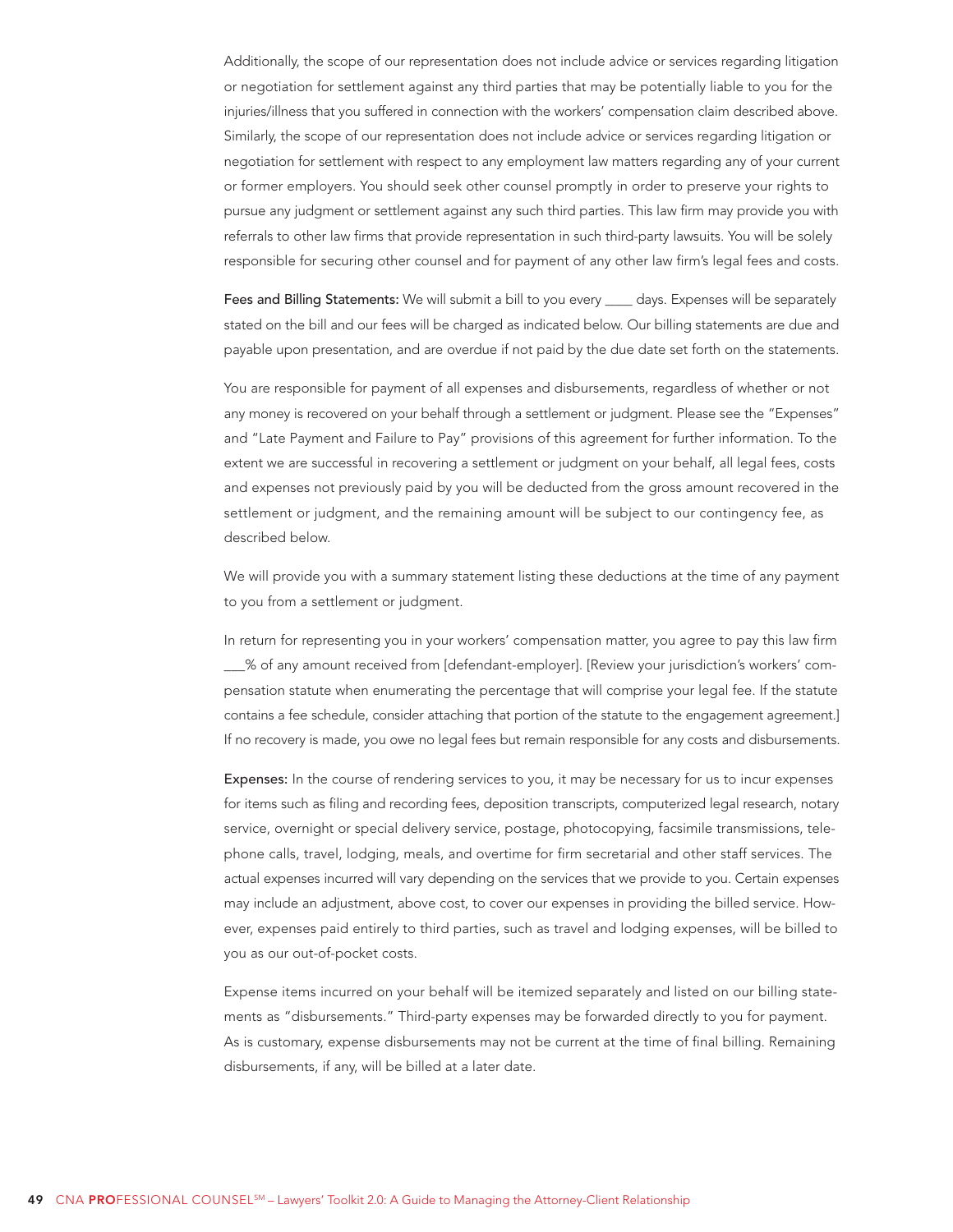Late Payment and Failure to Pay: If you fail to pay our statements in full on or before the due date set forth on the statements, we reserve the right to assess you with a monthly service charge equal to 1% of all fees, expenses and disbursements that are past due. This monthly service charge will be billed to you at the end of each month in which a late payment occurs. In no event will the service charge be greater than that permitted by any applicable law.

In the event that we are required to file an action or proceeding to collect any late payment or assessed monthly service charge, you will be required to pay for all costs of collection, including without limitation all filing fees, third-party expenses and attorney's fees incurred for our efforts in collecting such amounts. If we use our own attorneys or legal assistants to pursue such an action or proceeding, the fees charged shall be calculated on an hourly basis using the applicable hourly rates for the attorneys and legal assistants who perform such work.

We will maintain a lien on all files in our possession and their content until we have received payment in full on all amounts due. In litigation matters in which a money judgment or settlement is rendered in your favor, we will maintain a lien on all proceeds thereof to the extent of any unpaid fees, expenses or disbursements.

Responsibilities of Law Firm and Client: We will provide only legal services, as previously described in the "Scope of Representation" and "Limited Scope of Representation" sections of this engagement agreement. We will keep you apprised of developments and will consult with you as necessary to ensure the timely, effective, and efficient completion of our work. You acknowledge that we cannot guarantee either the outcome or the timing to complete legal services on your behalf.

You agree to be truthful and cooperative with us, to respond to our inquiries and communications promptly and to provide promptly all information known or available that may be relevant to our engagement. You will provide us with factual information and materials as we require in order to perform the foregoing services. You acknowledge and agree that you remain responsible for making all business or technical decisions and that you are not relying on us for accounting, tax, personal financial matters or business management, and related non-legal matters and advice. You also acknowledge that we are not responsible for investigating the character or credit of persons with whom you may be dealing.

As a matter of our professional responsibility and as long as in our judgment it will not substantively injure your position in this matter, we retain control over decisions affecting our reputation and professionalism. This discretion, includes, among other decisions, whether to extend deadlines for opposing counsel; whether to cooperate with opposing counsel in scheduling or similar matters; and whether and how matters should be argued in correspondence, pleadings, or to a court administrative body.

We may provide to you newsletters or similar materials regarding general legal developments or matters of current interest. Similarly, we may invite you to attend seminars or symposia where legal topics are discussed. In our experience, such information or events are educational, because a wellinformed client will be better able to make decisions about the need for future legal representation. However, it is understood that such communications do not constitute legal advice, and do not create an attorney-client relationship beyond the scope of the representation described herein.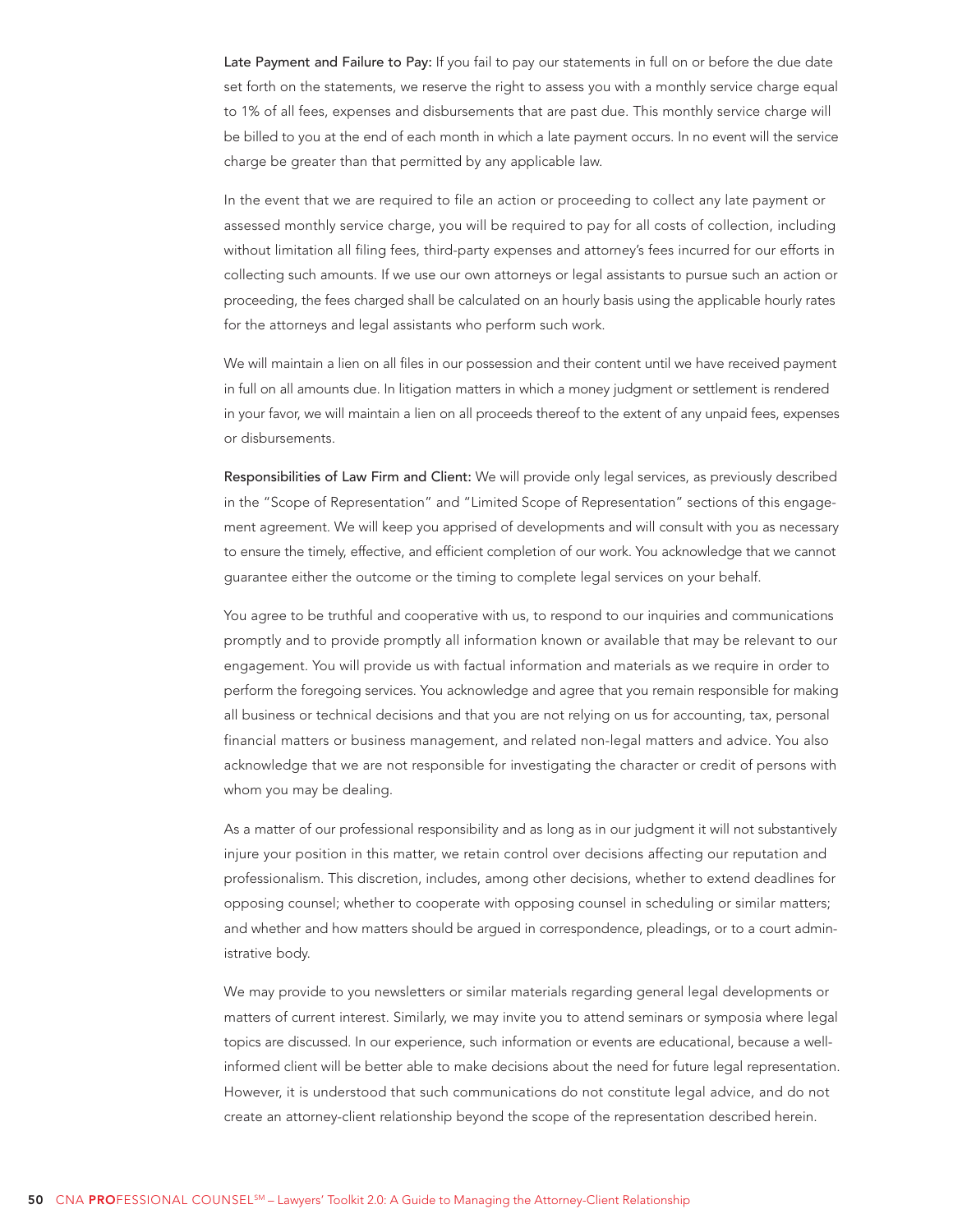It is your duty to keep us informed of your mailing address and other contact information. If at any time during the course of this representation your address becomes unknown or we are otherwise unable to contact you, we shall be permitted to withdraw from this representation by sending you a certified letter to your last known address and by depositing with the Clerk of the Court for the county of your last known residence any property owned by you in our possession, including but not limited to items of personal property, funds, and any portions of the actual client file that belong to you.

Termination: You may terminate this representation at any time with or without cause by notifying us in writing of your desire to do so. Upon receipt of the notice to terminate representation, we will cease all legal work on your behalf immediately. If you terminate this representation prior to recovery of any funds, you will pay this law firm a reasonable fee, as determined by the Workers' Compensation Committee, from any subsequent recovery. [Review your jurisdictions workers' compensation statute to determine if this language is applicable.] You will also be responsible for expenses and disbursements incurred on your behalf on this matter until written notice of termination is received by our firm.

To the extent permitted by rules of professional responsibility and the court, we may terminate our representation at any time if you breach any material term of this agreement, fail to cooperate or follow our advice on a material matter, if a conflict of interest develops or is discovered, or if there exists, at any time, any fact or circumstance that would, in our opinion, render our continuing representation unlawful, unethical, or otherwise inappropriate.

If we elect to terminate our representation, you will timely take all steps reasonably necessary and will cooperate as reasonably required to relieve us of any further obligation to perform legal services, including the execution of any documents necessary to complete our withdrawal from representation. In such case, you agree to pay for all expenses or disbursements incurred on your behalf before the termination of our representation in accordance with the provision of this agreement.

File Retention and Destruction: At the conclusion of this matter, we will retain your legal files for a period of \_\_\_\_ years after we close our file. At the expiration of the \_\_\_\_-year period, we will destroy these files unless you notify us in writing that you wish to take possession of them. We reserve the right to charge administrative fees and costs associated with researching, retrieving, copying and delivering such files.

No Guarantee of Success: It is specifically acknowledged by you that this law firm has not made any warranties or representations to you, nor have we given you any assurances as to the favorable or successful resolution of your claim or defense of the action referred to above; nor as to the favorable outcome of any legal action that may be filed; nor as to the nature or amount of any awards or distributions of property, attorneys fees, costs, or any other aspects of this matter. All of this law firm's expressions relative to your case are limited only to estimates based upon our experience and judgment and are only our opinion. Such expressions should not be considered as representations, promises, or guarantees of results, which might be obtainable, either by way of a negotiated settlement or in a contested trial.

Professional Liability Insurance: [Do not include unless required by jurisdiction; research applicable disclosure requirements and adapt the statement accordingly.] Our law firm maintains errors and omissions insurance coverage applicable to the services to be rendered.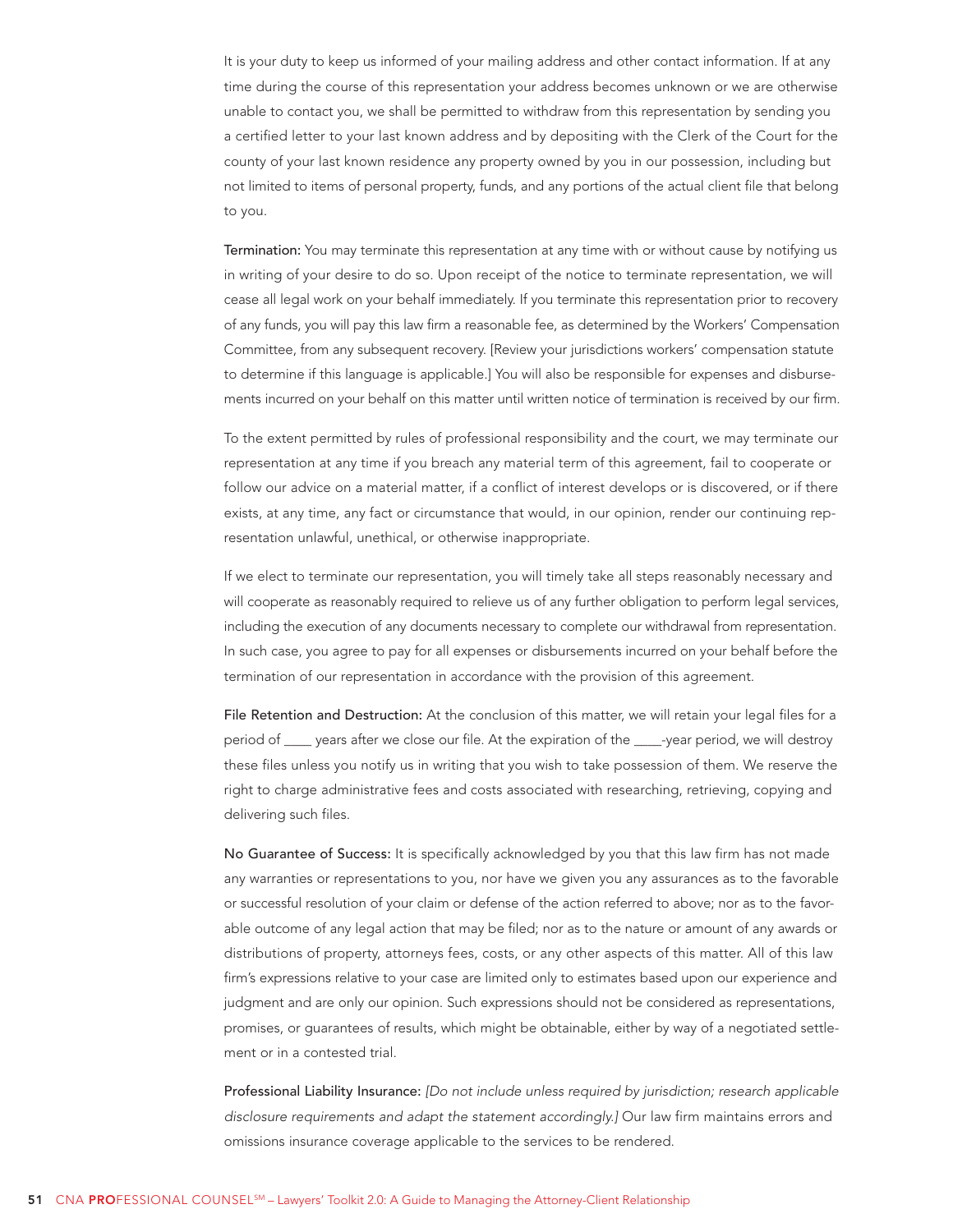Client Review of this Agreement: You have a right to have this engagement agreement reviewed by another law firm prior to signing it. Likewise, you have the right to review this engagement agreement outside the presence of this law firm and away from the law firm's office prior to signing it. You understand that this law firm is not retained until the signed original engagement agreement is returned to the law firm, including the corresponding retainer.

If you have any questions or concerns about the terms of this engagement agreement, please contact us immediately. On behalf of the law firm, we appreciate the opportunity to represent you in this matter.

By signing this agreement, I confirm that I have read this engagement agreement, understand its provisions, and agree to abide by it.

ACKNOWLEDGED AND AGREED TO:

[Client Name] [Date]

 $\overline{a}$ 

 $\overline{\phantom{a}}$ 

[Client Signature]

This sample engagement agreement is for illustrative purposes only. Your risks may be different than those described. We encourage you to modify the sample engagement agreement to suit your individual practice needs. As each practice presents unique situations and statutes may vary by state, we recommend that you review governing requirements prior to use of this or similar agreements in your practice. Use of this sample language is not intended to constitute a binding<br>contract or legal advice. Please remember that only the rel for an insured. All products and services may not be available in all states and may be subject to change without notice. CNA is a registered trademark of CNA<br>Financial Corporation. Copyright © 2013 CNA. All rights reserve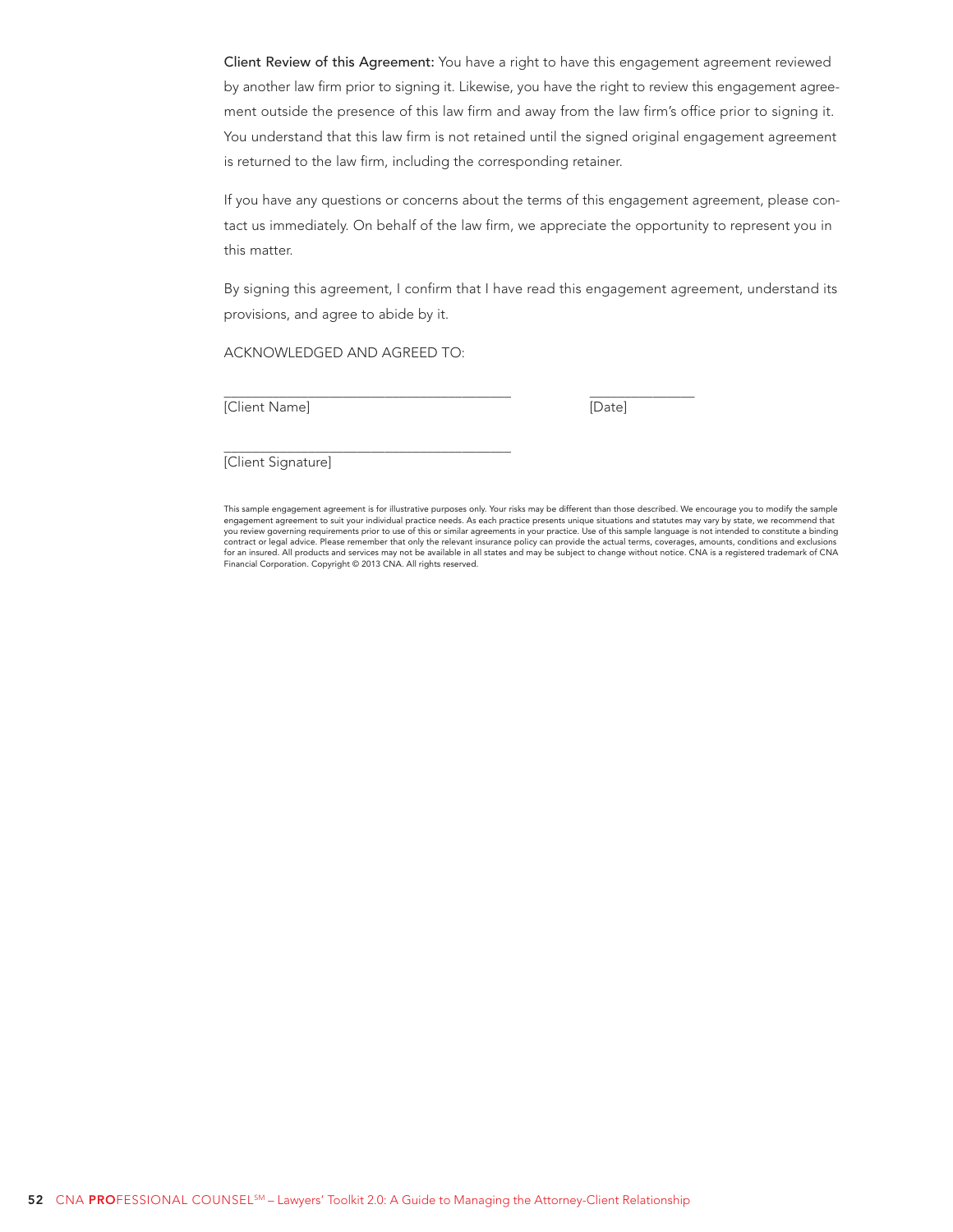# <span id="page-52-0"></span>Sample Engagement Agreement – Preemptive Client Consent for Sole Practitioners

Preemptive Client Consent—For Sole Practitioners Only: In the event that I, [name of sole practitioner], die, suffer a serious disability, incapacitation, disappear or otherwise cannot attend to my client matters, attorney [name of attorney who has agreed to perform this function for the abovenamed sole practitioner] may review your client file for the limited purpose of contacting you to inquire about where you prefer the file to be transferred or otherwise handled. [Name of attorney] will be acting as co-counsel on your matter only in the event of my death, serious disability, or disappearance, and his/her limited review of your file is not intended to waive the attorney-client privilege or client confidentiality connected to this representation.

This sample client consent form is for illustrative purposes only. Your risks may be different than those described. We encourage you to modify the sample client consent form to suit your individual practice needs. As each practice presents unique situations and statutes may vary by state, we recommend that you review governing requirements prior to use of this or similar consent forms in your practice. Use of this sample language is not intended to constitute a binding contract or legal advice. Please remember that only the relevant insurance policy can provide the actual terms, coverages, amounts, conditions and exclusions for an insured. All products and services may not be available in all states and may be subject to change without notice. CNA is a registered trademark of CNA Financial Corporation. Copyright © 2013 CNA. All rights reserved.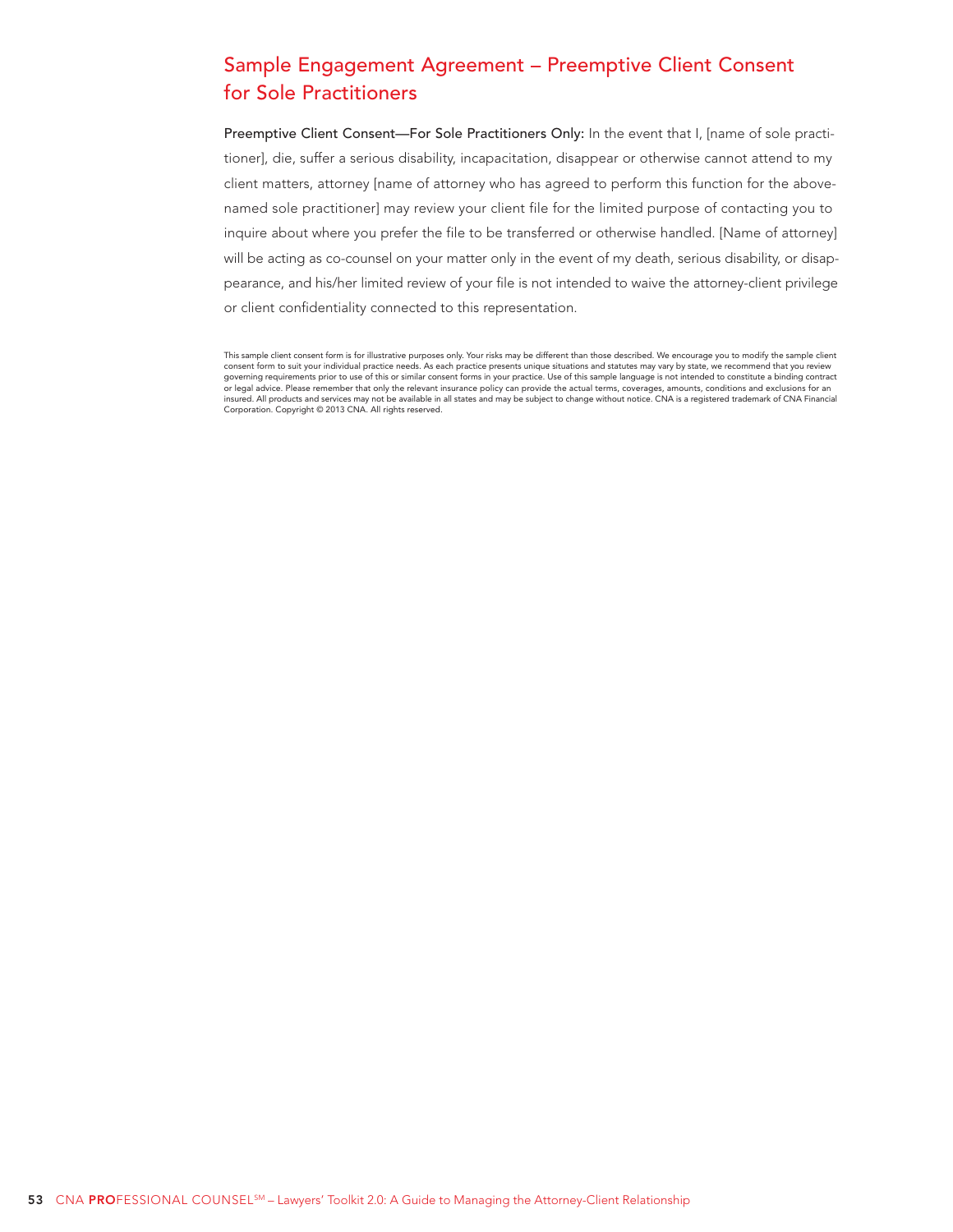#### <span id="page-53-0"></span>Sample Awaiting Further Action Letter – Document Review

DATE

ADDRESS OF POTENTIAL CLIENT

Re: Potential engagement of law firm

Dear Mr./Ms. Potential Client:

This letter is being sent to confirm that this firm has consulted with you about representing you regarding [insert subject] matter on [insert date].

At this time, you have not engaged our firm and we are not representing you in this matter. We will not be representing you unless and until you advise us that you wish to proceed, you send us [insert documents needed to begin representation], and you provide us with time to review those documents and decide whether or not to accept the representation. In addition, you must provide us with \$\_\_\_\_\_\_\_ as a retainer fee before we will agree to represent you and begin to work on your matter.

If and when we receive the retainer fee, we will hold the funds in a lawyer's trust account and provide you with an engagement agreement, which will further specify the scope and circumstances of our representation. If the above conditions are met, you will also be responsible for paying fees, expenses and disbursements in excess of the funds that we hold.

Please note that time limits may apply to any claim you may have against third parties. If you wish to proceed with your claim, it is important to act immediately. Failure to do so may bar your claim based upon time limits established by statutory law, court rules or case law. If your claim is barred based upon time limits, you will not be able to pursue any action to recover damages or other relief. Because we are not representing you, we have not researched and have not advised you regarding the application of time limits to any claims you may have.

If we do not receive your request to represent you along with the above requested documents and retainer fee within 30 days of the date of this letter, we will assume that you do not wish to proceed and we will close our file.

If you have any questions, please feel free to contact me.

Sincerely, [Lawyer's Name] [Law Firm's Name]

Certified Mail Return Receipt Requested

This sample awaiting further action letter is for illustrative purposes only. Your risks may be different than those described. We encourage you to modify the sample<br>awaiting further action letter to suit your individual p that you review governing requirements prior to use of this or similar letters in your practice. Use of this sample language is not intended to constitute a binding contract or legal advice. Please remember that only the relevant insurance policy can provide the actual terms, coverages, amounts, conditions and exclusions<br>for an insured. All products and services may not be available i Financial Corporation. Copyright © 2013 CNA. All rights reserved.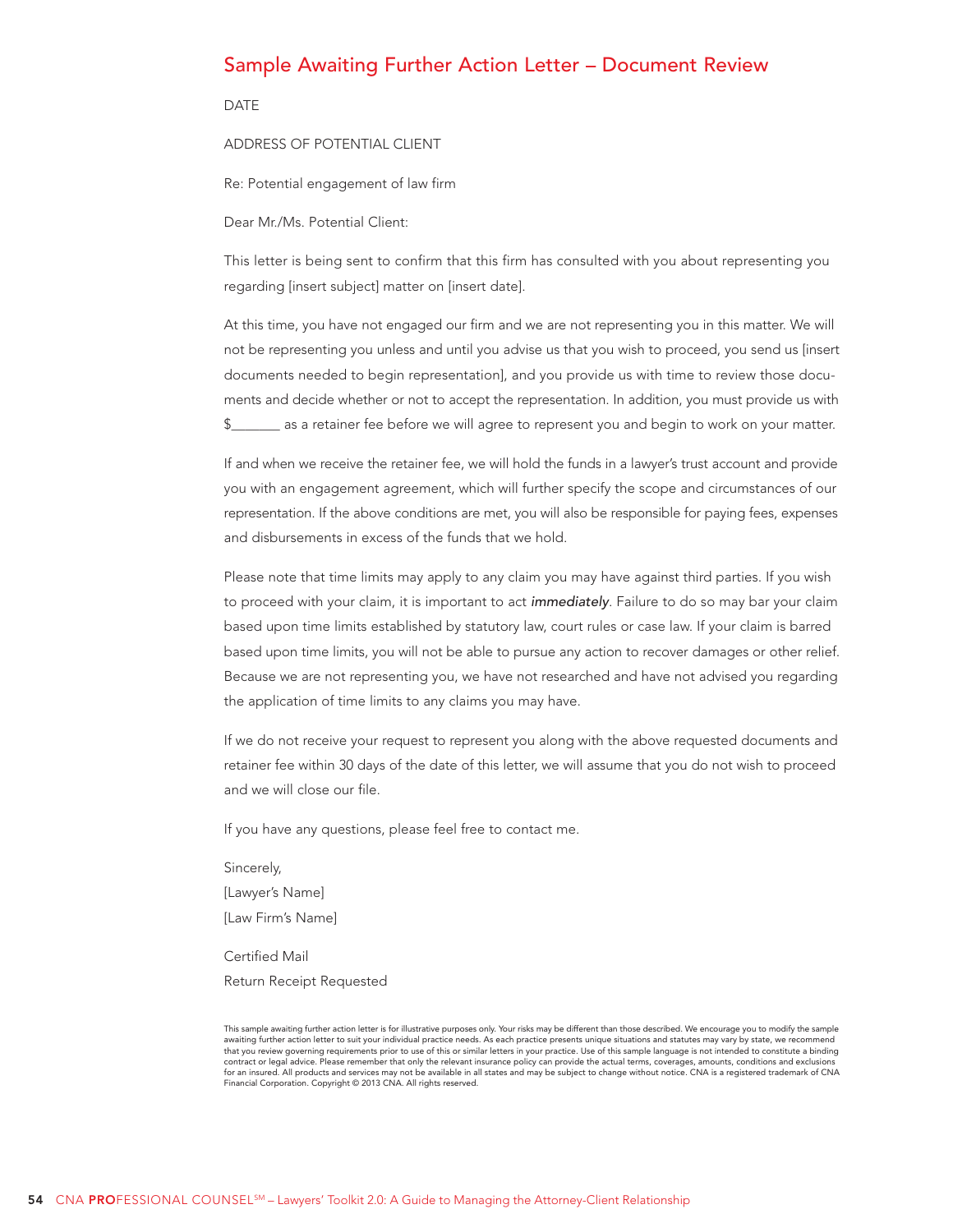#### <span id="page-54-0"></span>Sample Awaiting Further Action Letter – Retainer Fee

DATE

ADDRESS OF POTENTIAL CLIENT

Re: Potential engagement of law firm

Dear Mr./Ms. Potential Client:

This letter is being sent to confirm that this firm has consulted with you about representing you in the [insert subject] matter. Our firm requires payment of \$\_\_\_\_\_\_\_ as a retainer fee before we will agree to represent you and begin to work on your matter. We do not represent you in your legal matter at this time and will not represent you in the future until our office has received the retainer fee and you have executed the related engagement agreement we will prepare for your signature.

When we receive the funds for your retainer fee, we will hold them in a lawyer's trust account and provide you with an engagement agreement which will further specify the scope and circumstances of our representation, and which you will be required to sign. If these conditions are met and we undertake your representation, you will also be responsible for paying all legal fees, expenses and disbursements incurred in excess of the retainer fee that we hold.

Please note that time limits may apply to any claim you may have against third parties. If you wish to proceed with your claim, it is important to act *immediately*. Failure to do so may bar your claim based upon time limits established by statutory law, court rules or case law. If your claim is barred based upon time limits, you will not be able to pursue any action to recover damages or other relief. Because we are not representing you, we have not researched and have not advised you regarding the application of time limits to any claims you may have.

At this time, we will do nothing further until we hear from you. We will be pleased to provide representation upon receipt of the retainer fee and execution of the engagement agreement.

If you have any questions, please feel free to contact me.

Sincerely, [Lawyer's Name] [Law Firm's Name]

Certified Mail Return Receipt Requested

This sample awaiting further action letter is for illustrative purposes only. Your risks may be different than those described. We encourage you to modify the sample awaiting further action letter to suit your individual practice needs. As each practice presents unique situations and statutes may vary by state, we recommend that you review governing requirements prior to use of this or similar letters in your practice. Use of this sample language is not intended to constitute a binding<br>contract or legal advice. Please remember that only the r for an insured. All products and services may not be available in all states and may be subject to change without notice. CNA is a registered trademark of CNA<br>Financial Corporation. Copyright © 2013 CNA. All rights reserve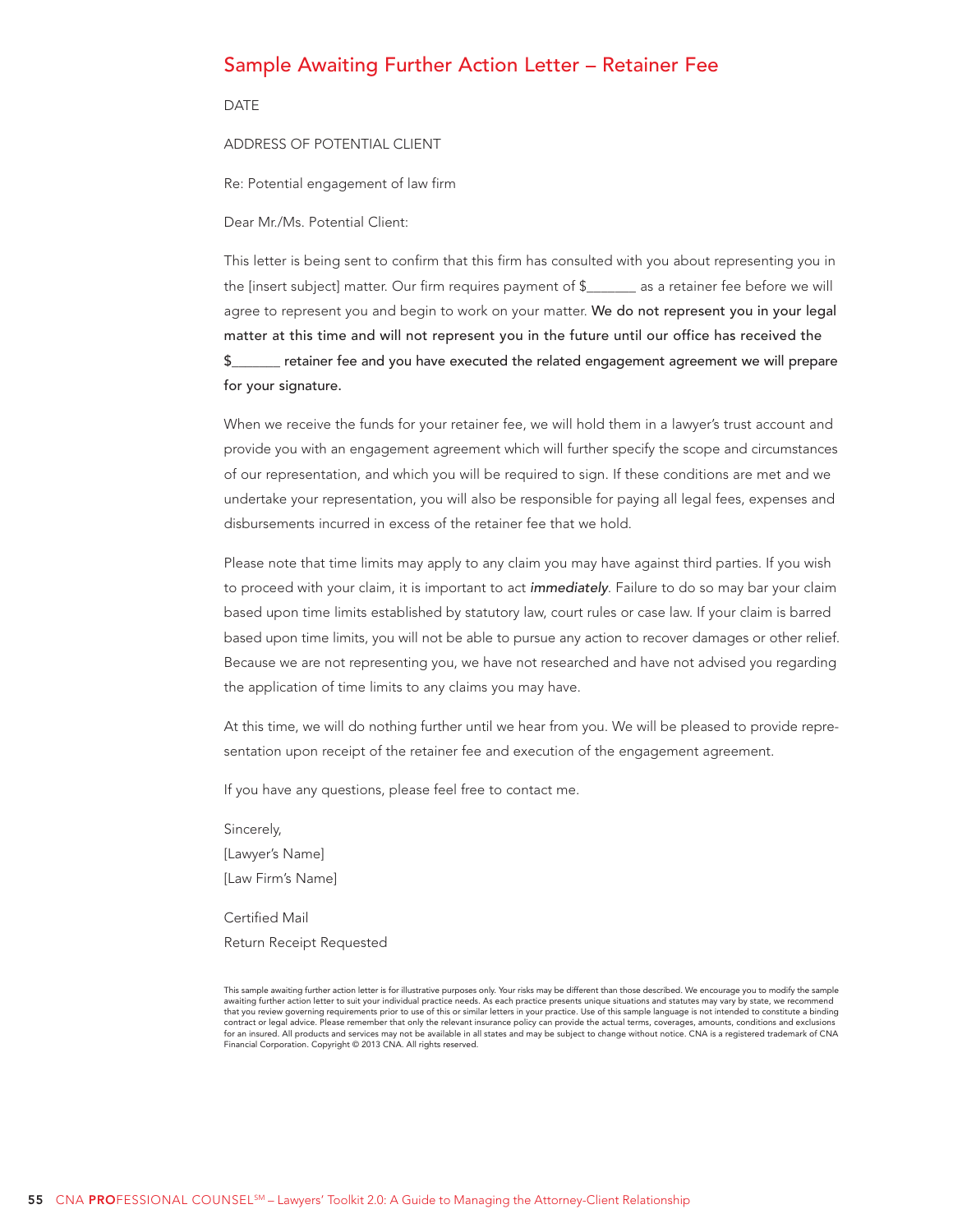### <span id="page-55-0"></span>Sample Non-Engagement/Declination Letter

DATE

ADDRESS OF NONCLIENT

Re: Non-engagement of law firm

#### Dear Mr./Ms. Non-client:

This letter is being sent to confirm that this firm will not represent you in the [insert subject] matter. We have not investigated your case and are expressing no opinion as to its merits or the likelihood of whether you would prevail. Rather, we have decided to decline the representation. Enclosed with this letter are the documents that you provided to us. [List Documents.] [Alternatively, you did not provide us with any documents when we met with you to discuss your case.]

We strongly recommend that you consult with another attorney about this matter without delay to ensure that your rights will not be lost or jeopardized. Please note that time limits may apply to any claim you may have against third parties. If you wish to proceed with your claim, it is important to act immediately. Failure to do so may bar your claim based upon time limits established by statutory law, court rules or case law. If your claim is barred based upon time limits, you will not be able to pursue any action to recover damages or other relief. Because we are not representing you, we have not researched and have not advised you regarding the application of time limits to any claims you may have.

Again, we will not be representing you in this matter and will not be taking action on your behalf. Thank you for your consideration of our firm.

Sincerely, [Lawyer's Name] [Law Firm's Name]

Certified Mail Return Receipt Requested

This sample declination letter is for illustrative purposes only. Your risks may be different than those described. We encourage you to modify the sample declination letter to suit your individual practice needs. As each practice presents unique situations and statutes may vary by state, we recommend that you review governing<br>requirements prior to use of this or similar letters in your Please remember that only the relevant insurance policy can provide the actual terms, coverages, amounts, conditions and exclusions for an insured. All products and services may not be available in all states and may be subject to change without notice. CNA is a registered trademark of CNA Financial Corporation. Copyright © 2013 CNA. All rights reserved.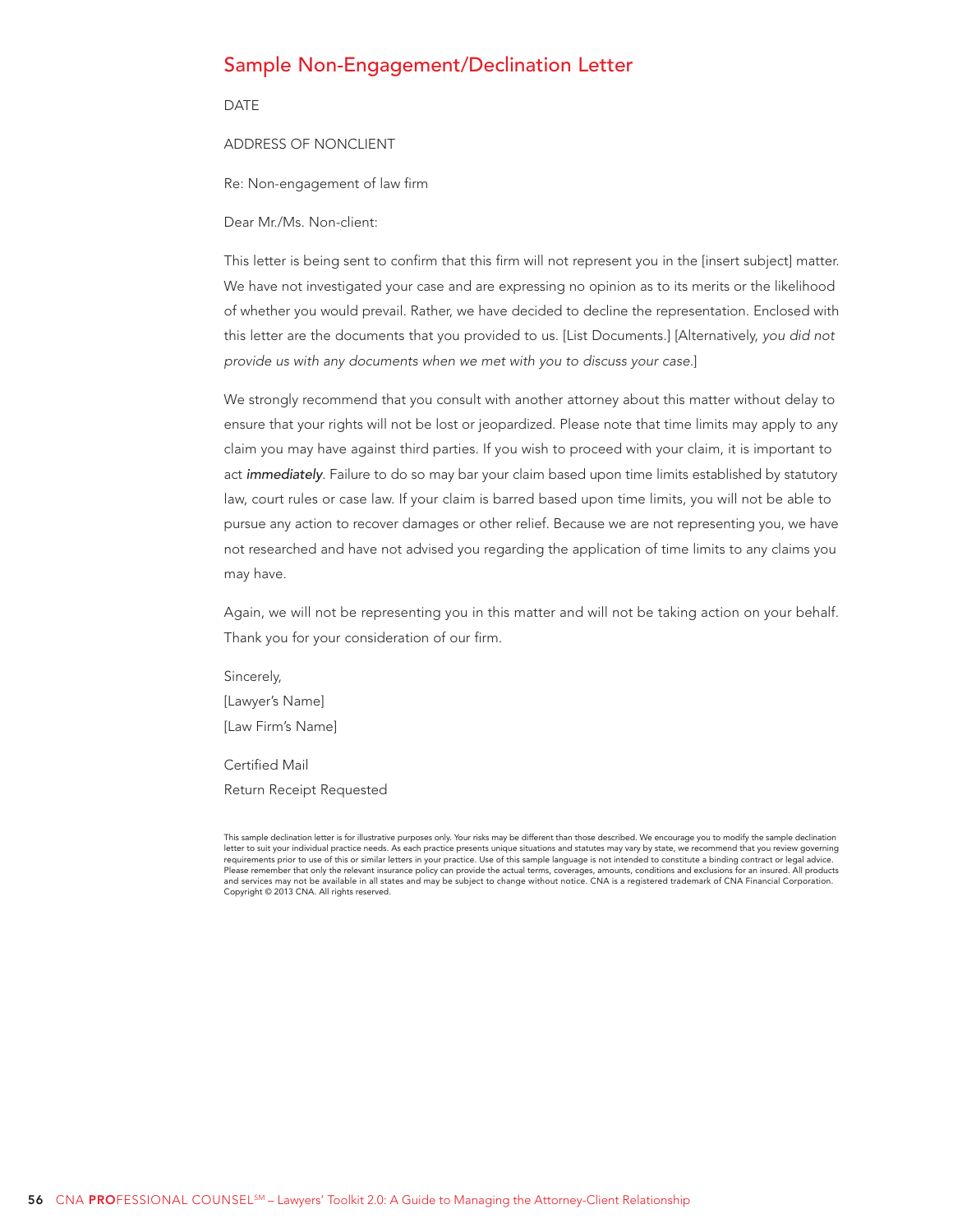# <span id="page-56-0"></span>Sample Conflict of Interest Waiver – Unrelated Matters, Waiver Letter to Current Client Being Represented

Dear Client ABC:

This waiver letter confirms that you have asked us to represent you with respect to [describe matter] adverse to [XYZ]. As you are aware from our previous discussion, our law firm currently represents [XYZ] with respect to [describe matter(s)]. The factual and legal issues likely to arise in the work that you have asked us to perform appear to be unrelated to the work we are presently performing or appear likely to perform for [XYZ]. However, since [XYZ] is a current client of ours, any work that we perform for you that is adverse to [XYZ] will create a conflict of interest. You acknowledge that we have informed you of our representation of [XYZ] and you have agreed to waive this conflict of interest. It is also our understanding that [XYZ] has agreed to waive this conflict of interest.

In deciding whether or not to consent, you should consider how our representation of [XYZ] as described above could or may affect you. For example, clients that are asked to waive or consent to conflicts should consider whether there is any material risk that their attorney will be less diligent on their behalf due to the conflict. Similarly, clients should consider whether there is any material risk that their confidential information or other proprietary matters will be used adversely to them due to the conflict.

Please be aware that the Rules of Professional Conduct require that we represent all of our clients with diligence and that we protect and maintain their confidences. Accordingly, we will not disclose or use any information that we may have acquired about [XYZ] in our representation of [XYZ] to you. Similarly, we will not disclose to [XYZ] any confidential information that we acquire about you as a result of our representation of you. The conflict waiver merely allows us to represent you in this matter. We do not believe that our obligations of loyalty and confidentiality to [XYZ] will impair our ability to represent you in this matter.

Although we are asking you to waive this conflict of interest so that we can represent you in this matter, you are not obligated to do so. We are pleased to answer any further questions that you may have about this matter. Although you are not required to do so, we recommend that you seek the advice of a lawyer outside of our firm if you have any questions or concerns about whether you should sign this conflict waiver.

Please respond to this request by either signing and returning this waiver letter or informing us that you decline to waive this conflict of interest. As we cannot continue to represent you unless you agree to waive the conflict, if we do not receive your response by [date] we will contact you regarding our withdrawal from this representation.

ACKNOWLEDGED AND AGREED TO:

[Client Name] [Date]

 $\overline{a}$ 

 $\overline{\phantom{a}}$ 

[Client Signature]

This sample waiver letter is for illustrative purposes only. Your risks may be different than those described. We encourage you to modify the sample waiver letter to suit your individual practice needs. As each practice presents unique situations and statutes may vary by state, we recommend that you review governing<br>requirements prior to use of this or similar waiver letters in your advice. Please remember that only the relevant insurance policy can provide the actual terms, coverages, amounts, conditions and exclusions for an insured. All<br>products and services may not be available in all states and m Copyright © 2013 CNA. All rights reserved.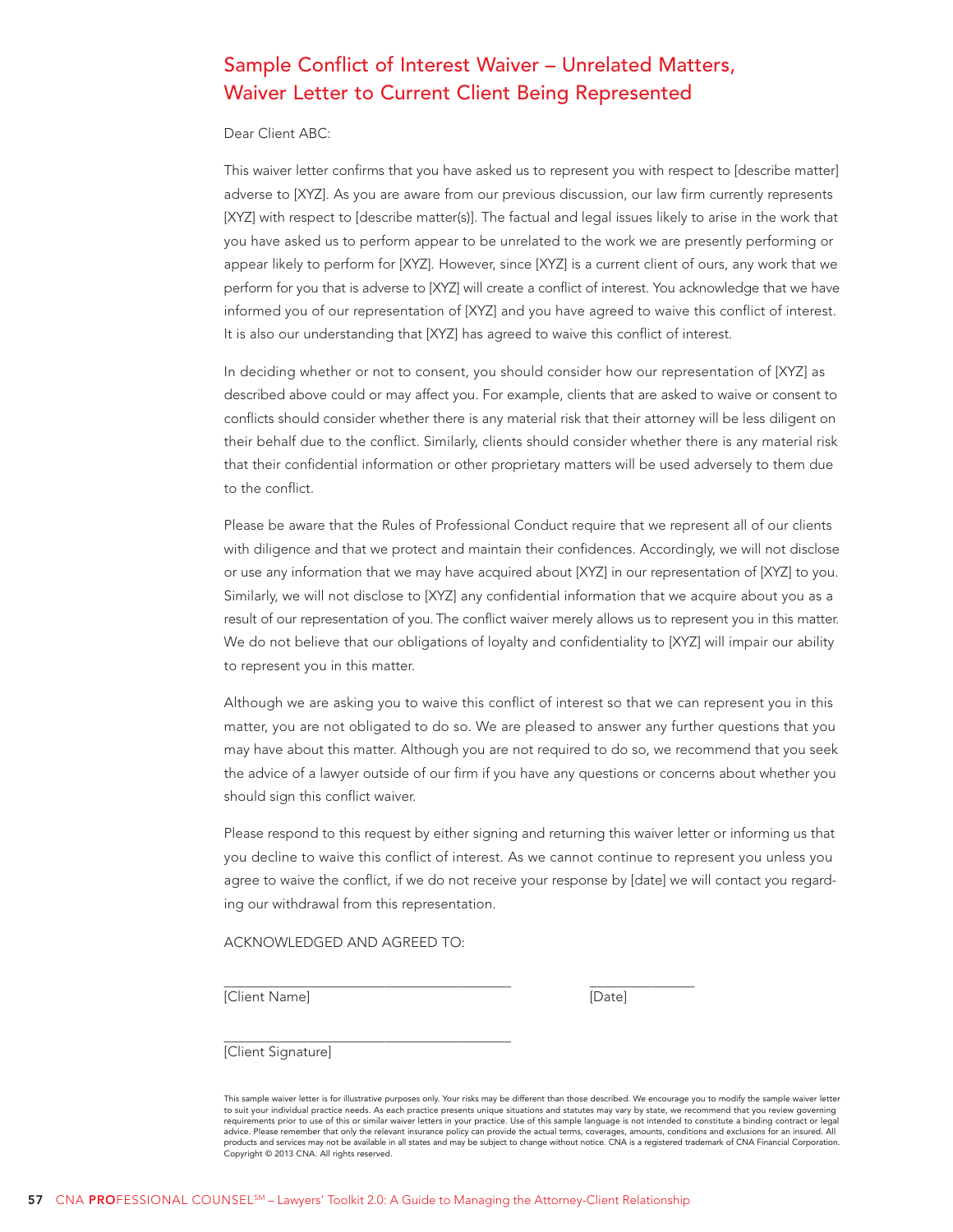# <span id="page-57-0"></span>Sample Conflict of Interest Waiver – Unrelated Matters, Waiver Letter to Current Client Being Opposed

Dear Client XYZ:

This waiver letter confirms our law firm's previous discussion with you on [Insert Date] about [ABC's] request to have us represent it in connection with [describe matter] against you. As you are aware, this firm also represents you with respect to [describe matter(s)]. The factual and legal issues likely to arise in the work that you have asked us to do appear to be unrelated to the work that we have been asked to or appear likely to perform for [ABC]. However, since you are a current client of ours, any work that we perform for [ABC] that would be adverse to you would create a conflict of interest. You acknowledge that we have informed you of [ABC's] request to represent [ABC] in the [describe matter] and you have agreed to waive the conflict of interest associated with this representation. It is also our understanding that [ABC] has agreed to waive this conflict of interest.

In deciding whether or not to consent, you should consider how our representation of [ABC] as described above could or might affect you. For example, clients that are asked to waive or consent to conflicts typically should consider whether there is any material risk that their attorney will be less diligent on their behalf due to the conflict. Similarly, clients should consider whether there is any material risk that their confidences or secrets will be used adversely to them due to the conflict.

Please be aware that the Rules of Professional Conduct require that we represent all of our clients with diligence and that we protect and maintain the confidences of our clients. Accordingly, we will not disclose or use any information that we may have acquired about you in our representation of you to [ABC]. Similarly, we will not disclose to you any confidential information that we acquire about [ABC] as a result of our representation of [ABC]. The conflict waiver merely allows us to represent [ABC] in this new matter. We do not believe that our obligations of loyalty and confidentiality to [ABC] in this new matter will impair our ability to represent you in other matters.

Although we are asking you to waive this conflict of interest to allow our firm to represent [ABC] in this new matter, you are not obligated to do so. We are pleased to answer any further questions that you may have about this matter. Although you are not required to do so, we urge you to seek the advice of a lawyer outside of our firm if you have any questions or concerns about whether you should sign this conflict waiver. Please respond to this request by [date] by either signing and returning this waiver letter or informing us that you decline to waive this conflict of interest.

ACKNOWLEDGED AND AGREED TO:

[Client Name] [Date]

 $\overline{a}$ 

 $\overline{\phantom{a}}$ 

[Client Signature]

This sample waiver letter is for illustrative purposes only. Your risks may be different than those described. We encourage you to modify the form to suit your individual practice needs. As each practice presents unique situations and statutes may vary by state, we recommend that you review governing requirements prior to use of this or similar waiver letters in your practice. Use of this sample language is not intended to constitute a binding contract or legal advice. Please remember that only the relevant insurance policy can provide the actual terms, coverages, amounts, conditions and exclusions for an insured. All products and<br>services may not be available in all states and may be subject t Copyright © 2013 CNA. All rights reserved.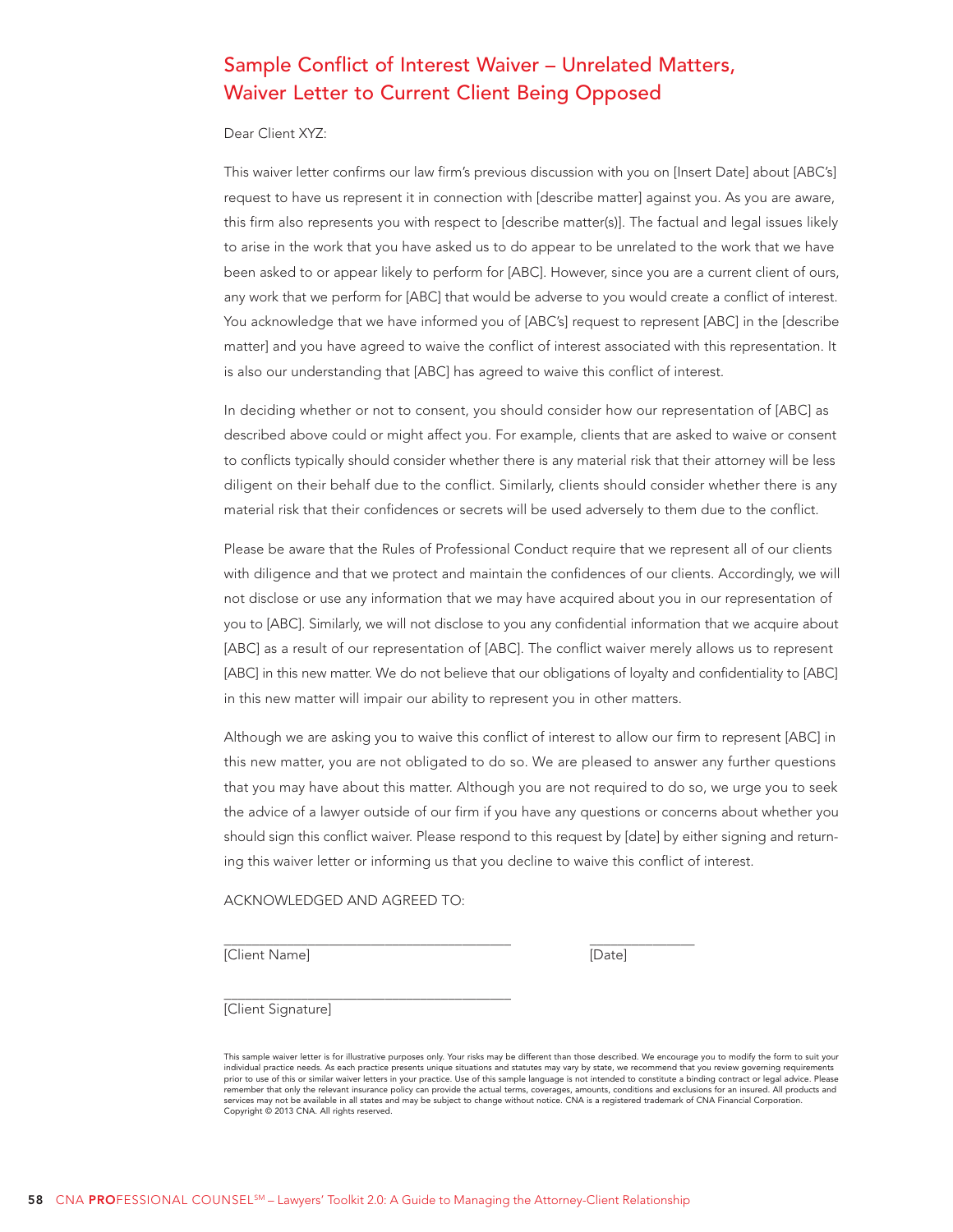# <span id="page-58-0"></span>Sample Conflict of Interest Waiver – Waiver Letter to Former Client

Dear [Former Client]:

This waiver letter confirms our law firm's discussion with you on [date] about our prior representation of you in [describe previous transaction]. As you are aware from our conversation, we are now representing [current client] in [describe current transaction], which is substantially related to our prior representation of you. As our former client, we have a duty of confidentiality and loyalty to you in connection with those matters in which we represented you. Since [current client] has asked us to represent him/her in [describe current transaction], their interests are adverse to yours in a matter that is substantially related to our prior representation of you. This creates a conflict of interest. You acknowledge that we have informed you of our representation of [current client] in [describe current transaction], and you have agreed to waive this conflict of interest.

We do not believe that any information that we may have acquired in our past representation of you poses a substantial risk to you now as a result of our representation of [current client], but you should consider this issue. Under the Rules of Professional Conduct applicable to our firm, we are prohibited from disclosing to [current client] any information about you that we learned as a result of our prior representation of you without your informed consent. We will not disclose such information without your informed consent nor will we use such information in our representation of [current client] in this matter. The conflict waiver merely allows us to represent [current client] in this matter.

We cannot provide you with legal advice with respect to this matter or this waiver, and, although you are not required to do so, we recommend that you seek the advice of a lawyer outside of our firm if you have any questions about whether you should sign this conflict waiver.

Although we are asking you to waive this conflict of interest to allow our firm to represent [current client] in this matter, you are not obligated to do so. We are pleased to answer any further procedural questions that you may have about this waiver process. Please respond to this request by [date] by either signing and returning this waiver letter or informing us that you decline to waive this conflict of interest.

ACKNOWLEDGED AND AGREED TO:

[Client Name] [Date]

 $\overline{a}$ 

 $\overline{\phantom{a}}$ [Client Signature]

This sample conflict of interest waiver is for illustrative purposes only. Your risks may be different than those described. We encourage you to modify the sample<br>conflict of interest waiver to suit your individual practic that you review governing requirements prior to use of this or similar waivers in your practice. Use of this sample language is not intended to constitute a binding contract or legal advice. Please remember that only the relevant insurance policy can provide the actual terms, coverages, amounts, conditions and exclusions<br>for an insured. All products and services may not be availab Financial Corporation. Copyright © 2013 CNA. All rights reserved.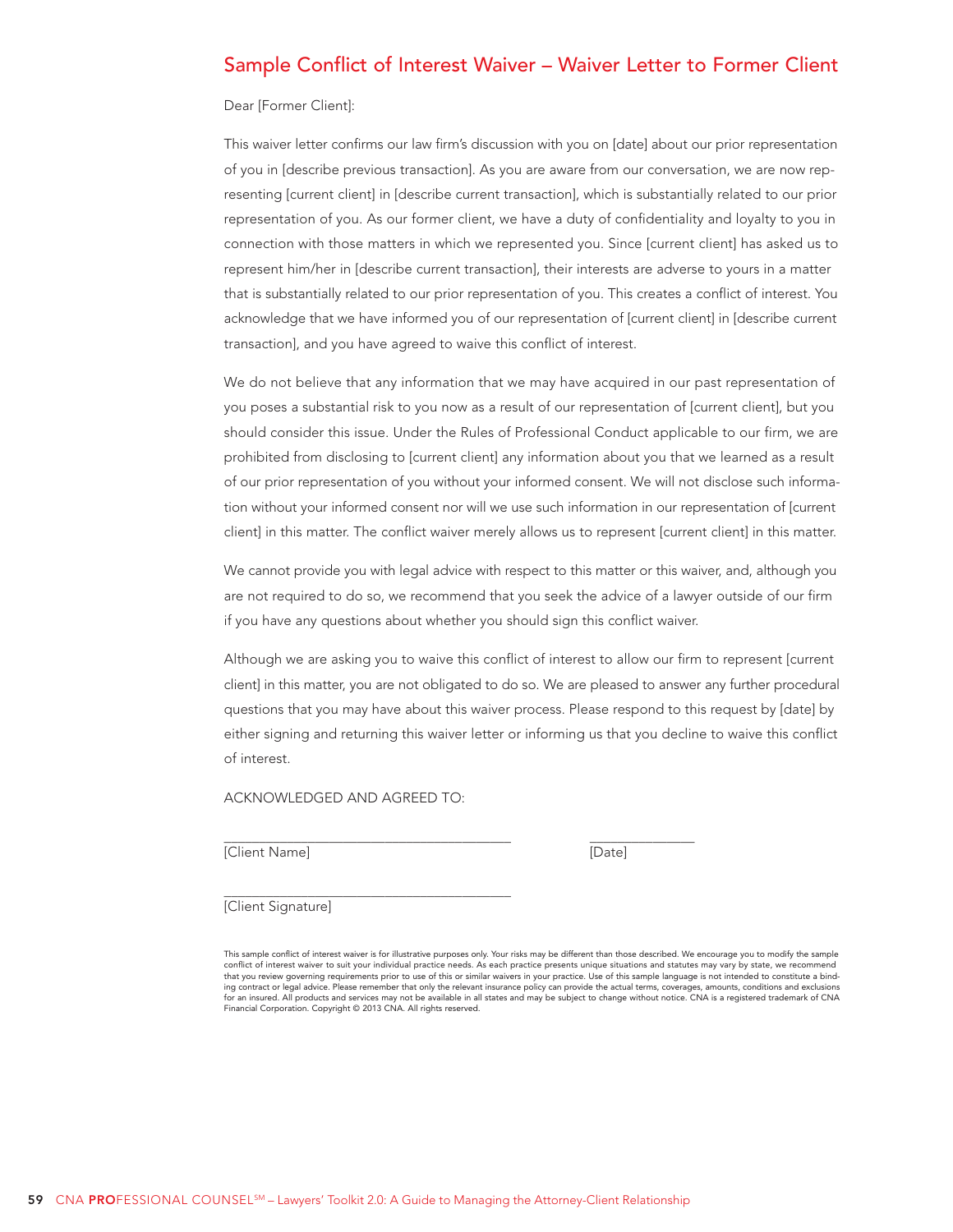# <span id="page-59-0"></span>Sample Conflict of Interest Waiver – Waiver Letter to Current Client

Dear [Current Client]:

This waiver letter confirms our law firm's discussion with you on [date] about our prior representation of [former client] and our current representation of you in connection with [describe current transaction]. As you are aware from our conversation, we represented [former client] in [describe former transaction]. As our former client, we have a duty of confidentiality and loyalty to [former client] in connection with those matters in which we represented them. Because you have asked us to represent you in [describe current transaction], this representation is adverse to our former client and is substantially related to our prior representation of them. This creates a conflict of interest. You acknowledge that we have informed you of our prior representation of [former client], and you have agreed to waive this conflict of interest.

Under the Rules of Professional Conduct applicable to our firm, we are prohibited from disclosing to you any confidential information about [former client] that might be relevant and useful in our representation of you. We do not believe that our obligations of confidentiality to [former client] will impair our ability to represent you in this matter. The conflict waiver merely allows us to represent you in this matter.

Although we are asking you to waive this conflict of interest to allow our firm to represent you in this matter, you are not obligated to do so. We are pleased to answer any further questions that you may have about this matter. Although you are not required to do so, we recommend that you seek the advice of a lawyer outside of our firm if you have any questions or concerns about whether or not you should sign this conflict waiver.

Please respond to this request by either signing and returning this waiver letter or informing us that you decline to waive this conflict of interest. As we cannot continue to represent you unless you agree to waive the conflict, if we do not receive your response by [date] we will contact you regarding our withdrawal from this representation. Thank you.

ACKNOWLEDGED AND AGREED TO:

 $\overline{a}$ [Client Name] [Date]

 $\overline{\phantom{a}}$ 

[Client Signature]

This sample conflict of interest waiver is for illustrative purposes only. Your risks may be different than those described. We encourage you to modify the sample conflict of interest waiver to suit your individual practice needs. As each practice presents unique situations and statutes may vary by state, we recommend that you review governing requirements prior to use of this or similar waivers in your practice. Use of this sample language is not intended to constitute a binding contract or legal advice. Please remember that only the relevant insurance policy can provide the actual terms, coverages, amounts, conditions and exclusions for an insured. All products and services may not be available in all states and may be subject to change without notice. CNA is a registered trademark of CNA Financial Corporation. Copyright © 2013 CNA. All rights reserved.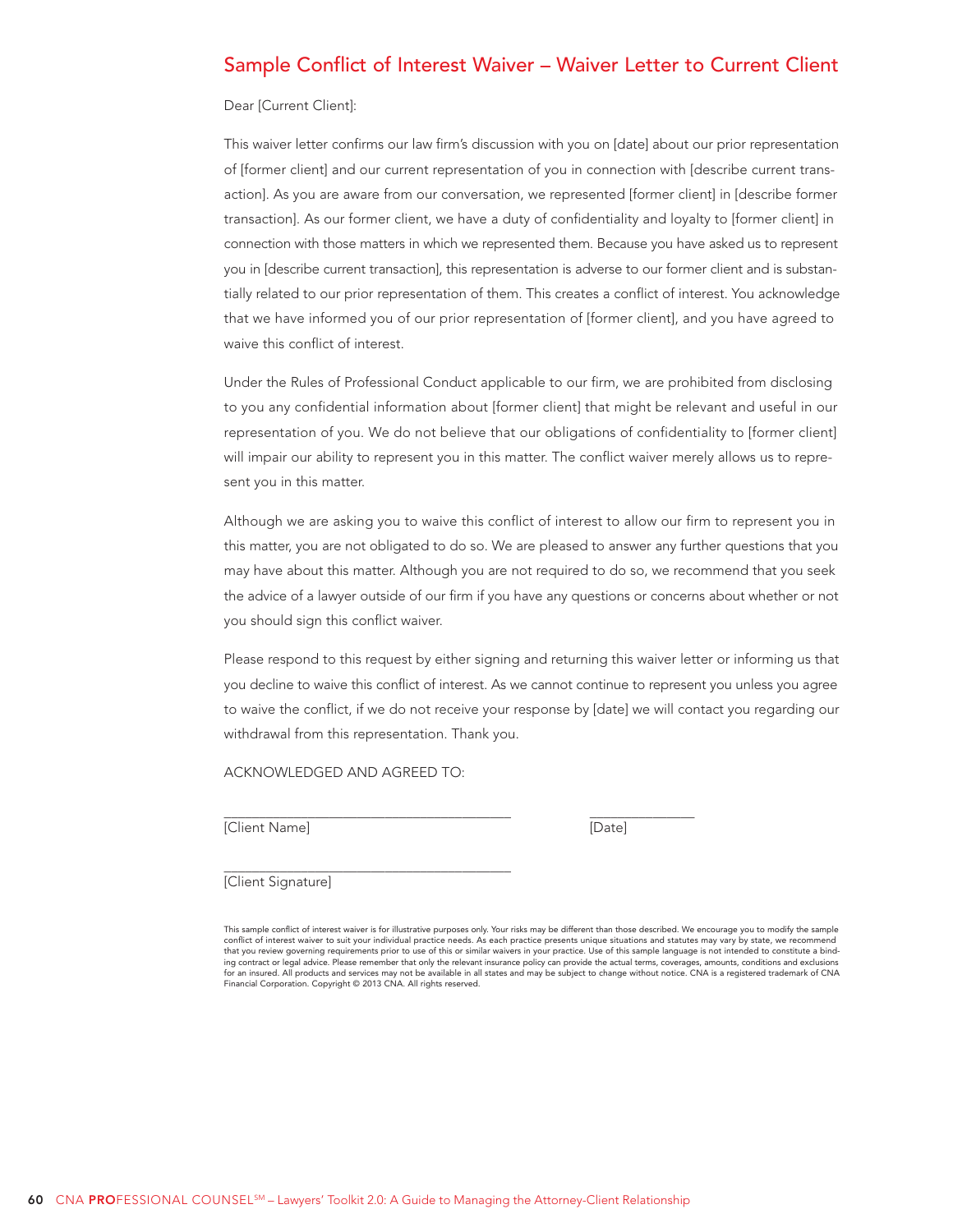# <span id="page-60-0"></span>Sample Closing Matter/Disengagement Letter

DATE

ADDRESS OF CLIENT

Re: End of Representation in Case/Matter #\_\_\_\_\_\_

Via Certified Mail

Return Receipt Requested

Dear Mr./Ms. Client:

Thank you again for selecting our firm to represent you with respect to case/matter #\_\_

This letter is being sent to confirm that case/matter #\_\_\_\_\_\_ is now concluded and we will be closing our file, as our representation of you has terminated. Enclosed with this letter are our final invoice and any original documents related to your case/matter that we have not previously returned to you, as listed in the appendix. [Alternatively, we have previously returned to you all original documents related to your case/matter.] In accordance with our firm's document retention policy, we will retain your legal file for \_\_\_\_ years from this date. At the expiration of this period, we will destroy these files unless you notify us in writing that you wish to take possession of them. We reserve the right to charge administrative fees and costs associated with researching, retrieving, copying and delivering such files.

In the event that you need legal representation in the future, I hope that you will consider engaging our law firm again. Thank you for allowing us to represent you in this matter.

Sincerely, [Lawyer's Name] [Law Firm's Name]

Enclosures

This sample closing matter/disengagement letter is for illustrative purposes only. Your risks may be different than those described. We encourage you to modify the sample closing matter/disengagement letter to suit your individual practice needs. As each practice presents unique situations and statutes may vary by state,<br>we recommend that you review governing requirements prior t constitute a binding contract or legal advice. Please remember that only the relevant insurance policy can provide the actual terms, coverages, amounts, conditions and exclusions for an insured. All products and services may not be available in all states and may be subject to change without notice. CNA is a registered trademark of CNA Financial Corporation. Copyright © 2013 CNA. All rights reserved.